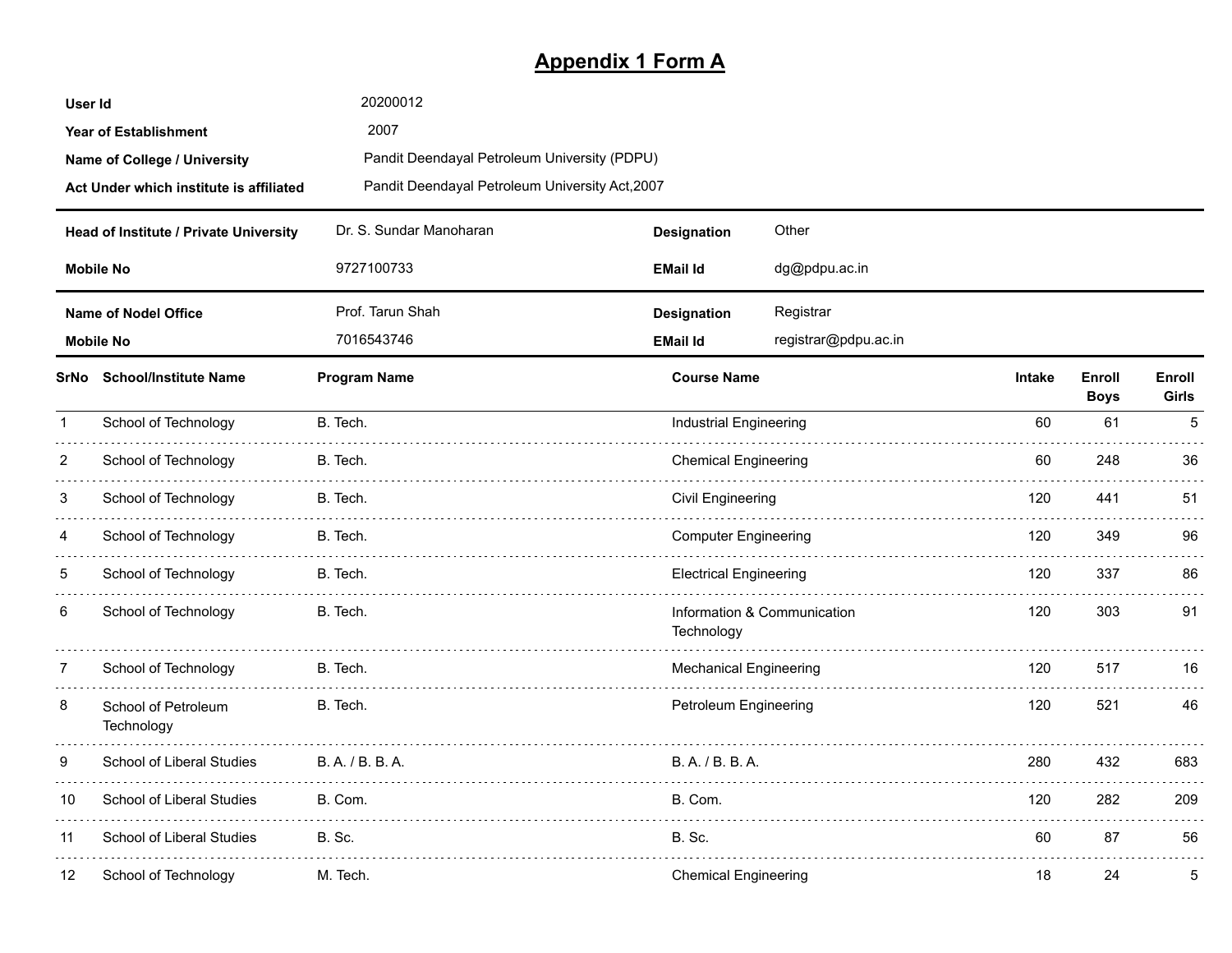| 13 | School of Technology              | M. Tech. | Civil Engineering (Infrastructure<br>Engineering & Management) | 18  | 16  | 21 |
|----|-----------------------------------|----------|----------------------------------------------------------------|-----|-----|----|
|    | School of Technology              | M. Tech. | Civil (Transportation Engineering)                             | 18  | 13  |    |
| 15 | School of Technology              | M. Tech. | <b>Electrical Engineering (Power Systems)</b>                  | 18  | 8   | 16 |
| 16 | School of Technology              | M. Tech. | Energy Systems (Solar Energy)                                  | 18  | 12  | 19 |
| 17 | School of Technology              | M. Tech. | <b>Environmental Engineering</b>                               | 18  | 21  | 12 |
| 18 | School of Technology              | M. Tech. | Mechanical Engineering (Design)                                | 18  | 18  | 13 |
| 19 | School of Technology              | M. Tech. | Mechanical Engineering (Manufacturing)                         | 18  | 15  | 0  |
| 20 | School of Technology              | M. Tech. | Mechanical Engineering (Thermal)                               | 18  | 9   | 16 |
| 21 | School of Technology              | M. Tech. | Nuclear Science & Technology                                   | 18  | 9   | 9  |
| 22 | School of Petroleum<br>Technology | M. Tech. | Petroleum Engineering                                          | 18  | 21  | 2  |
| 23 | School of Petroleum<br>Technology | M. Tech. | Petroleum (Exploration)                                        | 18  | 6   | 2  |
| 24 | School of Liberal Studies         | M.A.     | M. A.                                                          | 100 | 36  | 77 |
| 25 | School of Petroleum<br>Management | M. B. A. | Energy & Infrastructure                                        | 60  | 100 | 29 |
| 26 | School of Petroleum<br>Management | M. B. A. | <b>General Management</b>                                      | 60  | 76  | 58 |
|    |                                   |          |                                                                |     |     |    |

I declare that I have read and understood the provision of the section 6(2), 6(3), 10(1) and 10(2) of the notification of Education Department, no. GH/SH/14/2020/PVS/102013/631/S, dated 13/03/2020.

The score displayed is purely provisional based on the information provided. The mere fact that score displayed, will not imply that the entries made in the application have been accepted by the Committee as true and correct.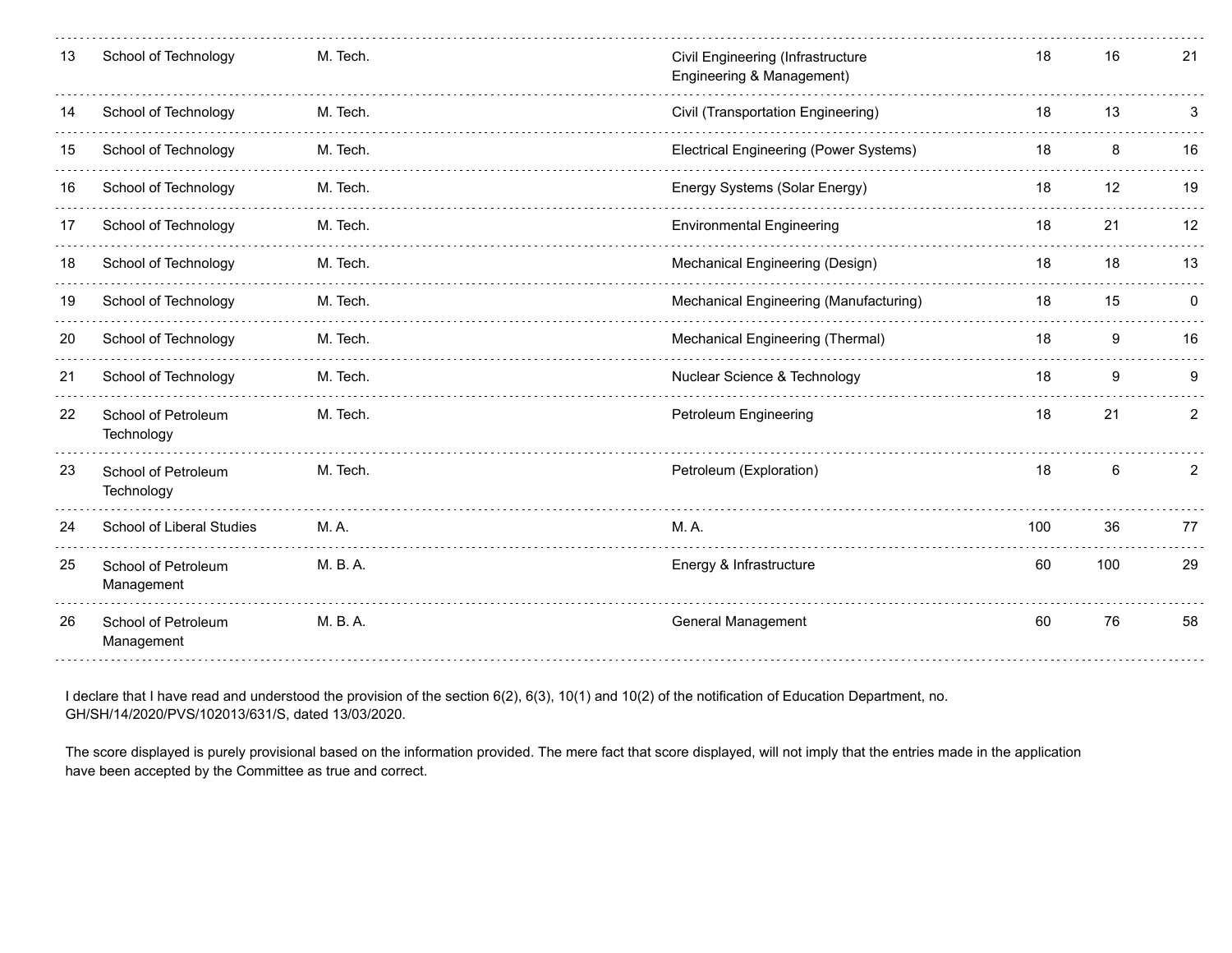|             | PANDIT DEENDAYAL PETROLEUM UNIVERSITY (PDPU)<br><b>Applicant Name:</b> |         |         |         |                  | Submission Date: 07-Jul-2020             |                             |
|-------------|------------------------------------------------------------------------|---------|---------|---------|------------------|------------------------------------------|-----------------------------|
| Point<br>No | <b>Description</b>                                                     | 2019-20 | 2018-19 | 2017-18 | Average<br>Value | Value<br><b>For Score</b><br>Calculation | Obt. / Out.<br>Marks        |
|             | 1) Accreditation Status                                                |         |         |         |                  |                                          | $35.00 / 40.00 - (87.50 %)$ |
|             | <b>Accreditation Status</b>                                            |         |         |         |                  |                                          | 35.00 / 40.00               |
| 1.1         | NAAC (Valid as on date of application) (CGPA)                          | 3.39    |         |         | 3.39             |                                          | 35.00 / 40.00               |
| 1.2         | NBA (Valid as on date of application) (%)                              |         |         |         |                  |                                          | 0.00 / 40.00                |
| 1.2.1       | Total No of Branch (Count)                                             | 27.00   |         |         | 27.00            |                                          |                             |
| 1.2.2       | Total No of Branch With NBA ( Count )                                  | 1.00    |         |         | 1.00             |                                          |                             |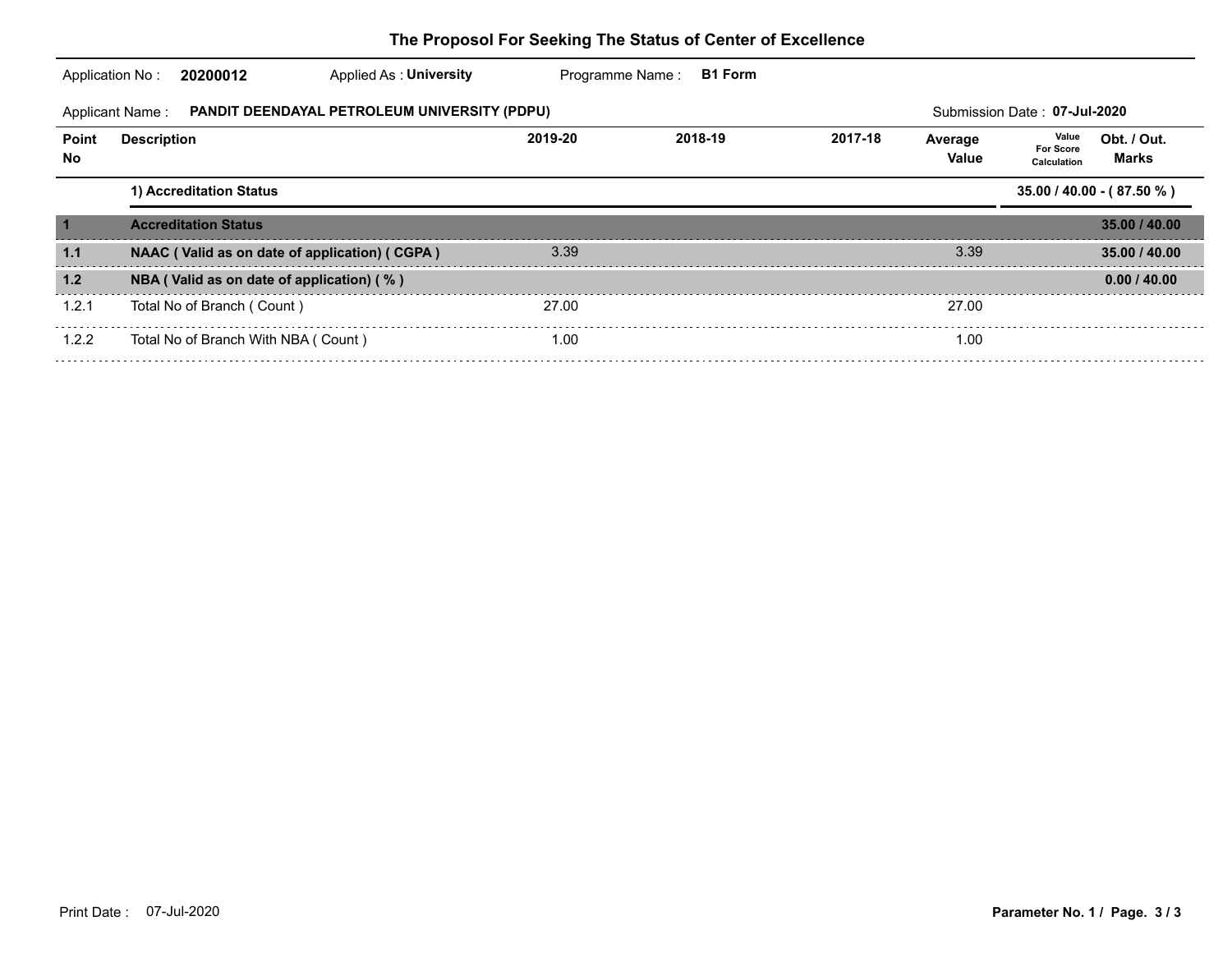### Application No : **20200012** Programme Name : B1 Form  **20200012** Applied As : **University PANDIT DEENDAYAL PETROLEUM UNIVERSITY (PDPU)** Submission Date : **07-Jul-2020** Applicant Name : Average Value **Point Description Value For Score Calculation 2019-20 2018-19 2017-18 Obt. / Out. No** Value <sub>Calculation</sub> **Marks 2) Basic Infrastructure Summary 38.00 / 45.00 - ( 84.44 % ) 2 Basic Infrastructure Average Detail 38.00 / 45.00 2.1 Total Land Area ( Sq.Meter ) 3.00 / 4.00** 2.1.1 Utilised for academics ( Sq.Meter ) 1.00 / 1.00 . . . . . . . . . . . . . . . . . . 2.1.1.1 Minimum Required as Per statutory Provisions For academics ( Sq.Meter ) de de decem 2.1.2 Utilised for Hostels ( Sq.Meter ) 1.00 / 1.00 2.1.2.1 Minimum Required as Per statutory Provisions for Hostels ( Sq.Meter ) . . . . . . . . 2.1.3 Utilised for faculties/staff residences: ( 0.00 / 1.00 Sq.Meter ) 2.1.3.1 Minimum Required as Per statutory Provisions for faculties/staff residences: ( Sq.Meter ) 2.1.4 Utilised for amenities/sports etc ( Sq.Meter ) 1.00 / 1.00 2.1.4.1 Minimum Required as Per statutory Provisions for amenities/sports etc ( Sq.Meter ) . . . . . . . . . . **2.2 Total Built Up Area ( Sq.Meter ) 4.00 / 4.00** 2.2.1 Utilised for Academic ( Sq.Meter ) 2.00 / 2.00 2.2.1.1 Minimum Required as Per statutory Provisions for Academic ( Sq.Meter ) **Services** 2.2.2 Utilised for Non-Academics ( Sq.Meter ) 2.00 / 2.00 2.2.2.2 Minimum Required as Per statutory Provisions for Non-Academics ( Sq.Meter ) **2.3 Class rooms equipped with ICT facilities ( % ) 5.00 / 5.00** 2.3.1 Total Number Of Classrooms ( Count ) 2.3.2 Total Number Of ICT Enabled Classrooms ( Count )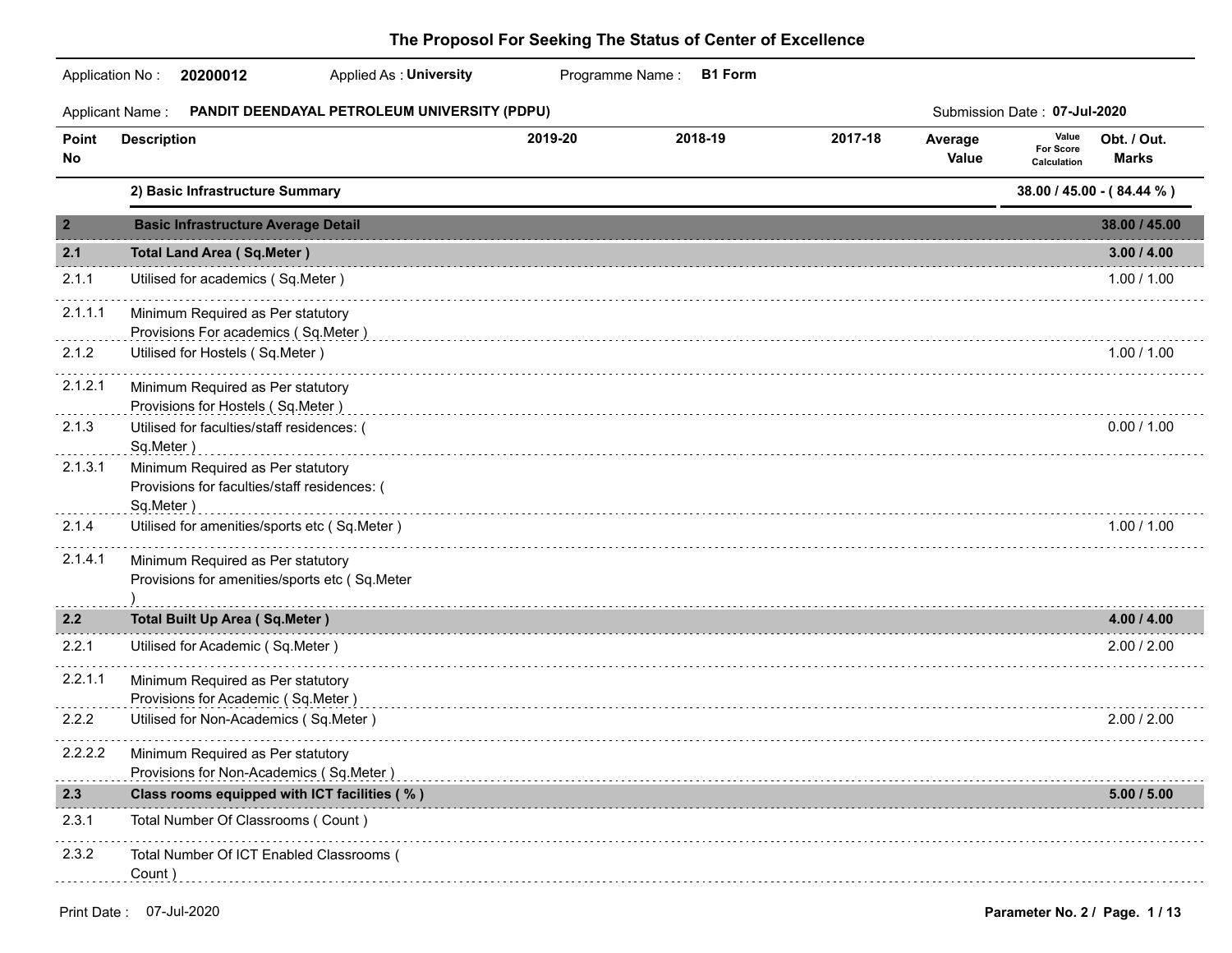### Application No : **20200012** Programme Name : B1 Form  **20200012** Applied As : **University PANDIT DEENDAYAL PETROLEUM UNIVERSITY (PDPU)** Submission Date : **07-Jul-2020** Applicant Name : Average Value **Point Description Value For Score Calculation 2019-20 2018-19 2017-18 Obt. / Out. No** Value <sub>Calculation</sub> **Marks 2) Basic Infrastructure Summary 38.00 / 45.00 - ( 84.44 % ) 2.4 Total No of Teaching laboratories Available ( Count ) 3.00 / 4.00** 2.4.1 Total No Of Teaching laboratories As per the statutory Provisions ( Count ) . . . . . . . . . . . **2.5 Total Number Of Research laboratories Available ( Count ) 5.00 / 5.00** 2.5.1 Total Number Of Research laboratories As per the statutory Provisions ( Count ) . . . . . . . . . . . **2.6 Expenditure on Equipment per 100 students ( % ) 2.50 / 5.00** 2.6.1 Total Expenditure ( In Lacs ) . . . . . . . . . . . 2.6.2 Total Expenditure on Sophisticated equipment ( In Lacs ) . . . . . . . . . . . **2.7 Facilities, including Internet Connectivity,Licensed Software per 100 students 5.00 / 5.00** 2.7.1 No. of Computers ( Count ) 2.7.1 No. of Computers ( Count ) 2.7.1 2.7.1.1 No. of Computers Require As per the statutory Provisions (Count ) examples and contact the control of the control of the control of the control of the control of the control of the control of the control of the control of the control of the control of the co . . . . . . . . . . . 2.7.2 No. of Licence software ( Count ) 1.00 / 1.00 2.7.2.1 No. of Licence software Require As per the statutory Provisions (Count ) with a conservative conservative conservative conservative conservative conservative conservative conservative conservative conservative conservative conservative conservative conservative con <u>. . . . . . . . . . . .</u> 2.7.3 Internet Bandwidth (Mbps) Available in 1.00 / 1.00 campus (Mbps ) example 3 and 2 and 2 and 2 and 2 and 2 and 2 and 2 and 2 and 2 and 2 and 2 and 2 and 2 and 2 and 2 and 2 and 2 and 2 and 2 and 2 and 2 and 2 and 2 and 2 and 2 and 2 and 2 and 2 and 2 and 2 and 2 and 2 and 2 . . . . . . . . . . 2.7.3.1 Internet Bandwidth Require As per the statutory Provisions (Mbps)<br>
and Mbps decompositions (Mbps decompositions of Mbps decompositions of Mbps decompositions of Mbps decomposit . . . . . . . . . . . 2.7.4 Campus covered with wi-fi network ( % ) 1.00 / 1.00  $/$  1.00 / 1.00  $/$  1.00  $/$  1.00 2.7.4.1 Campus covered with wi-fi network Require As per the statutory Provisions (%) example and the control of the statutory Provisions (%) and the statutory  $\sim$ <u>. . . . . . . . . . .</u> 2.7.5 No of Peripherals ( Count ) and the count of the count of the count of the count of the count of the count of the count of the count of the count of the count of the count of the count of the count of the count of th 2.7.5.1 No of Peripherals Require As per the statutory Provisions ( Count ) extending the context of the statutory Provisions ( Count ) and the context of t **2.8 Libraries Resources per 100 students 5.00 / 5.00**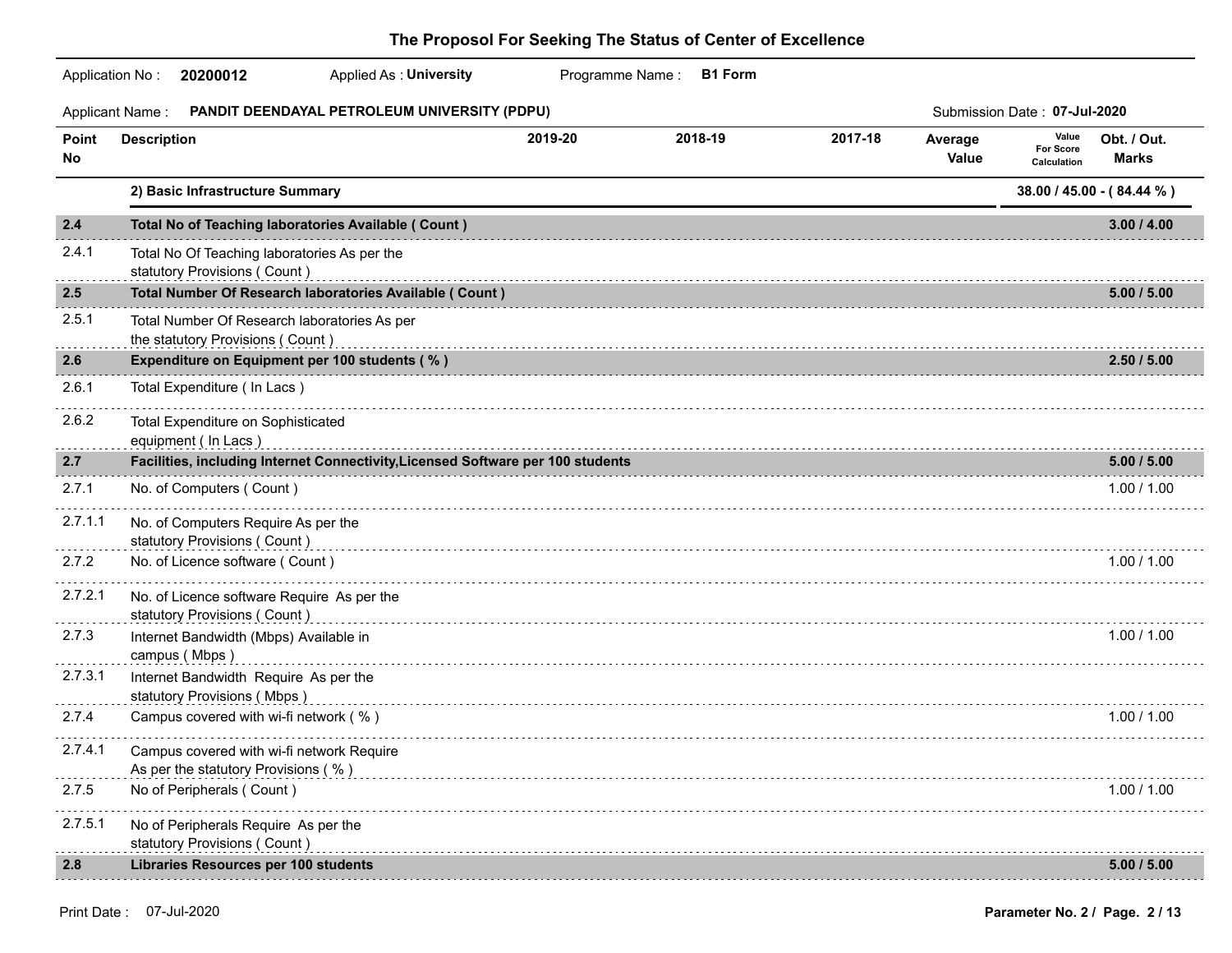|             | <b>Applied As: University</b><br>Application No: 20200012                                          |         | Programme Name: B1 Form |                                           |                         |                                          |                           |
|-------------|----------------------------------------------------------------------------------------------------|---------|-------------------------|-------------------------------------------|-------------------------|------------------------------------------|---------------------------|
|             | PANDIT DEENDAYAL PETROLEUM UNIVERSITY (PDPU)<br><b>Applicant Name:</b>                             |         |                         |                                           |                         | Submission Date: 07-Jul-2020             |                           |
| Point<br>No | <b>Description</b>                                                                                 | 2019-20 | 2018-19                 | 2017-18                                   | Average<br><b>Value</b> | Value<br><b>For Score</b><br>Calculation | Obt. / Out.<br>Marks      |
|             | 2) Basic Infrastructure Summary                                                                    |         |                         |                                           |                         |                                          | 38.00 / 45.00 - (84.44 %) |
| 2.8.1       | Number of Titles (Count)                                                                           |         |                         |                                           |                         |                                          | 1.00 / 1.00               |
| 2.8.1.1     | Number of Titles Require As per the statutory<br>Provisions (Count)                                |         |                         |                                           |                         |                                          |                           |
| 2.8.2       | Number of Books (Count)                                                                            |         |                         |                                           |                         |                                          | 1.00 / 1.00               |
| 2.8.2.1     | Number of Books Require As per the<br>statutory Provisions (Count)                                 |         |                         |                                           |                         |                                          |                           |
| 2.8.3       | Number of International Journals subscribed (<br>Count)                                            |         |                         |                                           |                         |                                          | 1.00 / 1.00               |
| 2.8.3.1     | Number of International Journals subscribed<br>Require As per the statutory Provisions (<br>Count) |         |                         |                                           |                         |                                          |                           |
| 2.8.4       | Self-study CDs (Count)                                                                             |         |                         |                                           |                         |                                          | 1.00 / 1.00               |
| 2.8.4.1     | Self-study CDs Require As per the statutory<br>Provisions (Count)                                  |         |                         |                                           |                         |                                          |                           |
| 2.8.5       | Other learning materials (Count)                                                                   |         |                         |                                           |                         |                                          | 1.00 / 1.00               |
| 2.8.5.1     | Other learning materials Require As per the<br>statutory Provisions (Count)                        |         |                         |                                           |                         |                                          |                           |
| 2.9         | Annual Operational Expenditure in Rupees per student (%)                                           |         |                         |                                           |                         |                                          | 2.50/5.00                 |
| 2.9.1       | Fee per year per student (In Rs)                                                                   |         |                         |                                           |                         |                                          |                           |
| 2.9.2       | Actual Expenditure per student per year ( In<br>Rs Per Student)                                    |         |                         |                                           |                         |                                          |                           |
| 2.10        | Solid Waste disposal system, Use of Solar Energy, Rainwater harvesting Rupees per student          |         |                         | 医皮肤病 医皮肤病 医心包 医心包 医心包 医心包 医心包 医心包 医心包 医心包 |                         |                                          | 3.00 / 3.00               |
| 2.10.1      | Solid Waste disposal system (Yes/No)                                                               |         |                         |                                           |                         |                                          | 1.00 / 1.00               |
| 2.10.2      | Use of Solar Energy (Yes/No)                                                                       |         |                         |                                           |                         |                                          | 1.00 / 1.00               |
| 2.10.3      | Rainwater harvesting (Yes/No)                                                                      |         |                         |                                           |                         |                                          | 1.00 / 1.00               |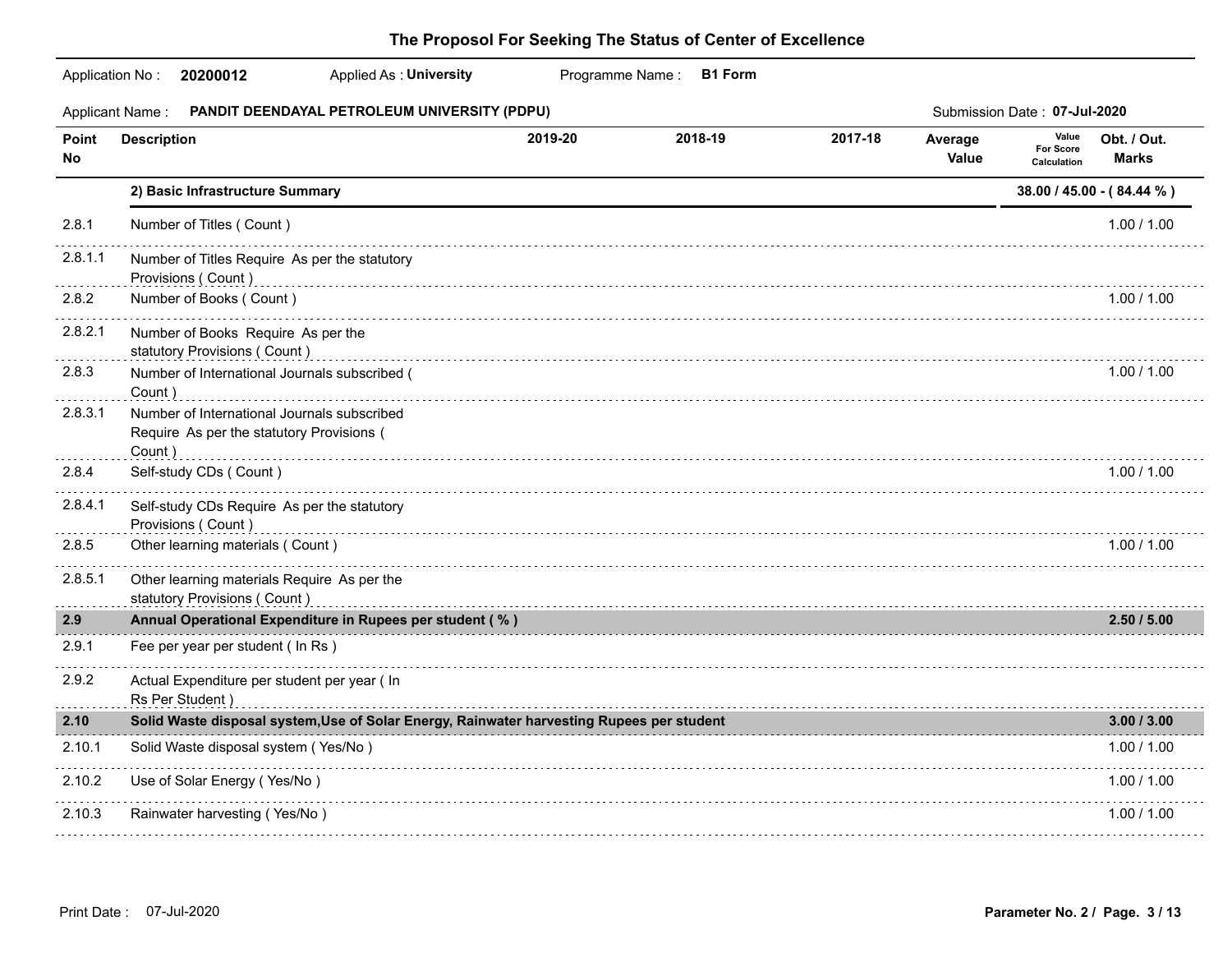| Application No:        | Applied As: University<br>20200012                                                         | Programme Name: | <b>B1 Form</b>                |           |                  |                                   |                             |
|------------------------|--------------------------------------------------------------------------------------------|-----------------|-------------------------------|-----------|------------------|-----------------------------------|-----------------------------|
| <b>Applicant Name:</b> | PANDIT DEENDAYAL PETROLEUM UNIVERSITY (PDPU)                                               |                 |                               |           |                  | Submission Date: 07-Jul-2020      |                             |
| Point<br>No            | <b>Description</b>                                                                         | 2019-20         | 2018-19                       | 2017-18   | Average<br>Value | Value<br>For Score<br>Calculation | Obt. / Out.<br><b>Marks</b> |
|                        |                                                                                            |                 | <b>Programme Wise Details</b> |           |                  |                                   |                             |
|                        | 1-Engineering and Technology                                                               |                 |                               |           |                  |                                   | 42.00 / 45.00 - (93.33 %)   |
| $\mathbf{2}$           | <b>Basic Infrastructure (Institute Specific Data)</b>                                      |                 |                               |           |                  |                                   | 42.00 / 45.00               |
| 2.1                    | <b>Total Land Area (Sq.Meter)</b>                                                          | 397196.00       | 397196.00                     | 397196.00 | 397196.00        |                                   | 3.00 / 4.00                 |
| 2.1.1                  | Utilised for academics (Sq.Meter)                                                          | 55000.00        | 55000.00                      | 55000.00  | 55000.00         | 55000.00                          | 1.00 / 1.00                 |
| 2.1.1.1                | Minimum Required as Per statutory Provisions<br>For academics (Sq.Meter)                   | 32374.80        | 32374.80                      | 32374.80  | 32374.80         |                                   |                             |
| 2.1.2                  | Utilised for Hostels (Sq.Meter)                                                            | 28050.00        | 28050.00                      | 28050.00  | 28050.00         | 28050.00                          | 1.00 / 1.00                 |
| 2.1.2.1                | Minimum Required as Per statutory Provisions<br>for Hostels (Sq.Meter)                     | 16187.40        | 16187.40                      | 16187.40  | 16187.40         |                                   |                             |
| 2.1.3                  | Utilised for faculties/staff residences: (Sq.Meter                                         | 0.00            | 0.00                          | 0.00      | 0.00             | 0.00                              | 0.00 / 1.00                 |
| 2.1.3.1                | Minimum Required as Per statutory Provisions<br>for faculties/staff residences: (Sq.Meter) | 4046.85         | 4046.85                       | 4046.85   | 4046.85          |                                   |                             |
| 2.1.4                  | Utilised for amenities/sports etc (Sq.Meter)                                               | 188000.00       | 188000.00                     | 18800.00  | 131600.00        | 131600.00                         | 1.00 / 1.00                 |
| 2.1.4.1                | Minimum Required as Per statutory Provisions<br>for amenities/sports etc (Sq.Meter)        | 28327.95        | 28327.95                      | 28327.95  | 28327.95         |                                   |                             |
| 2.2                    | <b>Total Built Up Area (Sq.Meter)</b>                                                      | 106979.16       | 106979.16                     | 76076.16  | 96678.16         |                                   | 4.00 / 4.00                 |
| 2.2.1                  | Utilised for Academic (Sq.Meter)                                                           | 27073.46        | 27073.46                      | 27073.46  | 27073.46         | 27073.46                          | 2.00 / 2.00                 |
| 2.2.1.1                | Minimum Required as Per statutory Provisions<br>for Academic (Sq.Meter)                    | 13432.00        | 13432.00                      | 13432.00  | 13432.00         |                                   |                             |
| 2.2.2                  | Utilised for Non-Academics (Sq.Meter)                                                      | 79905.70        | 79905.70                      | 49002.70  | 69604.70         | 69604.70                          | 2.00 / 2.00                 |
| 2.2.2.2                | Minimum Required as Per statutory Provisions<br>for Non-Academics (Sq.Meter)               | 17451.75        | 17451.75                      | 17451.75  | 17451.75         |                                   |                             |
| 2.3                    | Class rooms equipped with ICT facilities (%)                                               |                 |                               |           |                  | 100.00                            | 5.00 / 5.00                 |
| 2.3.1                  | Total Number Of Classrooms (Count)                                                         | 48.00           | 48.00                         | 48.00     | 48.00            |                                   |                             |
|                        |                                                                                            |                 |                               |           |                  |                                   |                             |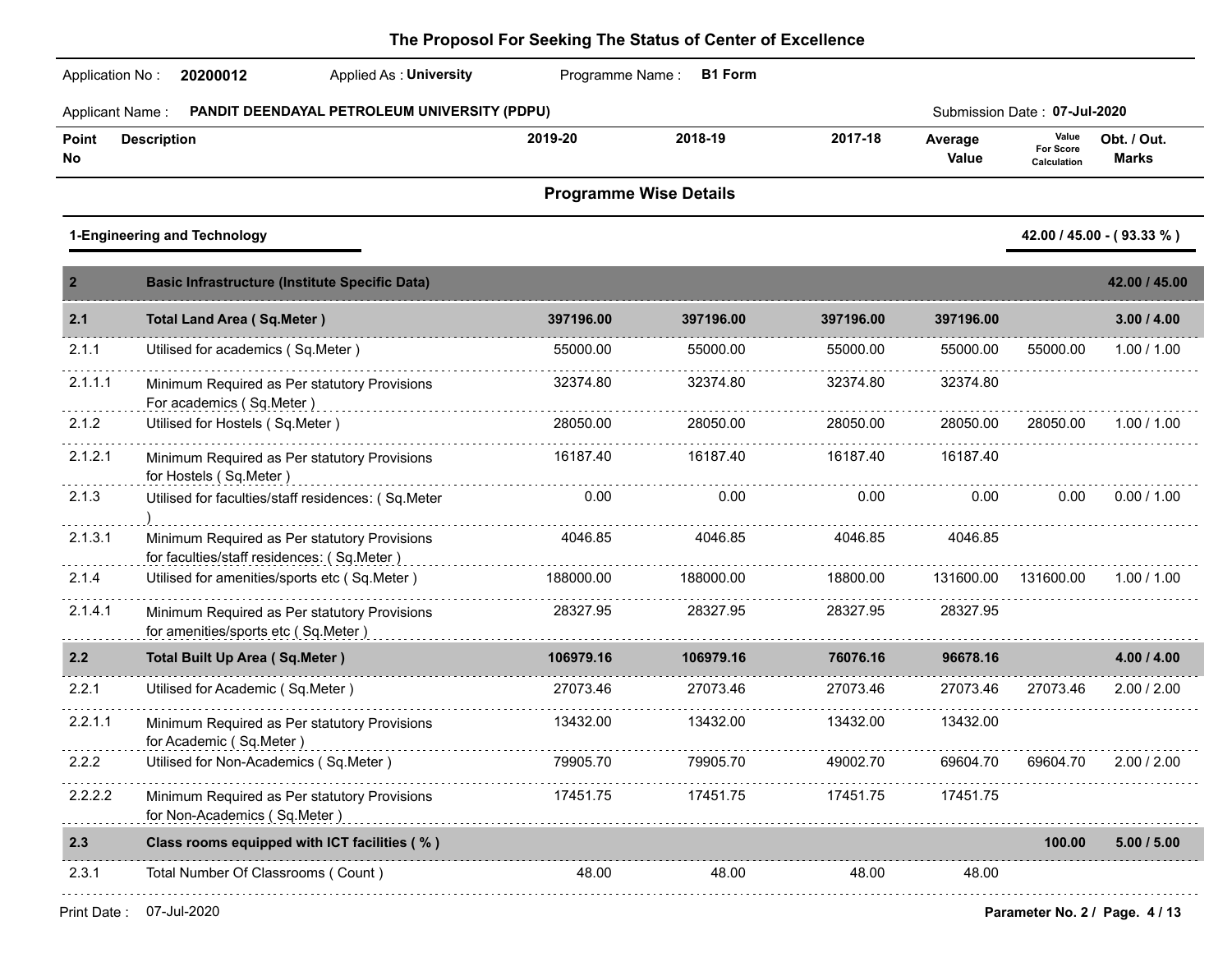| <b>Applicant Name:</b>       | PANDIT DEENDAYAL PETROLEUM UNIVERSITY (PDPU)                                     |         |         |         |                  | Submission Date: 07-Jul-2020      |                             |
|------------------------------|----------------------------------------------------------------------------------|---------|---------|---------|------------------|-----------------------------------|-----------------------------|
| Point<br>No                  | <b>Description</b>                                                               | 2019-20 | 2018-19 | 2017-18 | Average<br>Value | Value<br>For Score<br>Calculation | Obt. / Out.<br><b>Marks</b> |
| 1-Engineering and Technology |                                                                                  |         |         |         |                  |                                   | 42.00 / 45.00 - (93.33 %)   |
| 2.3.2                        | Total Number Of ICT Enabled Classrooms (<br>Count)                               | 48.00   | 48.00   | 48.00   | 48.00            |                                   |                             |
| 2.4                          | Total No of Teaching laboratories Available ( Count )                            | 71.00   | 70.00   | 69.00   | 70.00            | 70.00                             | 4.00 / 4.00                 |
| 2.4.1                        | Total No Of Teaching laboratories As per the<br>statutory Provisions (Count)     | 68.00   | 65.00   | 65.00   | 66.00            |                                   |                             |
| 2.5                          | Total Number Of Research laboratories Available ( Count )                        | 21.00   | 21.00   | 19.00   | 20.33            | 203.30                            | 5.00 / 5.00                 |
| 2.5.1                        | Total Number Of Research laboratories As per<br>the statutory Provisions (Count) | 12.00   | 9.00    | 9.00    | 10.00            |                                   |                             |
| 2.6                          | Expenditure on Equipment per 100 students (%)                                    |         |         |         |                  | 53.67                             | 5.00 / 5.00                 |
| 2.6.1                        | Total Expenditure (In Lacs)                                                      | 10.46   | 14.63   | 8.06    | 11.05            |                                   |                             |
| 2.6.2                        | Total Expenditure on Sophisticated equipment (<br>In Lacs)                       | 6.29    | 5.42    | 6.08    | 5.93             |                                   |                             |
| 2.7                          | Facilities, including Internet Connectivity, Licensed Software per 100 students  |         |         |         |                  |                                   | 5.00 / 5.00                 |
| 2.7.1                        | No. of Computers (Count)                                                         | 1034.00 | 948.00  | 860.00  | 947.33           | 947.33                            | 1.00 / 1.00                 |
| 2.7.1.1                      | No. of Computers Require As per the statutory<br>Provisions (Count)              | 613.00  | 577.00  | 523.00  | 571.00           |                                   |                             |
| 2.7.2                        | No. of Licence software (Count)                                                  | 65.00   | 53.00   | 45.00   | 54.33            | 54.33                             | 1.00 / 1.00                 |
| 2.7.2.1                      | No. of Licence software Require As per the<br>statutory Provisions (Count)       | 23.00   | 23.00   | 23.00   | 23.00            |                                   |                             |
| 2.7.3                        | Internet Bandwidth (Mbps) Available in campus (                                  | 2050.00 | 2050.00 | 1025.00 | 1708.33          | 1708.33                           | 1.00 / 1.00                 |
| 2.7.3.1                      | Internet Bandwidth Require As per the 64.00<br>statutory Provisions (Mbps)       |         | 64.00   | 64.00   | 64.00            |                                   |                             |
| 2.7.4                        | Campus covered with wi-fi network (%)                                            | 100.00  | 100.00  | 100.00  | 100.00           | 100.00                            | 1.00 / 1.00                 |
| 2.7.4.1                      | Campus covered with wi-fi network Require As<br>per the statutory Provisions (%) | 25.00   | 25.00   | 25.00   | 25.00            |                                   |                             |
| 2.7.5                        | No of Peripherals (Count)                                                        | 110.00  | 98.00   | 81.00   | 96.33            | 96.33                             | 1.00 / 1.00                 |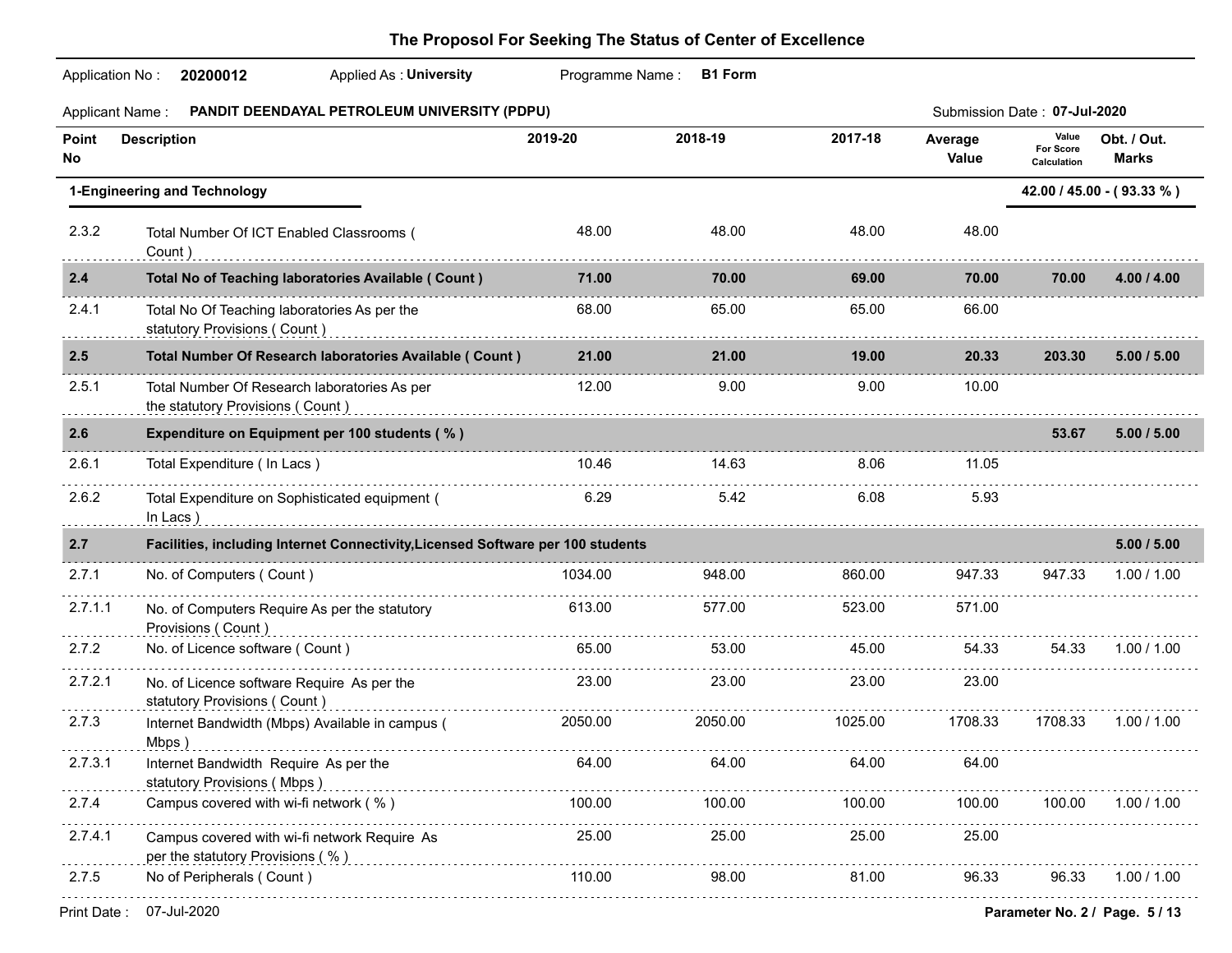| <b>Applicant Name:</b>       | PANDIT DEENDAYAL PETROLEUM UNIVERSITY (PDPU)                                                  |           |           |           |                  | Submission Date: 07-Jul-2020      |                             |  |
|------------------------------|-----------------------------------------------------------------------------------------------|-----------|-----------|-----------|------------------|-----------------------------------|-----------------------------|--|
| Point<br>No                  | <b>Description</b>                                                                            | 2019-20   | 2018-19   | 2017-18   | Average<br>Value | Value<br>For Score<br>Calculation | Obt. / Out.<br><b>Marks</b> |  |
| 1-Engineering and Technology |                                                                                               |           |           |           |                  | 42.00 / 45.00 - (93.33 %)         |                             |  |
| 2.7.5.1                      | No of Peripherals Require As per the statutory<br>Provisions (Count)                          | 31.00     | 29.00     | 26.00     | 28.67            |                                   |                             |  |
| 2.8                          | Libraries Resources per 100 students                                                          |           |           |           |                  |                                   | 5.00 / 5.00                 |  |
| 2.8.1                        | Number of Titles (Count)                                                                      | 10242.00  | 9956.00   | 9843.00   | 10013.67         | 10013.67                          | 1.00 / 1.00                 |  |
| 2.8.1.1                      | Number of Titles Require As per the statutory<br>Provisions (Count)                           | 5900.00   | 5450.00   | 5000.00   | 5450.00          |                                   |                             |  |
| 2.8.2                        | Number of Books (Count)                                                                       | 28059.00  | 27386.00  | 26134.00  | 27193.00         | 27193.00                          | 1.00 / 1.00                 |  |
| 2.8.2.1                      | Number of Books Require As per the statutory<br>Provisions (Count)                            | 28500.00  | 25450.00  | 22000.00  | 25316.67         |                                   |                             |  |
| 2.8.3                        | Number of International Journals subscribed (<br>Count)                                       | 19352.00  | 938.00    | 555.00    | 6948.33          | 6948.33                           | 1.00 / 1.00                 |  |
| 2.8.3.1                      | Number of International Journals subscribed<br>Require As per the statutory Provisions (Count | 72.00     | 54.00     | 54.00     | 60.00            |                                   |                             |  |
| 2.8.4                        | Self-study CDs (Count)                                                                        | 2446.00   | 2344.00   | 2140.00   | 2310.00          | 2310.00                           | 1.00 / 1.00                 |  |
| 2.8.4.1                      | Self-study CDs Require As per the statutory<br>Provisions (Count)                             | 1.00      | 1.00      | 1.00      | 1.00             |                                   |                             |  |
| 2.8.5                        | Other learning materials (Count)                                                              | 49.00     | 48.00     | 48.00     | 48.33            | 48.33                             | 1.00 / 1.00                 |  |
| 2.8.5.1                      | Other learning materials Require As per the<br>statutory Provisions (Count)                   | 0.00      | 0.00      | 0.00      | 0.00             |                                   |                             |  |
| 2.9                          | Annual Operational Expenditure in Rupees per student (%)                                      |           |           |           |                  | 103.58                            | 3.00 / 5.00                 |  |
| 2.9.1                        | Fee per year per student ( In Rs )                                                            | 196141.00 | 184706.00 | 178137.00 | 186328.00        |                                   |                             |  |
| 2.9.2                        | Actual Expenditure per student per year ( In Rs<br>Per Student)                               | 213315.00 | 189993.00 | 175699.00 | 193002.33        |                                   |                             |  |
| 2.10                         | Solid Waste disposal system, Use of Solar Energy, Rainwater harvesting Rupees<br>per student  |           |           |           |                  |                                   | 3.00 / 3.00                 |  |
| 2.10.1                       | Solid Waste disposal system (Yes/No)                                                          | Y         | Y         | Y         | Y                | Y                                 | 1.00 / 1.00                 |  |
|                              |                                                                                               |           |           |           |                  |                                   |                             |  |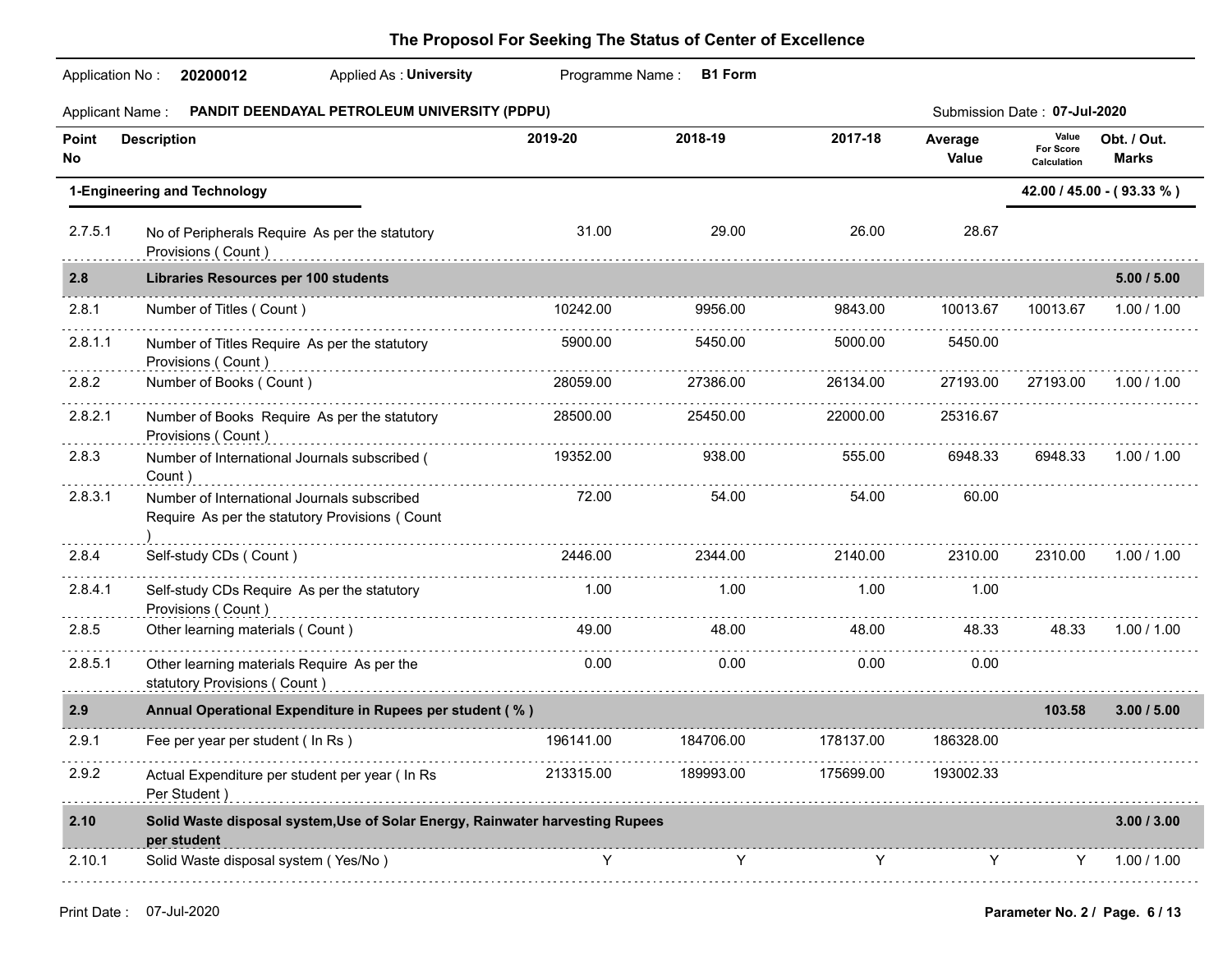| <b>Applicant Name:</b> | PANDIT DEENDAYAL PETROLEUM UNIVERSITY (PDPU)                                               |           |           |           |                  | Submission Date: 07-Jul-2020             |                             |
|------------------------|--------------------------------------------------------------------------------------------|-----------|-----------|-----------|------------------|------------------------------------------|-----------------------------|
| Point<br>No            | <b>Description</b>                                                                         | 2019-20   | 2018-19   | 2017-18   | Average<br>Value | Value<br><b>For Score</b><br>Calculation | Obt. / Out.<br><b>Marks</b> |
|                        | 1-Engineering and Technology                                                               |           |           |           |                  |                                          | 42.00 / 45.00 - (93.33 %)   |
| 2.10.2                 | Use of Solar Energy (Yes/No)                                                               | Y         | Y         | Y         | Y                | Y                                        | 1.00 / 1.00                 |
| 2.10.3                 | Rainwater harvesting (Yes/No)                                                              | Y         | Y         | Y         | Y                | Y.                                       | 1.00 / 1.00                 |
| 3-Management           |                                                                                            |           |           |           |                  |                                          | $34.00 / 45.00 - (75.56%)$  |
| $\overline{2}$         | <b>Basic Infrastructure (Institute Specific Data)</b>                                      |           |           |           |                  |                                          | 34.00 / 45.00               |
| 2.1                    | <b>Total Land Area (Sq.Meter)</b>                                                          | 397196.00 | 397196.00 | 397196.00 | 397196.00        |                                          | 3.00 / 4.00                 |
| 2.1.1                  | Utilised for academics (Sq.Meter)                                                          | 10000.00  | 10000.00  | 10000.00  | 10000.00         | 10000.00                                 | 1.00 / 1.00                 |
| 2.1.1.1                | Minimum Required as Per statutory Provisions<br>For academics (Sq.Meter)                   | 1618.80   | 1618.80   | 1618.80   | 1618.80          |                                          |                             |
| 2.1.2                  | Utilised for Hostels (Sq.Meter)                                                            | 5100.00   | 5100.00   | 5100.00   | 5100.00          | 5100.00                                  | 1.00 / 1.00                 |
| 2.1.2.1                | Minimum Required as Per statutory Provisions<br>for Hostels (Sq.Meter)                     | 809.40    | 809.40    | 809.40    | 809.40           |                                          |                             |
| 2.1.3                  | Utilised for faculties/staff residences: (Sq.Meter                                         | 0.00      | 0.00      | 0.00      | 0.00             | 0.00                                     | 0.00 / 1.00                 |
| 2.1.3.1                | Minimum Required as Per statutory Provisions<br>for faculties/staff residences: (Sq.Meter) | 202.35    | 202.35    | 202.35    | 202.35           |                                          |                             |
| 2.1.4                  | Utilised for amenities/sports etc (Sq.Meter)                                               | 188000.00 | 188000.00 | 188000.00 | 188000.00        | 188000.00                                | 1.00 / 1.00                 |
| 2.1.4.1                | Minimum Required as Per statutory Provisions<br>for amenities/sports etc (Sq.Meter)        | 1416.45   | 1416.45   | 1416.45   | 1416.45          |                                          |                             |
| 2.2                    | <b>Total Built Up Area (Sq.Meter)</b>                                                      | 11216.00  | 11216.00  | 11216.00  | 11216.00         |                                          | 4.00 / 4.00                 |
| 2.2.1                  | Utilised for Academic (Sq.Meter)                                                           | 2346.65   | 2346.65   | 2346.65   | 2346.65          | 2346.65                                  | 2.00 / 2.00                 |
| 2.2.1.1                | Minimum Required as Per statutory Provisions<br>for Academic (Sq.Meter)                    | 982.00    | 982.00    | 982.00    | 982.00           |                                          |                             |
| 2.2.2                  | Utilised for Non-Academics (Sq.Meter)                                                      | 8869.35   | 8869.35   | 8869.35   | 8869.35          | 8869.35                                  | 2.00 / 2.00                 |
| 2.2.2.2                | Minimum Required as Per statutory Provisions<br>for Non-Academics (Sq.Meter)               | 2145.50   | 2145.50   | 2145.50   | 2145.50          |                                          |                             |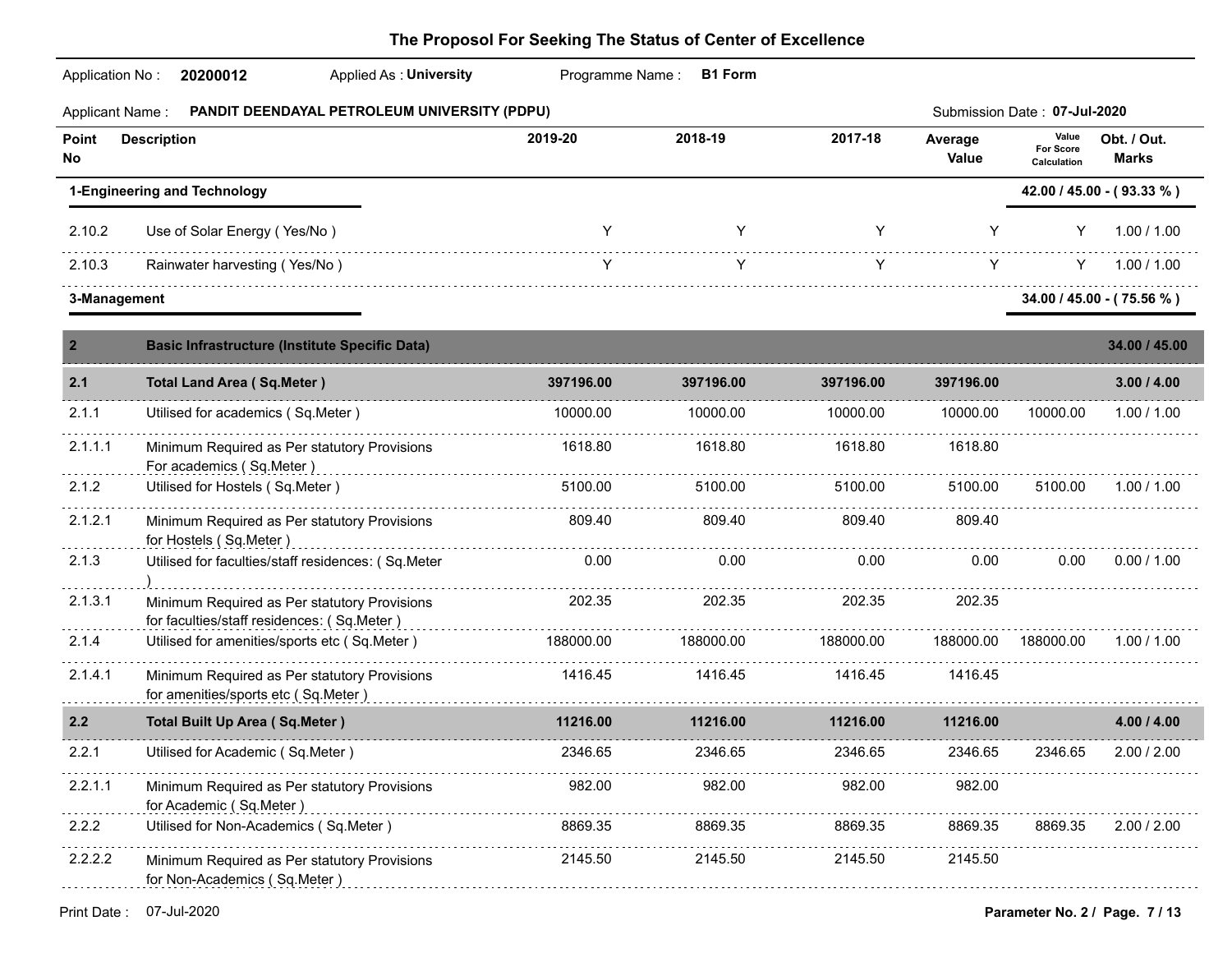|             | Applied As: University<br>20200012<br>Application No:                            |         | Programme Name: B1 Form |         |                              |                                          |                             |
|-------------|----------------------------------------------------------------------------------|---------|-------------------------|---------|------------------------------|------------------------------------------|-----------------------------|
|             | PANDIT DEENDAYAL PETROLEUM UNIVERSITY (PDPU)<br>Applicant Name:                  |         |                         |         | Submission Date: 07-Jul-2020 |                                          |                             |
| Point<br>No | <b>Description</b>                                                               | 2019-20 | 2018-19                 | 2017-18 | Average<br>Value             | Value<br><b>For Score</b><br>Calculation | Obt. / Out.<br><b>Marks</b> |
|             | 3-Management                                                                     |         |                         |         |                              |                                          | 34.00 / 45.00 - (75.56 %)   |
| 2.3         | Class rooms equipped with ICT facilities (%)                                     |         |                         |         |                              | 100.00                                   | 5.00 / 5.00                 |
| 2.3.1       | Total Number Of Classrooms (Count)                                               | 7.00    | 7.00                    | 7.00    | 7.00                         |                                          |                             |
| 2.3.2       | Total Number Of ICT Enabled Classrooms (<br>Count)                               | 7.00    | 7.00                    | 7.00    | 7.00                         |                                          |                             |
| 2.4         | Total No of Teaching laboratories Available ( Count )                            | 1.00    | 1.00                    | 1.00    | 1.00                         | 1.00                                     | 2.00 / 4.00                 |
| 2.4.1       | Total No Of Teaching laboratories As per the<br>statutory Provisions (Count)     | 1.00    | 1.00 <sub>1</sub>       | 1.00    | 1.00                         |                                          |                             |
| 2.5         | Total Number Of Research laboratories Available ( Count )                        | 1.00    | 1.00                    | 1.00    | 1.00                         | 100.00                                   | 5.00 / 5.00                 |
| 2.5.1       | Total Number Of Research laboratories As per<br>the statutory Provisions (Count) | 1.00    | 1.00                    | 1.00    | 1.00                         |                                          |                             |
| 2.6         | Expenditure on Equipment per 100 students (%)                                    |         |                         |         |                              | 0.00                                     | 0.00 / 5.00                 |
| 2.6.1       | Total Expenditure (In Lacs)                                                      | 0.00    | $0.00\,$                | 0.00    | 0.00                         |                                          |                             |
| 2.6.2       | Total Expenditure on Sophisticated equipment (<br>In Lacs)                       | 0.00    | 0.00                    | 0.00    | 0.00                         |                                          |                             |
| 2.7         | Facilities, including Internet Connectivity, Licensed Software per 100 students  |         |                         |         |                              |                                          | 5.00 / 5.00                 |
| 2.7.1       | No. of Computers (Count)                                                         | 150.00  | 150.00                  | 150.00  | 150.00                       | 150.00                                   | 1.00 / 1.00                 |
| 2.7.1.1     | No. of Computers Require As per the statutory<br>Provisions (Count)              | 44.00   | 41.00                   | 38.00   | 41.00                        |                                          |                             |
| 2.7.2       | No. of Licence software (Count)                                                  | 45.00   | 33.00                   | 25.00   | 34.33                        | 34.33                                    | 1.00 / 1.00                 |
| 2.7.2.1     | No. of Licence software Require As per the<br>statutory Provisions (Count)<br>.  | 11.00   | 11.00                   | 11.00   | 11.00                        |                                          |                             |
| 2.7.3<br>.  | Internet Bandwidth (Mbps) Available in campus (<br>Mbps)                         | 2050.00 | 2050.00                 | 1025.00 | 1708.33                      | 1708.33                                  | 1.00 / 1.00                 |
| 2.7.3.1     | Internet Bandwidth Require As per the<br>statutory Provisions (Mbps)             | 32.00   | 32.00                   | 32.00   | 32.00                        |                                          |                             |
| 2.7.4       | Campus covered with wi-fi network (%)                                            | 100.00  | 100.00                  | 100.00  | 100.00                       | 100.00                                   | 1.00 / 1.00                 |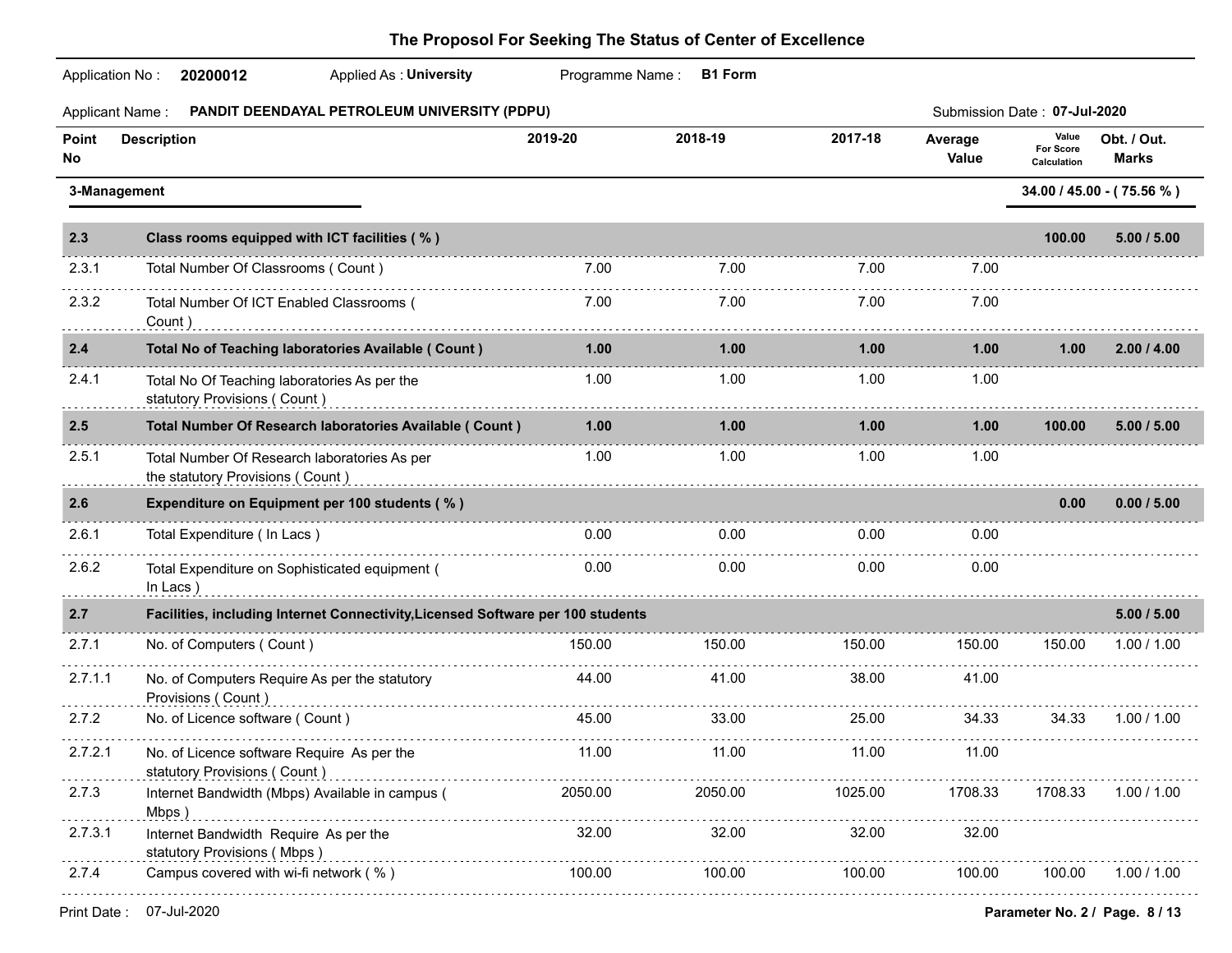|                  | Application No: 20200012<br><b>Applied As: University</b>                                     |           | Programme Name: B1 Form |           |                  |                                   |                             |
|------------------|-----------------------------------------------------------------------------------------------|-----------|-------------------------|-----------|------------------|-----------------------------------|-----------------------------|
| Applicant Name : | PANDIT DEENDAYAL PETROLEUM UNIVERSITY (PDPU)                                                  |           |                         |           |                  | Submission Date: 07-Jul-2020      |                             |
| Point<br>No      | <b>Description</b>                                                                            | 2019-20   | 2018-19                 | 2017-18   | Average<br>Value | Value<br>For Score<br>Calculation | Obt. / Out.<br><b>Marks</b> |
| 3-Management     |                                                                                               |           |                         |           |                  |                                   | 34.00 / 45.00 - (75.56 %)   |
| 2.7.4.1          | Campus covered with wi-fi network Require As<br>per the statutory Provisions (%)              | 25.00     | 25.00                   | 25.00     | 25.00            |                                   |                             |
| 2.7.5            | No of Peripherals (Count)                                                                     | 20.00     | 20.00                   | 20.00     | 20.00            | 20.00                             | 1.00 / 1.00                 |
| 2.7.5.1          | No of Peripherals Require As per the statutory<br>Provisions (Count)                          | 2.00      | 2.00                    | 2.00      | 2.00             |                                   |                             |
| 2.8              | <b>Libraries Resources per 100 students</b>                                                   |           |                         |           |                  |                                   | 5.00 / 5.00                 |
| 2.8.1            | Number of Titles (Count)                                                                      | 15107.00  | 14574.00                | 13934.00  | 14538.33         | 14538.33                          | 1.00 / 1.00                 |
| 2.8.1.1          | Number of Titles Require As per the statutory<br>Provisions (Count)                           | 1400.00   | 1300.00                 | 1200.00   | 1300.00          |                                   |                             |
| 2.8.2            | Number of Books (Count)                                                                       | 34244.00  | 26708.00                | 13961.00  | 24971.00         | 24971.00                          | 1.00 / 1.00                 |
| 2.8.2.1          | Number of Books Require As per the statutory<br>Provisions (Count)                            | 7000.00   | 6500.00                 | 6000.00   | 6500.00          |                                   |                             |
| 2.8.3            | Number of International Journals subscribed (<br>Count)                                       | 2170.00   | 2200.00                 | 2200.00   | 2190.00          | 2190.00                           | 1.00 / 1.00                 |
| 2.8.3.1          | Number of International Journals subscribed<br>Require As per the statutory Provisions (Count | 12.00     | 12.00                   | 12.00     | 12.00            |                                   |                             |
| 2.8.4            | Self-study CDs (Count)                                                                        | 1107.00   | 1035.00                 | 981.00    | 1041.00          | 1041.00                           | 1.00 / 1.00                 |
| 2.8.4.1          | Self-study CDs Require As per the statutory<br>Provisions (Count)                             | 1.00      | 1.00                    | 1.00      | 1.00             |                                   |                             |
| 2.8.5            | Other learning materials (Count)                                                              | 5.00      | 5.00                    | 5.00      | 5.00             | 5.00                              | 1.00 / 1.00                 |
| 2.8.5.1          | Other learning materials Require As per the<br>statutory Provisions (Count)                   | 0.00      | 0.00                    | 0.00      | 0.00             |                                   |                             |
| 2.9              | Annual Operational Expenditure in Rupees per student (%)                                      |           |                         |           |                  | 96.36                             | 2.00 / 5.00                 |
| 2.9.1            | Fee per year per student ( In Rs )                                                            | 400541.00 | 372489.00               | 327173.00 | 366734.33        |                                   |                             |
| 2.9.2            | .<br>Actual Expenditure per student per year ( In Rs<br>Per Student)                          | 389835.00 | 355708.00               | 314560.00 | 353367.67        |                                   |                             |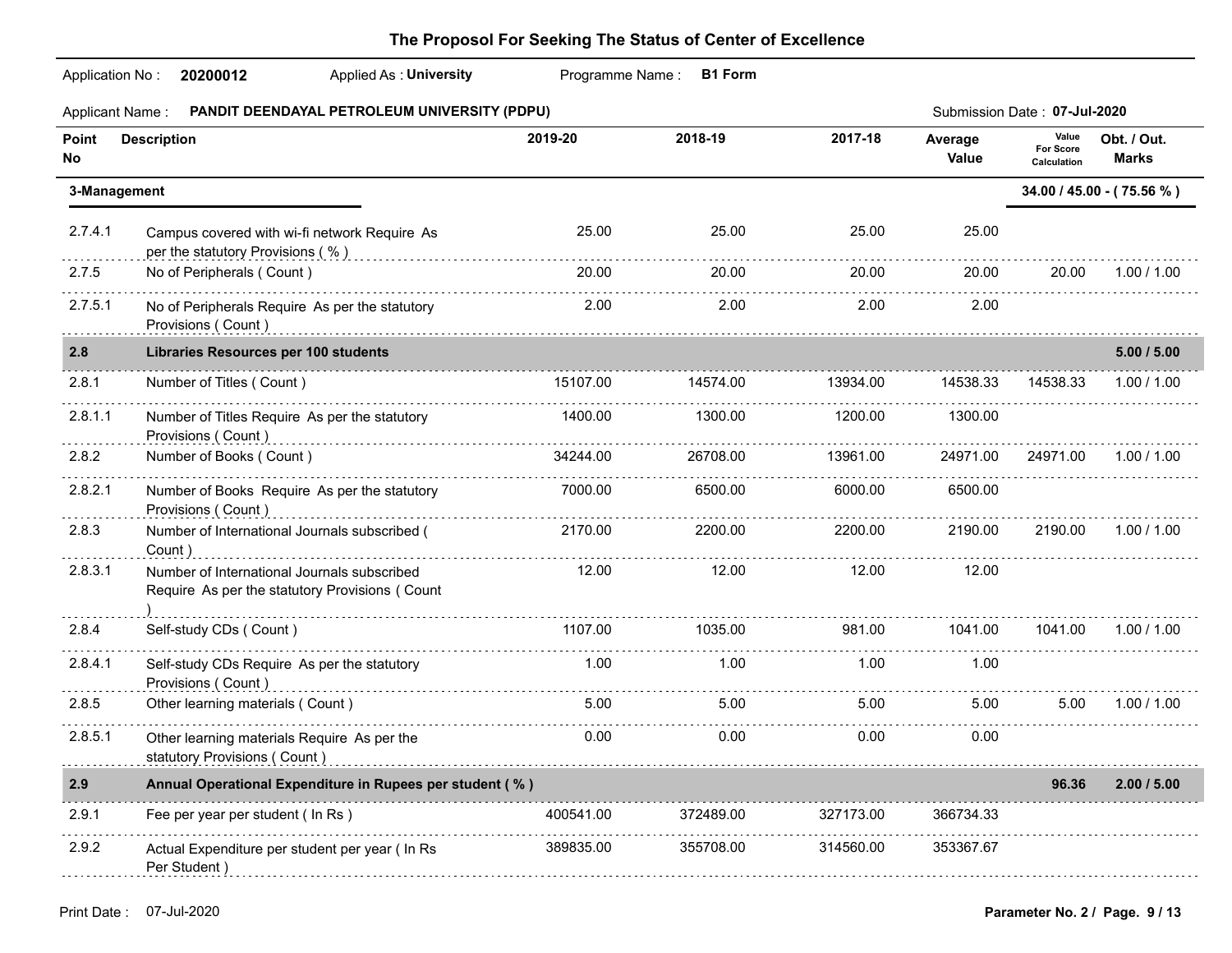| PANDIT DEENDAYAL PETROLEUM UNIVERSITY (PDPU)<br>Submission Date: 07-Jul-2020<br><b>Applicant Name:</b><br>Value<br>2019-20<br>2018-19<br>2017-18<br>Obt. / Out.<br><b>Description</b><br>Average<br>For Score<br><b>Marks</b><br>Value<br>Calculation<br>34.00 / 45.00 - (75.56 %)<br>3-Management<br>3.00 / 3.00<br>Solid Waste disposal system, Use of Solar Energy, Rainwater harvesting Rupees<br>per student<br>Y<br>Y<br>Solid Waste disposal system (Yes/No)<br>Y<br>1.00 / 1.00<br>Y<br>Y<br>Y<br>Use of Solar Energy (Yes/No)<br>Y<br>Y.<br>1.00 / 1.00<br>Y<br>Y<br>Rainwater harvesting (Yes/No)<br>Y<br>Y.<br>Y<br>1.00 / 1.00<br>91-Other 1<br>$36.00 / 45.00 - (80.00 %)$<br><b>Basic Infrastructure (Institute Specific Data)</b><br>36.00 / 45.00<br><b>Total Land Area (Sq.Meter)</b><br>397196.00<br>397196.00<br>397196.00<br>397196.00<br>3.00 / 4.00<br>Utilised for academics (Sq.Meter)<br>20000.00<br>20000.00<br>20000.00<br>20000.00<br>20000.00<br>1.00 / 1.00<br>16187.20<br>16187.20<br>16187.20<br>16187.20<br>Minimum Required as Per statutory Provisions<br>For academics (Sq.Meter)<br>17850.00<br>17850.00<br>Utilised for Hostels (Sq.Meter)<br>17850.00<br>17850.00<br>17850.00<br>1.00 / 1.00<br>8093.60<br>8093.60<br>8093.60<br>8093.60<br>Minimum Required as Per statutory Provisions<br>for Hostels (Sq.Meter)<br>0.00<br>0.00<br>0.00<br>0.00<br>0.00<br>0.00 / 1.00<br>Utilised for faculties/staff residences: (Sq.Meter<br>2023.40<br>2023.40<br>2023.40<br>2023.40<br>Minimum Required as Per statutory Provisions<br>for faculties/staff residences: (Sq.Meter)<br>.<br>Utilised for amenities/sports etc (Sq.Meter)<br>188000.00<br>188000.00<br>188000.00<br>188000.00<br>188000.00<br>1.00 / 1.00<br>14163.80<br>14163.80<br>14163.80<br>14163.80<br>Minimum Required as Per statutory Provisions<br>for amenities/sports etc (Sq.Meter)<br><b>Total Built Up Area (Sq.Meter)</b><br>89953.38<br>59050.38<br>79652.38<br>89953.38<br>4.00 / 4.00<br>Utilised for Academic (Sq.Meter)<br>10047.68<br>10047.68<br>10047.68<br>10047.68<br>10047.68<br>2.00 / 2.00<br>6000.00<br>6000.00<br>6000.00<br>6000.00<br>Minimum Required as Per statutory Provisions<br>for Academic (Sq.Meter) | Application No: | 20200012<br>Applied As: University | Programme Name: B1 Form |  |  |
|--------------------------------------------------------------------------------------------------------------------------------------------------------------------------------------------------------------------------------------------------------------------------------------------------------------------------------------------------------------------------------------------------------------------------------------------------------------------------------------------------------------------------------------------------------------------------------------------------------------------------------------------------------------------------------------------------------------------------------------------------------------------------------------------------------------------------------------------------------------------------------------------------------------------------------------------------------------------------------------------------------------------------------------------------------------------------------------------------------------------------------------------------------------------------------------------------------------------------------------------------------------------------------------------------------------------------------------------------------------------------------------------------------------------------------------------------------------------------------------------------------------------------------------------------------------------------------------------------------------------------------------------------------------------------------------------------------------------------------------------------------------------------------------------------------------------------------------------------------------------------------------------------------------------------------------------------------------------------------------------------------------------------------------------------------------------------------------------------------------------------------------------------------------------------------------------------------------------------------------------|-----------------|------------------------------------|-------------------------|--|--|
|                                                                                                                                                                                                                                                                                                                                                                                                                                                                                                                                                                                                                                                                                                                                                                                                                                                                                                                                                                                                                                                                                                                                                                                                                                                                                                                                                                                                                                                                                                                                                                                                                                                                                                                                                                                                                                                                                                                                                                                                                                                                                                                                                                                                                                            |                 |                                    |                         |  |  |
|                                                                                                                                                                                                                                                                                                                                                                                                                                                                                                                                                                                                                                                                                                                                                                                                                                                                                                                                                                                                                                                                                                                                                                                                                                                                                                                                                                                                                                                                                                                                                                                                                                                                                                                                                                                                                                                                                                                                                                                                                                                                                                                                                                                                                                            | Point<br>No     |                                    |                         |  |  |
|                                                                                                                                                                                                                                                                                                                                                                                                                                                                                                                                                                                                                                                                                                                                                                                                                                                                                                                                                                                                                                                                                                                                                                                                                                                                                                                                                                                                                                                                                                                                                                                                                                                                                                                                                                                                                                                                                                                                                                                                                                                                                                                                                                                                                                            |                 |                                    |                         |  |  |
|                                                                                                                                                                                                                                                                                                                                                                                                                                                                                                                                                                                                                                                                                                                                                                                                                                                                                                                                                                                                                                                                                                                                                                                                                                                                                                                                                                                                                                                                                                                                                                                                                                                                                                                                                                                                                                                                                                                                                                                                                                                                                                                                                                                                                                            | 2.10            |                                    |                         |  |  |
|                                                                                                                                                                                                                                                                                                                                                                                                                                                                                                                                                                                                                                                                                                                                                                                                                                                                                                                                                                                                                                                                                                                                                                                                                                                                                                                                                                                                                                                                                                                                                                                                                                                                                                                                                                                                                                                                                                                                                                                                                                                                                                                                                                                                                                            | 2.10.1          |                                    |                         |  |  |
|                                                                                                                                                                                                                                                                                                                                                                                                                                                                                                                                                                                                                                                                                                                                                                                                                                                                                                                                                                                                                                                                                                                                                                                                                                                                                                                                                                                                                                                                                                                                                                                                                                                                                                                                                                                                                                                                                                                                                                                                                                                                                                                                                                                                                                            | 2.10.2          |                                    |                         |  |  |
|                                                                                                                                                                                                                                                                                                                                                                                                                                                                                                                                                                                                                                                                                                                                                                                                                                                                                                                                                                                                                                                                                                                                                                                                                                                                                                                                                                                                                                                                                                                                                                                                                                                                                                                                                                                                                                                                                                                                                                                                                                                                                                                                                                                                                                            | 2.10.3          |                                    |                         |  |  |
|                                                                                                                                                                                                                                                                                                                                                                                                                                                                                                                                                                                                                                                                                                                                                                                                                                                                                                                                                                                                                                                                                                                                                                                                                                                                                                                                                                                                                                                                                                                                                                                                                                                                                                                                                                                                                                                                                                                                                                                                                                                                                                                                                                                                                                            |                 |                                    |                         |  |  |
|                                                                                                                                                                                                                                                                                                                                                                                                                                                                                                                                                                                                                                                                                                                                                                                                                                                                                                                                                                                                                                                                                                                                                                                                                                                                                                                                                                                                                                                                                                                                                                                                                                                                                                                                                                                                                                                                                                                                                                                                                                                                                                                                                                                                                                            | $\overline{2}$  |                                    |                         |  |  |
|                                                                                                                                                                                                                                                                                                                                                                                                                                                                                                                                                                                                                                                                                                                                                                                                                                                                                                                                                                                                                                                                                                                                                                                                                                                                                                                                                                                                                                                                                                                                                                                                                                                                                                                                                                                                                                                                                                                                                                                                                                                                                                                                                                                                                                            | 2.1             |                                    |                         |  |  |
|                                                                                                                                                                                                                                                                                                                                                                                                                                                                                                                                                                                                                                                                                                                                                                                                                                                                                                                                                                                                                                                                                                                                                                                                                                                                                                                                                                                                                                                                                                                                                                                                                                                                                                                                                                                                                                                                                                                                                                                                                                                                                                                                                                                                                                            | 2.1.1           |                                    |                         |  |  |
|                                                                                                                                                                                                                                                                                                                                                                                                                                                                                                                                                                                                                                                                                                                                                                                                                                                                                                                                                                                                                                                                                                                                                                                                                                                                                                                                                                                                                                                                                                                                                                                                                                                                                                                                                                                                                                                                                                                                                                                                                                                                                                                                                                                                                                            | 2.1.1.1         |                                    |                         |  |  |
|                                                                                                                                                                                                                                                                                                                                                                                                                                                                                                                                                                                                                                                                                                                                                                                                                                                                                                                                                                                                                                                                                                                                                                                                                                                                                                                                                                                                                                                                                                                                                                                                                                                                                                                                                                                                                                                                                                                                                                                                                                                                                                                                                                                                                                            | 2.1.2           |                                    |                         |  |  |
|                                                                                                                                                                                                                                                                                                                                                                                                                                                                                                                                                                                                                                                                                                                                                                                                                                                                                                                                                                                                                                                                                                                                                                                                                                                                                                                                                                                                                                                                                                                                                                                                                                                                                                                                                                                                                                                                                                                                                                                                                                                                                                                                                                                                                                            | 2.1.2.1         |                                    |                         |  |  |
|                                                                                                                                                                                                                                                                                                                                                                                                                                                                                                                                                                                                                                                                                                                                                                                                                                                                                                                                                                                                                                                                                                                                                                                                                                                                                                                                                                                                                                                                                                                                                                                                                                                                                                                                                                                                                                                                                                                                                                                                                                                                                                                                                                                                                                            | 2.1.3           |                                    |                         |  |  |
|                                                                                                                                                                                                                                                                                                                                                                                                                                                                                                                                                                                                                                                                                                                                                                                                                                                                                                                                                                                                                                                                                                                                                                                                                                                                                                                                                                                                                                                                                                                                                                                                                                                                                                                                                                                                                                                                                                                                                                                                                                                                                                                                                                                                                                            | 2.1.3.1         |                                    |                         |  |  |
|                                                                                                                                                                                                                                                                                                                                                                                                                                                                                                                                                                                                                                                                                                                                                                                                                                                                                                                                                                                                                                                                                                                                                                                                                                                                                                                                                                                                                                                                                                                                                                                                                                                                                                                                                                                                                                                                                                                                                                                                                                                                                                                                                                                                                                            | 2.1.4           |                                    |                         |  |  |
|                                                                                                                                                                                                                                                                                                                                                                                                                                                                                                                                                                                                                                                                                                                                                                                                                                                                                                                                                                                                                                                                                                                                                                                                                                                                                                                                                                                                                                                                                                                                                                                                                                                                                                                                                                                                                                                                                                                                                                                                                                                                                                                                                                                                                                            | 2.1.4.1         |                                    |                         |  |  |
|                                                                                                                                                                                                                                                                                                                                                                                                                                                                                                                                                                                                                                                                                                                                                                                                                                                                                                                                                                                                                                                                                                                                                                                                                                                                                                                                                                                                                                                                                                                                                                                                                                                                                                                                                                                                                                                                                                                                                                                                                                                                                                                                                                                                                                            | 2.2             |                                    |                         |  |  |
|                                                                                                                                                                                                                                                                                                                                                                                                                                                                                                                                                                                                                                                                                                                                                                                                                                                                                                                                                                                                                                                                                                                                                                                                                                                                                                                                                                                                                                                                                                                                                                                                                                                                                                                                                                                                                                                                                                                                                                                                                                                                                                                                                                                                                                            | 2.2.1           |                                    |                         |  |  |
|                                                                                                                                                                                                                                                                                                                                                                                                                                                                                                                                                                                                                                                                                                                                                                                                                                                                                                                                                                                                                                                                                                                                                                                                                                                                                                                                                                                                                                                                                                                                                                                                                                                                                                                                                                                                                                                                                                                                                                                                                                                                                                                                                                                                                                            | 2.2.1.1         |                                    |                         |  |  |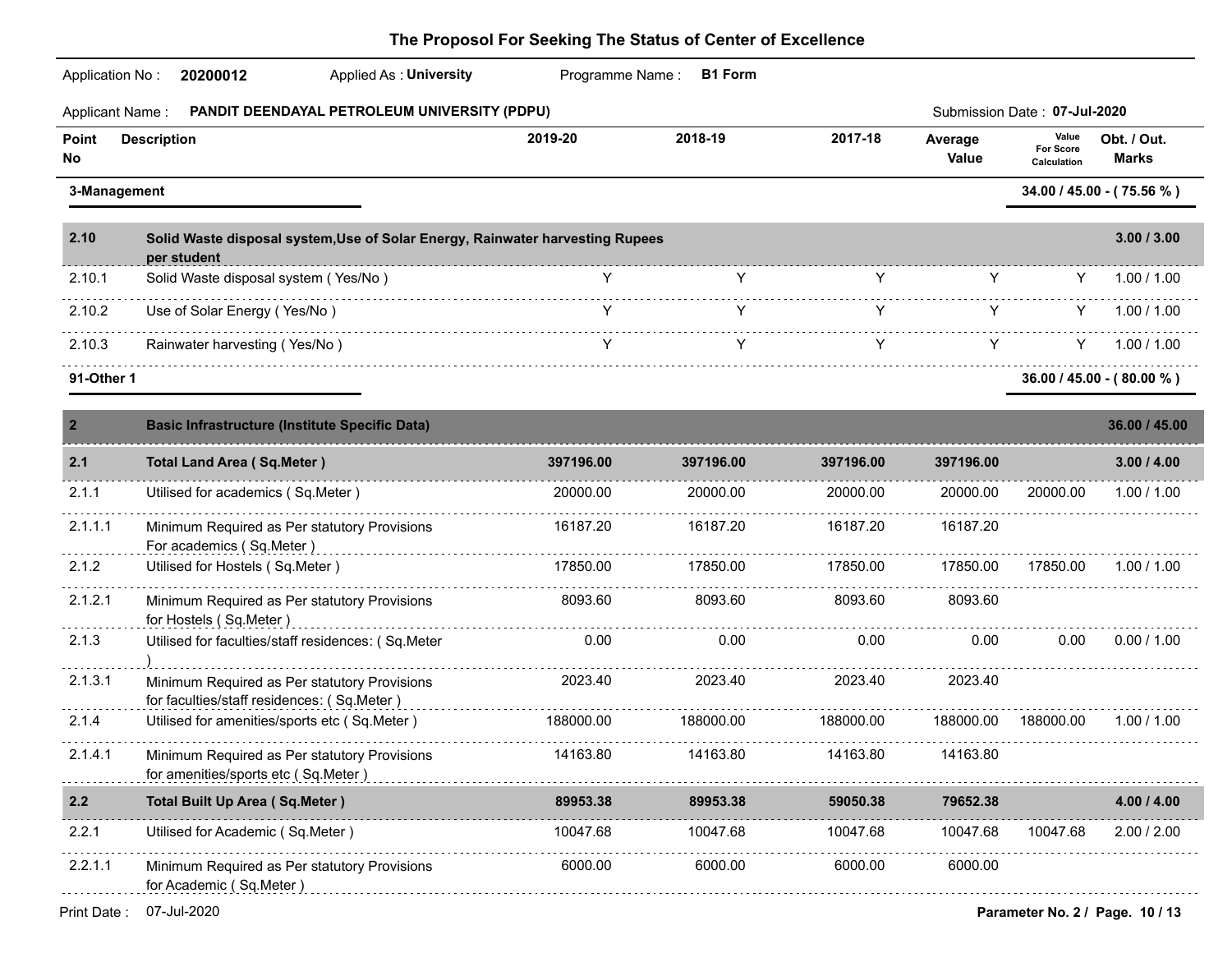| <b>Applicant Name:</b> | PANDIT DEENDAYAL PETROLEUM UNIVERSITY (PDPU)                                                                                                                                                                                                                                   |          |          |          |                  | Submission Date: 07-Jul-2020      |                                 |
|------------------------|--------------------------------------------------------------------------------------------------------------------------------------------------------------------------------------------------------------------------------------------------------------------------------|----------|----------|----------|------------------|-----------------------------------|---------------------------------|
| Point<br>No            | <b>Description</b>                                                                                                                                                                                                                                                             | 2019-20  | 2018-19  | 2017-18  | Average<br>Value | Value<br>For Score<br>Calculation | Obt. / Out.<br><b>Marks</b>     |
| 91-Other 1             |                                                                                                                                                                                                                                                                                |          |          |          |                  |                                   | 36.00 / 45.00 - (80.00 %)       |
| 2.2.2                  | Utilised for Non-Academics (Sq.Meter)                                                                                                                                                                                                                                          | 79905.70 | 79905.70 | 49002.70 | 69604.70         | 69604.70                          | 2.00 / 2.00                     |
| 2.2.2.2                | Minimum Required as Per statutory Provisions<br>for Non-Academics (Sq.Meter)                                                                                                                                                                                                   | 4000.00  | 4000.00  | 4000.00  | 4000.00          |                                   |                                 |
| 2.3                    | Class rooms equipped with ICT facilities (%)                                                                                                                                                                                                                                   |          |          |          |                  | 100.00                            | 5.00 / 5.00                     |
| 2.3.1                  | Total Number Of Classrooms (Count)                                                                                                                                                                                                                                             | 8.00     | 8.00     | 8.00     | 8.00             |                                   |                                 |
| 2.3.2                  | Total Number Of ICT Enabled Classrooms (<br>Count)                                                                                                                                                                                                                             | 8.00     | 8.00     | 8.00     | 8.00             |                                   |                                 |
| 2.4                    | Total No of Teaching laboratories Available ( Count )                                                                                                                                                                                                                          | 5.00     | 5.00     | 4.00     | 4.67             | 4.67                              | 4.00 / 4.00                     |
| 2.4.1                  | Total No Of Teaching laboratories As per the<br>statutory Provisions (Count) example and the control of the control of the control of the control of the control of the control of the control of the control of the control of the control of the control of the control of t | 2.00     | 2.00     | 2.00     | 2.00             |                                   |                                 |
| 2.5                    | Total Number Of Research laboratories Available ( Count )                                                                                                                                                                                                                      | 3.00     | 3.00     | 3.00     | 3.00             | 150.00                            | 5.00 / 5.00                     |
| 2.5.1                  | Total Number Of Research laboratories As per<br>the statutory Provisions (Count)                                                                                                                                                                                               | 2.00     | 2.00     | 2.00     | 2.00             |                                   |                                 |
| 2.6                    | <b>Expenditure on Equipment per 100 students (%)</b><br>.                                                                                                                                                                                                                      |          |          |          |                  | 0.00                              | 0.00 / 5.00                     |
| 2.6.1                  | Total Expenditure (In Lacs)                                                                                                                                                                                                                                                    | 0.00     | 0.00     | 0.00     | 0.00             |                                   |                                 |
| 2.6.2                  | Total Expenditure on Sophisticated equipment (<br>In Lacs)                                                                                                                                                                                                                     | 0.00     | 0.00     | 0.00     | 0.00             |                                   |                                 |
| 2.7                    | Facilities, including Internet Connectivity, Licensed Software per 100 students                                                                                                                                                                                                |          |          |          |                  |                                   | 5.00 / 5.00                     |
| 2.7.1                  | No. of Computers (Count)                                                                                                                                                                                                                                                       | 350.00   | 250.00   | 200.00   | 266.67           | 266.67                            | 1.00 / 1.00                     |
| 2.7.1.1                | No. of Computers Require As per the statutory<br>Provisions (Count)                                                                                                                                                                                                            | 100.00   | 100.00   | 100.00   | 100.00           |                                   |                                 |
| 2.7.2                  | No. of Licence software (Count)                                                                                                                                                                                                                                                | 15.00    | 15.00    | 15.00    | 15.00            | 15.00                             | 1.00 / 1.00                     |
| 2.7.2.1                | No. of Licence software Require As per the<br>statutory Provisions (Count)                                                                                                                                                                                                     | 5.00     | 5.00     | 5.00     | 5.00             |                                   |                                 |
| 2.7.3                  | Internet Bandwidth (Mbps) Available in campus (<br>Mbps)                                                                                                                                                                                                                       | 2050.00  | 2050.00  | 1025.00  | 1708.33          | 1708.33                           | 1.00 / 1.00                     |
| Print Date:            | 07-Jul-2020                                                                                                                                                                                                                                                                    |          |          |          |                  |                                   | Parameter No. 2 / Page. 11 / 13 |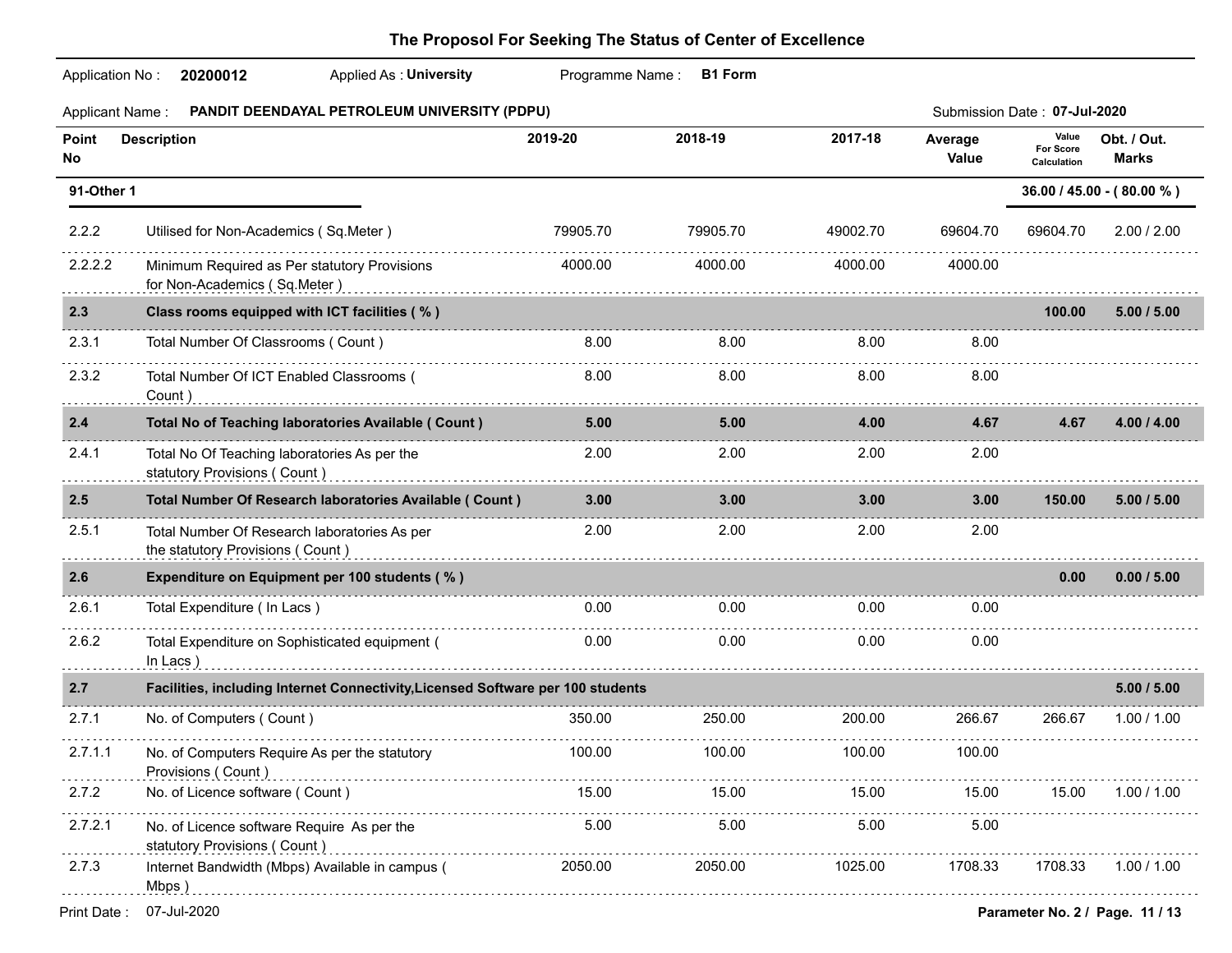| Application No:        | 20200012<br><b>Applied As: University</b>                                                     | Programme Name: | <b>B1 Form</b> |          |                  |                                          |                             |
|------------------------|-----------------------------------------------------------------------------------------------|-----------------|----------------|----------|------------------|------------------------------------------|-----------------------------|
| <b>Applicant Name:</b> | PANDIT DEENDAYAL PETROLEUM UNIVERSITY (PDPU)                                                  |                 |                |          |                  | Submission Date: 07-Jul-2020             |                             |
| Point<br>No            | <b>Description</b>                                                                            | 2019-20         | 2018-19        | 2017-18  | Average<br>Value | Value<br><b>For Score</b><br>Calculation | Obt. / Out.<br><b>Marks</b> |
| 91-Other 1             |                                                                                               |                 |                |          |                  |                                          | 36.00 / 45.00 - (80.00 %)   |
| 2.7.3.1                | Internet Bandwidth Require As per the<br>statutory Provisions (Mbps)                          | 32.00           | 32.00          | 32.00    | 32.00            |                                          |                             |
| 2.7.4                  | Campus covered with wi-fi network (%)                                                         | 100.00          | 100.00         | 100.00   | 100.00           | 100.00                                   | 1.00 / 1.00                 |
| 2.7.4.1                | Campus covered with wi-fi network Require As<br>per the statutory Provisions (%)              | 25.00           | 25.00          | 25.00    | 25.00            |                                          |                             |
| 2.7.5                  | No of Peripherals (Count)                                                                     | 25.00           | 20.00          | 20.00    | 21.67            | 21.67                                    | 1.00 / 1.00                 |
| 2.7.5.1                | No of Peripherals Require As per the statutory<br>Provisions (Count)                          | 2.00            | 2.00           | 2.00     | 2.00             |                                          |                             |
| 2.8                    | <b>Libraries Resources per 100 students</b>                                                   |                 |                |          |                  |                                          | 5.00 / 5.00                 |
| 2.8.1                  | Number of Titles (Count)                                                                      | 10025.00        | 9556.00        | 8146.00  | 9242.33          | 9242.33                                  | 1.00 / 1.00                 |
| 2.8.1.1                | Number of Titles Require As per the statutory<br>Provisions (Count)                           | 5000.00         | 4500.00        | 4300.00  | 4600.00          |                                          |                             |
| 2.8.2                  | Number of Books (Count)                                                                       | 73532.00        | 70554.00       | 66855.00 | 70313.67         | 70313.67                                 | 1.00 / 1.00                 |
| 2.8.2.1                | Number of Books Require As per the statutory<br>Provisions (Count)                            | 14000.00        | 12500.00       | 11000.00 | 12500.00         |                                          |                             |
| 2.8.3                  | Number of International Journals subscribed (<br>Count)                                       | 18003.00        | 6.00           | 6.00     | 6005.00          | 6005.00                                  | 1.00 / 1.00                 |
| 2.8.3.1                | Number of International Journals subscribed<br>Require As per the statutory Provisions (Count | 6.00            | 6.00           | 6.00     | 6.00             |                                          |                             |
| 2.8.4                  | Self-study CDs (Count)                                                                        | 58.00           | 40.00          | 25.00    | 41.00            | 41.00                                    | 1.00 / 1.00                 |
| 2.8.4.1                | Self-study CDs Require As per the statutory<br>Provisions (Count)                             | 1.00            | 1.00           | 1.00     | 1.00             |                                          |                             |
| 2.8.5                  | Other learning materials (Count)                                                              | 8.00            | 5.00           | 4.00     | 5.67             | 5.67                                     | 1.00 / 1.00                 |
| 2.8.5.1                | Other learning materials Require As per the<br>statutory Provisions (Count)                   | 0.00            | 0.00           | 0.00     | 0.00             |                                          |                             |
| 2.9                    | Annual Operational Expenditure in Rupees per student (%)                                      |                 |                |          |                  | 90.93                                    | 2.00 / 5.00                 |
|                        |                                                                                               |                 |                |          |                  |                                          |                             |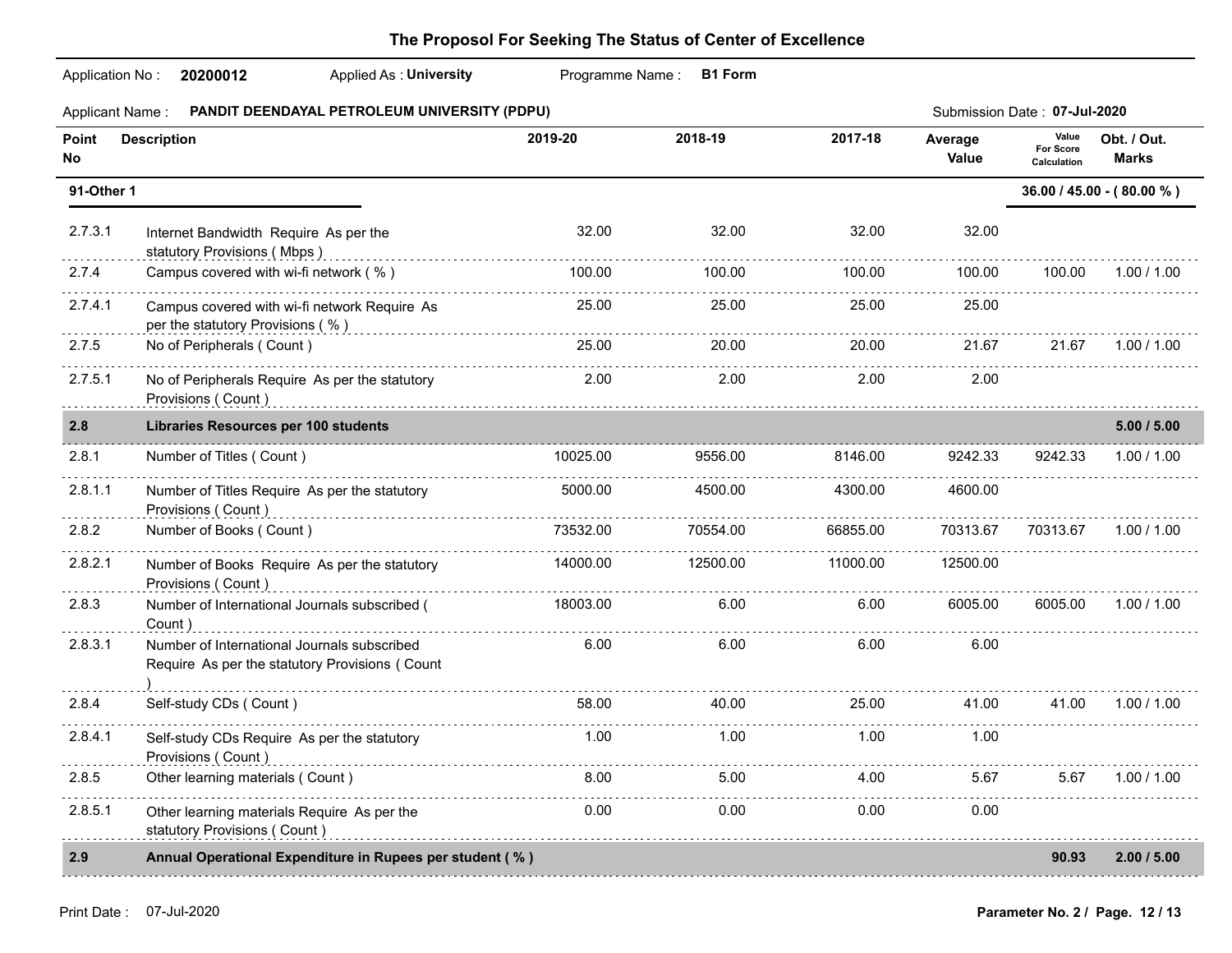|             | Applied As: University<br>Application No:<br>20200012           | Programme Name:                                                               | <b>B1 Form</b> |           |                              |                                          |                             |
|-------------|-----------------------------------------------------------------|-------------------------------------------------------------------------------|----------------|-----------|------------------------------|------------------------------------------|-----------------------------|
|             | Applicant Name : PANDIT DEENDAYAL PETROLEUM UNIVERSITY (PDPU)   |                                                                               |                |           | Submission Date: 07-Jul-2020 |                                          |                             |
| Point<br>No | <b>Description</b>                                              | 2019-20                                                                       | 2018-19        | 2017-18   | Average<br><b>Value</b>      | Value<br><b>For Score</b><br>Calculation | Obt. / Out.<br><b>Marks</b> |
| 91-Other 1  |                                                                 |                                                                               |                |           |                              |                                          | 36.00 / 45.00 - (80.00 %)   |
| 2.9.1       | Fee per year per student ( In Rs )                              | 162621.00                                                                     | 147514.00      | 147968.00 | 152701.00                    |                                          |                             |
| 2.9.2       | Actual Expenditure per student per year ( In Rs<br>Per Student) | 149560.00                                                                     | 132847.00      | 134163.00 | 138856.67                    |                                          |                             |
| 2.10        | per student                                                     | Solid Waste disposal system, Use of Solar Energy, Rainwater harvesting Rupees |                |           |                              |                                          | 3.00 / 3.00                 |
| 2.10.1      | Solid Waste disposal system (Yes/No)                            | $\gamma$ and $\gamma$                                                         |                | Y         | Y                            | Y -                                      | 1.00 / 1.00                 |
| 2.10.2      | Use of Solar Energy (Yes/No)                                    | Y                                                                             | Y              | Y         | Y                            | Y.                                       | 1.00 / 1.00                 |
| 2.10.3      | Rainwater harvesting (Yes/No)                                   |                                                                               |                |           |                              | Y –                                      | 1.00 / 1.00                 |
|             | Programme wise Score                                            | Obt Marks / Out Marks (                                                       | Percentage)    |           |                              |                                          |                             |
|             | 1-Engineering and Technology                                    | 42.00 / 45.00 - (93.33 %)                                                     |                |           |                              |                                          |                             |
|             | 3-Management                                                    | 34.00 / 45.00 - (75.56 %)                                                     |                |           |                              |                                          |                             |
|             | 91-Other 1                                                      | $36.00 / 45.00 - (80.00 %)$                                                   |                |           |                              |                                          |                             |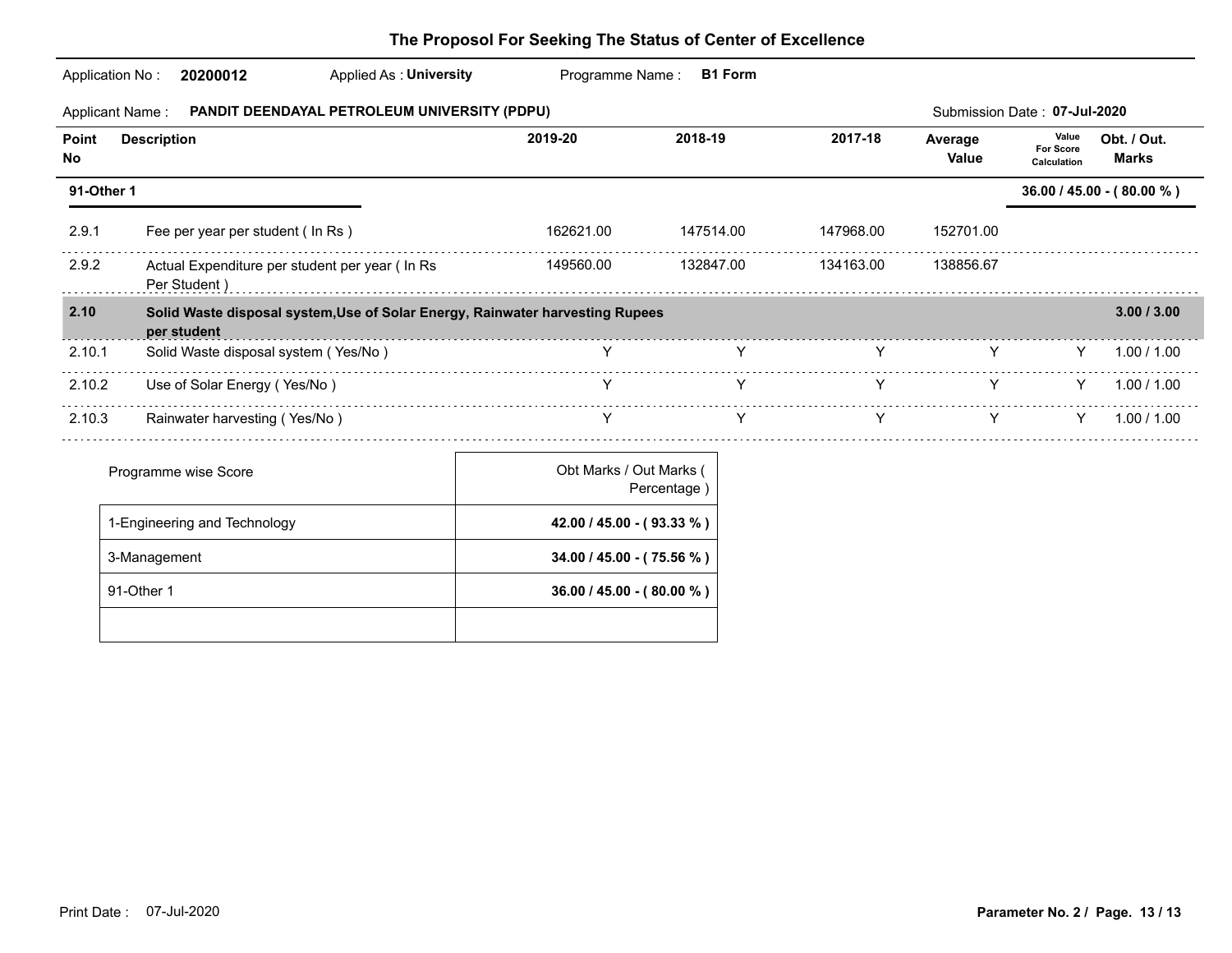|                         | Applied As: University<br>Application No: 20200012                                                               |         | Programme Name: B1 Form |         |                  |                                          |                             |
|-------------------------|------------------------------------------------------------------------------------------------------------------|---------|-------------------------|---------|------------------|------------------------------------------|-----------------------------|
|                         | Applicant Name: PANDIT DEENDAYAL PETROLEUM UNIVERSITY (PDPU)                                                     |         |                         |         |                  | Submission Date: 07-Jul-2020             |                             |
| Point<br>No             | <b>Description</b>                                                                                               | 2019-20 | 2018-19                 | 2017-18 | Average<br>Value | Value<br><b>For Score</b><br>Calculation | Obt. / Out.<br><b>Marks</b> |
|                         | 3) Students Details                                                                                              |         |                         |         |                  |                                          | 51.00 / 70.00 - (72.86 %)   |
| $\overline{\mathbf{3}}$ | <b>Students</b>                                                                                                  |         |                         |         |                  |                                          | 51.00 / 70.00               |
| 3.0.1                   | Total Intake (No of Students)                                                                                    | 1716.00 | 1602.00                 | 1444.00 | 1587.33          |                                          |                             |
| 3.0.2                   | Total Entrollment (No of Students)                                                                               | 5205.00 | 4755.00                 | 4692.00 | 4884.00          |                                          |                             |
| 3.1.0                   | <b>Admission Merit Rank</b>                                                                                      |         |                         |         |                  |                                          | 0.00 / 5.00                 |
| 3.1.0.1                 | Percentile of First Merit Rank for<br>Management Quota (Percentile if applicable)                                | 99.97   | 92.26                   | 84.55   | 92.26            |                                          |                             |
| 3.1.0.2                 | Percentile of Average Merit Rank for<br>Management Quota ( Percentile if applicable )                            | 56.40   | 78.75                   | 81.18   | 72.11            |                                          |                             |
| 3.1.0.3                 | Percentile of Last Merit Rank for<br>Management Quota ( Percentile if applicable )                               | 9.58    | 28.34                   | 23.80   | 20.57            |                                          |                             |
| 3.1.0.4                 | Percentile of Cutt-Off Merit Rank for<br>Management Quota of Centralised Admission<br>(Percentile if applicable) | 9.58    | 28.34                   | 23.80   | 20.57            |                                          |                             |
| 3.1.0.5                 | Percentile of First Merit Rank for Government<br>Quota ( Percentile if applicable )                              | 99.94   | 99.92                   | 99.89   | 99.92            |                                          |                             |
| 3.1.0.6                 | Percentile of Average Merit Rank for<br>Government Quota (Percentile if applicable)                              | 84.50   | 88.69                   | 88.98   | 87.39            |                                          |                             |
| 3.1.0.7                 | Percentile of Last Merit Rank for Government<br>Quota ( Percentile if applicable )                               | 16.66   | 19.09                   | 25.75   | 20.50            |                                          |                             |
| 3.1.0.8                 | Percentile of Cut-Off Merit Rank for<br>Government Quota of Centralised Admission (<br>Percentile if applicable) | 16.66   | 19.09                   | 25.75   | 20.50            |                                          |                             |
| 3.1.1                   | Percentage Enrolment in Bachelor's Degree<br>Programme (%)                                                       | 100.00  | 100.00                  | 97.00   | 99.00            | 99.00                                    | 2.00 / 3.00                 |
| 3.1.2                   | Percentage Enrolment in M. Tech or<br>Equivalent Programme over total Enrolment (<br>$%$ )                       | 83.00   | 83.00                   | 76.00   | 80.67            | 80.67                                    | 3.00 / 3.00                 |
| 3.1.3                   | Enrolment in Ph.D./ Equivalent ( Count )                                                                         | 69.00   | 57.00                   | 29.00   | 51.67            | 51.67                                    | 3.00 / 3.00                 |
| 3.1.4                   | Gender Diversity in admission (%)                                                                                |         |                         |         |                  | 28.46                                    | 1.00 / 3.00                 |
| 3.1.4.1                 | Total No of Boys Enrolled (Count)                                                                                | 3582.00 | 3437.00                 | 3464.00 | 3494.33          |                                          |                             |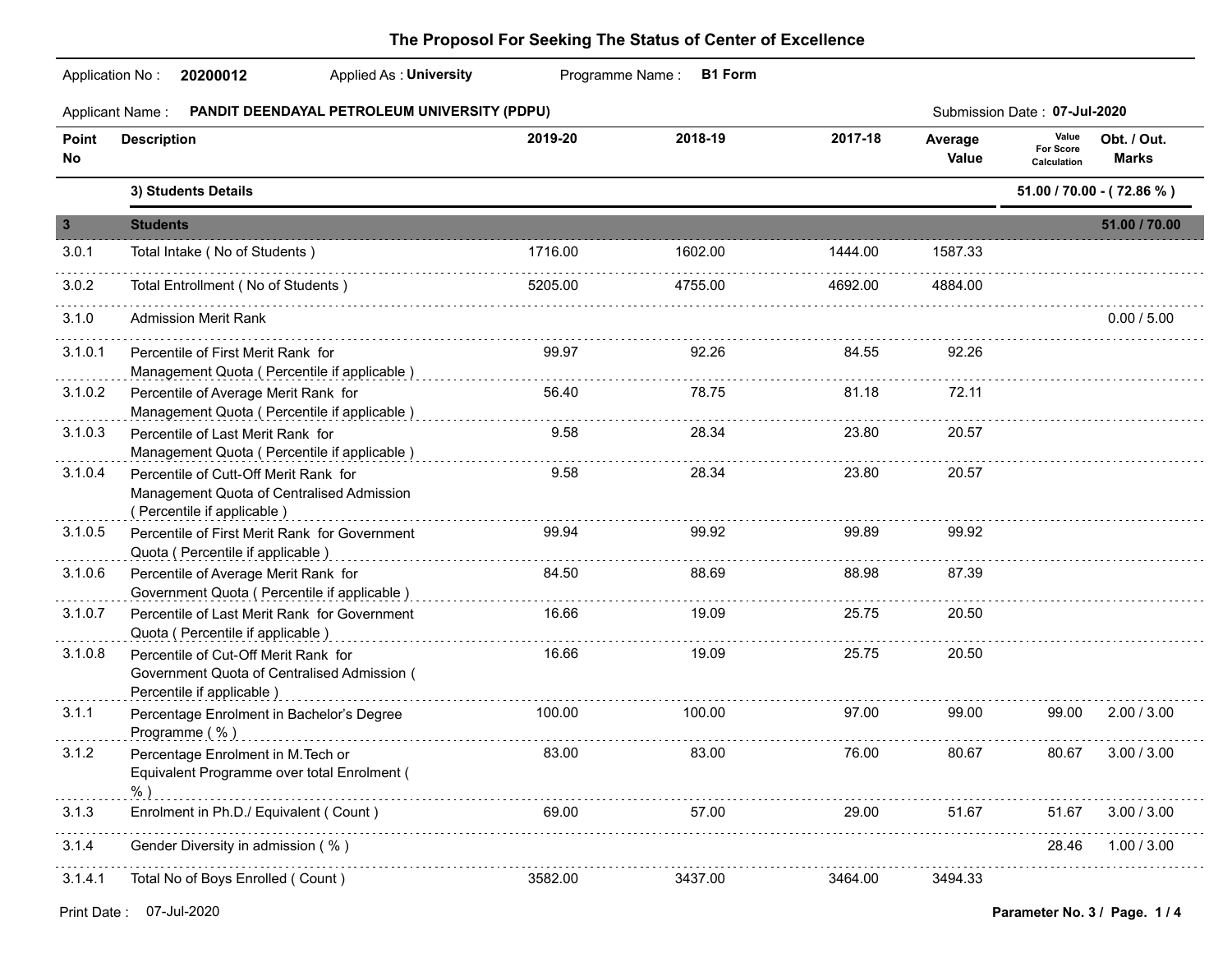|                        | <b>Applied As: University</b><br>Programme Name:<br><b>B1 Form</b><br>Application No:<br>20200012 |         |             |             |                  |                                   |                             |  |  |  |
|------------------------|---------------------------------------------------------------------------------------------------|---------|-------------|-------------|------------------|-----------------------------------|-----------------------------|--|--|--|
| <b>Applicant Name:</b> | PANDIT DEENDAYAL PETROLEUM UNIVERSITY (PDPU)                                                      |         |             |             |                  | Submission Date: 07-Jul-2020      |                             |  |  |  |
| Point<br>No.           | <b>Description</b>                                                                                | 2019-20 | 2018-19     | 2017-18     | Average<br>Value | Value<br>For Score<br>Calculation | Obt. / Out.<br><b>Marks</b> |  |  |  |
|                        | 3) Students Details                                                                               |         |             |             |                  |                                   | 51.00 / 70.00 - (72.86 %)   |  |  |  |
| 3.1.4.2                | Total No of Girls Enrolled (Compare with<br>3.0.2 Total Enrolment) ( Count )                      | 1623.00 | 1319.00     | 1228.00     | 1390.00          |                                   |                             |  |  |  |
| 3.1.5                  | Cultural diversity (State v/s Other State<br>students) (%)                                        |         |             |             |                  | 11.21                             | 1.00 / 3.00                 |  |  |  |
| 3.1.5.1                | Total No of State Student (Count)                                                                 | 4458.00 | 4165.00     | 4120.00     | 4247.67          |                                   |                             |  |  |  |
| 3.1.5.2                | Total No of Other State Student ( Count )                                                         | 597.00  | .<br>520.00 | .<br>526.00 | 547.67           |                                   |                             |  |  |  |
| 3.1.6                  | Reservation quota policy of admission (<br>Yes/No)                                                | Y       | Y           | Y           | Y                | Y -                               | 1.00 / 1.00                 |  |  |  |
| 3.1.7                  | Gender Diversity in Scholarships and Free<br>ships $( %)$                                         |         |             |             |                  | 11.87                             | 1.00 / 3.00                 |  |  |  |
| 3.1.7.1                | Total No of Scholarships (Count)                                                                  | 651.00  | 554.00      | 353.00      | 519.33           |                                   |                             |  |  |  |
| 3.1.7.2                | Total No of Scholarships girl (Count)                                                             | 85.00   | 64.00       | 36.00       | 61.67            |                                   |                             |  |  |  |
| 3.1.8                  | Absenteeism of students (considering<br>average attendance of students): (%)                      |         |             |             |                  | 30.01                             | 0.00 / 4.00                 |  |  |  |
| 3.1.8.1                | Total No of Teaching Days (Count)                                                                 | 170.00  | 167.00      | 170.00      | 169.00           |                                   |                             |  |  |  |
| 3.1.8.2                | .<br>Total No of Effective Teaching Days ( Count )                                                | 170.00  | 167.00      | 170.00      | 169.00           |                                   |                             |  |  |  |
| 3.1.8.3                | Highest Attendance in a Day (Count)                                                               | 4424.00 | 4041.00     | 3988.00     | 4151.00          |                                   |                             |  |  |  |
| 3.1.8.4                | Lowest Attendance in a Day (Count)                                                                | 1301.00 | 1188.00     | 1173.00     | 1220.67          |                                   |                             |  |  |  |
| 3.1.9.1                | Grievance Redressal Mechanism (Yes/No)                                                            | Y       | Y           | Y           | Y                | Y                                 | 1.00 / 1.00                 |  |  |  |
| 3.1.9.2                | Grievance Redressal Point (%)                                                                     |         |             |             |                  | 100.00                            | 3.00 / 3.00                 |  |  |  |
|                        | 3.1.9.2.1 No of Grievances received (Count)                                                       | 4.00    | 3.00        | 3.00        | 3.33             |                                   |                             |  |  |  |
| 3.1.9.2.2              | Grievances Resolved with favourable<br>response (Count)                                           | 4.00    | 3.00        | 3.00        | 3.33             |                                   |                             |  |  |  |
| 3.1.10                 | Faculty advisor scheme (Yes/No)                                                                   | Y       |             | Y           | Y                | Y.                                | 1.00 / 1.00                 |  |  |  |
| 3.1.11                 | Meeting with students per semester (Yes/No                                                        |         |             | Y           | Y                | Y                                 | 1.00 / 1.00                 |  |  |  |
| Print Date:            | 07-Jul-2020                                                                                       |         |             |             |                  | Parameter No. 3 / Page. 2 / 4     |                             |  |  |  |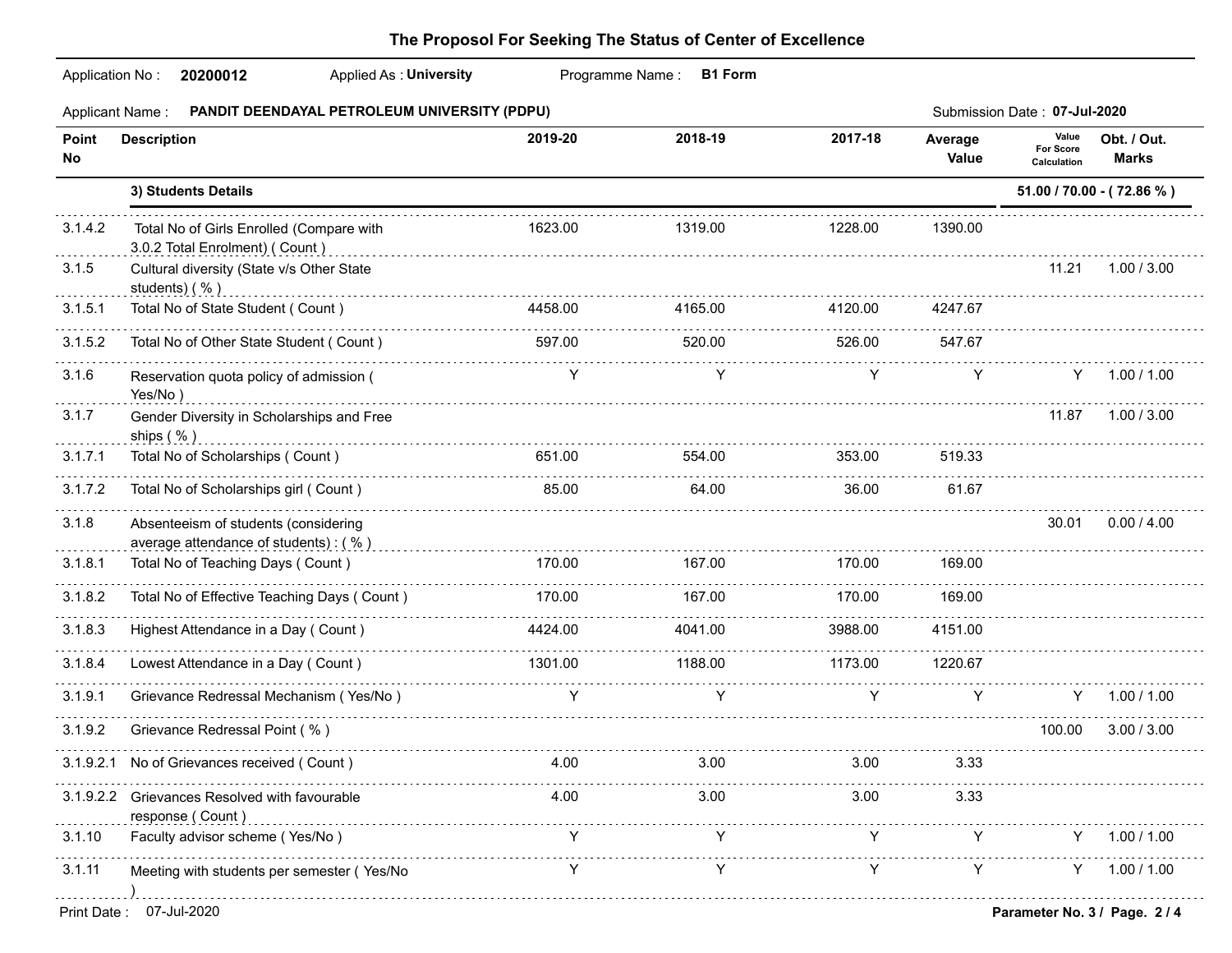|             | <b>Applied As: University</b><br>Application No: 20200012                                                                                                                                                                                                                         |            | Programme Name: B1 Form |            |                  |                                          |                           |
|-------------|-----------------------------------------------------------------------------------------------------------------------------------------------------------------------------------------------------------------------------------------------------------------------------------|------------|-------------------------|------------|------------------|------------------------------------------|---------------------------|
|             | Applicant Name : PANDIT DEENDAYAL PETROLEUM UNIVERSITY (PDPU)                                                                                                                                                                                                                     |            |                         |            |                  | Submission Date: 07-Jul-2020             |                           |
| Point<br>No | <b>Description</b>                                                                                                                                                                                                                                                                | 2019-20    | 2018-19                 | 2017-18    | Average<br>Value | Value<br><b>For Score</b><br>Calculation | Obt. / Out.<br>Marks      |
|             | 3) Students Details                                                                                                                                                                                                                                                               |            |                         |            |                  |                                          | 51.00 / 70.00 - (72.86 %) |
| 3.1.12      | Student involvement in sports activities (%)                                                                                                                                                                                                                                      |            |                         |            |                  | 71.13                                    | 3.00 / 3.00               |
| 3.1.12.1    | Total No of Students involvement in sports<br>activities (Count)                                                                                                                                                                                                                  | 3690.00    | 4635.00                 | 2097.00    | 3474.00          |                                          |                           |
| 3.1.13      | Student involvement in cultural activities (%)                                                                                                                                                                                                                                    |            |                         |            |                  |                                          | 68.84 3.00 / 3.00         |
| 3.1.13.1    | Total No of Students involve in cultural<br>activities (Count)                                                                                                                                                                                                                    | 3224.00    | 3701.00                 | 3161.00    | 3362.00          |                                          |                           |
| 3.1.14      | Student involvement in co-curricular activities<br>$\frac{1}{2}$ . The contract of the contract of the contract of the contract of the contract of the contract of the contract of the contract of $\sim$                                                                         |            |                         |            |                  |                                          | 100.00 3.00 / 3.00        |
| 3.1.14.1    | Total No of Students involve in co-curricular<br>activities (Count)                                                                                                                                                                                                               | 5205.00    | 4755.00                 | 4692.00    | 4884.00          |                                          |                           |
| 3.1.15      | Number of Student clubs (Count)                                                                                                                                                                                                                                                   | 73.00      | 69.00                   | 66.00      | 69.33            | 69.33                                    | 4.00 / 4.00               |
| 3.1.16      | students participated in career counselling for<br>employability and skill upgradation (%) encountly according to the control of the control of the control of the control of the control of the control of the control of the control of the control of the control of the contr |            |                         |            |                  | 76.80                                    | 3.00 / 3.00               |
| 3.1.16.1    | Total No of Final year Students (Count)                                                                                                                                                                                                                                           | 1430.00    | 1176.00                 | 1011.00    | 1205.67          |                                          |                           |
| 3.1.16.2    | Total No of students participated (Count)                                                                                                                                                                                                                                         | 1034.00    | 922.00                  | 822.00     | 926.00           |                                          |                           |
| 3.2.1       | No. of active student start-ups belonging to<br>the institution/University (Count)                                                                                                                                                                                                | 35.00      | 37.00                   | 21.00      | 31.00            | 31.00                                    | 4.00 / 4.00               |
| 3.2.2       | No. of students to whom the minimum<br>Package of Rs. 25000/-p.m. offered through<br>campus placement. (%)                                                                                                                                                                        |            |                         |            |                  | 48.06                                    | 2.00 / 4.00               |
| 3.2.2.1     | Total No of Students Participate in campus<br>placement (Count)                                                                                                                                                                                                                   | 822.00     | 606.00                  | 709.00     | 712.33           |                                          |                           |
| 3.2.2.2     | Total No of Students with minimum package<br>of Rs.25000/-pm ( Count )                                                                                                                                                                                                            | 349.00     | 373.00                  | 305.00     | 342.33           |                                          |                           |
| 3.2.3       | Percentage of students obtained admission in<br>M. Tech and Ph.D (%)                                                                                                                                                                                                              | 12.58      | 35.96                   | 23.04      | 23.86            | 23.86                                    | 1.00 / 2.00               |
| 3.2.4       | Annual Package offered                                                                                                                                                                                                                                                            |            |                         |            |                  | 1696666.67                               | 4.00 / 4.00               |
| 3.2.4.1     | Top Package offered (Amount)                                                                                                                                                                                                                                                      | 1390000.00 | 1920000.00              | 1780000.00 | 1696666.67       |                                          |                           |
| 3.2.4.2     | Average Package Offered (Amount)                                                                                                                                                                                                                                                  | 440000.00  | 430000.00               | 436000.00  | 435333.33        |                                          |                           |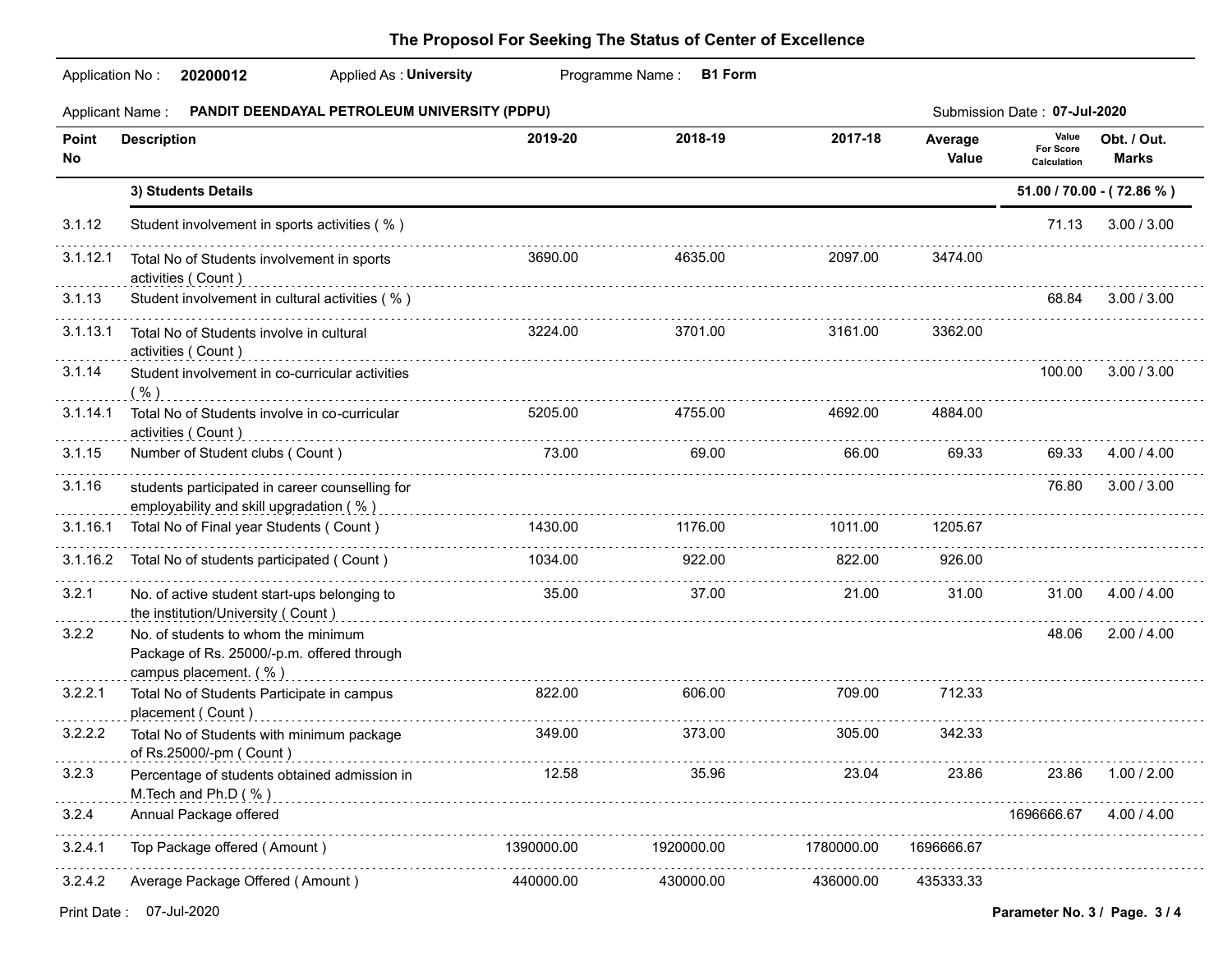|                    | Applied As: University<br>20200012<br>Application No:                                                      |             | <b>B1 Form</b><br>Programme Name: |             |                  |                                          |                             |  |  |
|--------------------|------------------------------------------------------------------------------------------------------------|-------------|-----------------------------------|-------------|------------------|------------------------------------------|-----------------------------|--|--|
|                    | <b>PANDIT DEENDAYAL PETROLEUM UNIVERSITY (PDPU)</b><br>Submission Date: 07-Jul-2020<br>Applicant Name:     |             |                                   |             |                  |                                          |                             |  |  |
| Point<br><b>No</b> | <b>Description</b>                                                                                         | 2019-20     | 2018-19                           | 2017-18     | Average<br>Value | Value<br><b>For Score</b><br>Calculation | Obt. / Out.<br><b>Marks</b> |  |  |
|                    | 3) Students Details                                                                                        |             |                                   |             |                  |                                          | 51.00 / 70.00 - (72.86 %)   |  |  |
| 3.2.5              | Number of students to whom the Fund<br>Supported for participation in national<br>Conferences (Count)      | 38.00       | 65.00                             | 13.00       | 38.67            | 38.67                                    | 1.00 / 1.00                 |  |  |
| 3.2.6              | Amount spent on Fund Support for student<br>participation in national Conferences (<br>Amount)             | 7463241.00  | 6925953.00                        | 9044803.00  | 7811332.33       | 7811332.33                               | 1.00 / 1.00                 |  |  |
| 3.2.7              | Number of students to whom the Fund<br>Supported for participation in International<br>Conferences (Count) | 97.00       | 113.00                            | 113.00      | 107.67           | 107.67                                   | 2.00 / 2.00                 |  |  |
| 3.2.8              | Scheme of Scholarships and Fellowships (<br>Amount)                                                        | 63473645.00 | 45180071.00                       | 28371790.00 | 45675168.67      | 45675168.67                              | 2.00 / 2.00                 |  |  |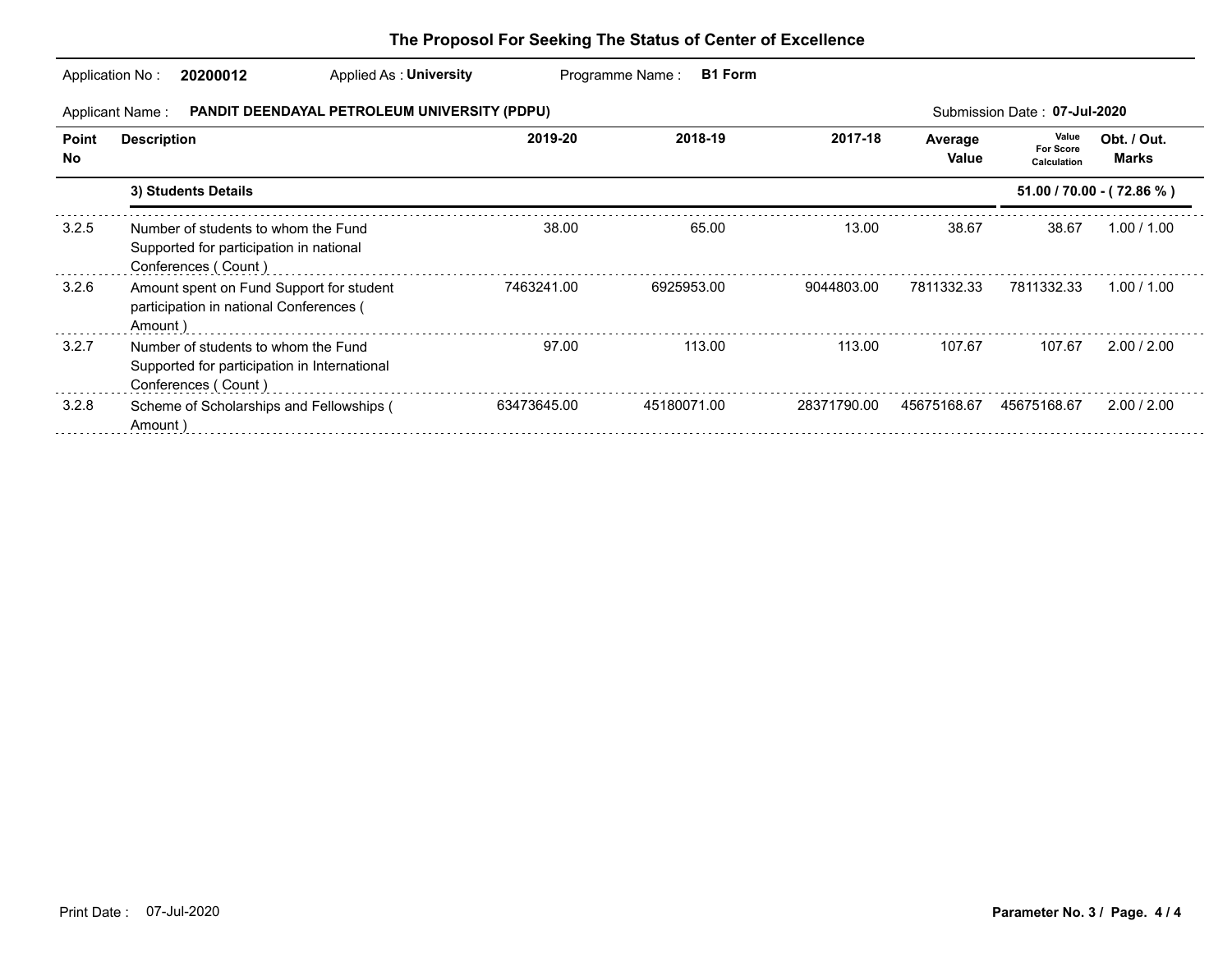| Application No:         | <b>Applied As: University</b><br>20200012                                  |         | Programme Name:<br><b>B1 Form</b> |         |                  |                                          |                               |
|-------------------------|----------------------------------------------------------------------------|---------|-----------------------------------|---------|------------------|------------------------------------------|-------------------------------|
| <b>Applicant Name:</b>  | PANDIT DEENDAYAL PETROLEUM UNIVERSITY (PDPU)                               |         |                                   |         |                  | Submission Date: 07-Jul-2020             |                               |
| Point<br>No.            | <b>Description</b>                                                         | 2019-20 | 2018-19                           | 2017-18 | Average<br>Value | Value<br><b>For Score</b><br>Calculation | Obt. / Out.<br><b>Marks</b>   |
|                         | 4) Academic Details                                                        |         |                                   |         |                  |                                          | 59.34 / 60.00 - (98.90 %)     |
| $\overline{\mathbf{4}}$ | <b>Academics</b>                                                           |         |                                   |         |                  |                                          | 59.34 / 60.00                 |
| 4.1                     | Flexibility of Curriculum (%)                                              |         |                                   |         |                  | 34.43                                    | 6.00 / 6.00                   |
| 4.1.1                   | Total Subjects (Count)                                                     | 1055.00 | 1018.00                           | 953.00  | 1008.67          |                                          |                               |
| 4.1.2                   | Elective Subjects (Count)                                                  | 375.00  | 352.00                            | 315.00  | 347.33           |                                          |                               |
| 4.2                     | Frequency of curriculum review (Year)                                      | 2.00    | 1.00                              | 1.00    | 1.33             | 1.33                                     | 2.00 / 2.00                   |
| 4.3                     | Course delivery/monitoring/course evaluation                               |         |                                   |         |                  |                                          |                               |
| 4.3.1                   | Formal student feedback system exists? (<br>Yes/No)                        | Y       | Y                                 | Y       | Y                | Y.                                       | 2.00 / 2.00                   |
| 4.3.2                   | <b>Feedback Related information (Yes/No)</b>                               |         |                                   |         |                  |                                          | 4.00 / 4.00                   |
| 4.3.2.1                 | Is feedback monitored ? : (Yes/No)                                         | Y       | Y                                 | Y       | Y                | Y.                                       | 1.00 / 1.00                   |
| 4.3.2.2                 | Is feedback analysed ? : (Yes/No)                                          | Y       | Y                                 | Y       | Y                | Y.                                       | 1.00 / 1.00                   |
| 4.3.2.3                 | Is feedback communicated ? : (Yes/No)                                      | Y       |                                   | Y       | Y                |                                          | $Y = 1.00 / 1.00$             |
| 4.3.2.4                 | is any action taken on feedbak ? (Yes/No)                                  |         |                                   |         |                  |                                          | 1.00 / 1.00                   |
| 4.3.3                   | Does a course website                                                      |         |                                   |         |                  |                                          | 4.00 / 4.00                   |
| 4.3.3.1                 | Display course planning ? (Yes/No)                                         | Y       | Y                                 | Y       | Y                |                                          | Y 1.00 / 1.00                 |
| 4.3.3.2                 | Displya assignments ? (Yes/No)                                             | Y       |                                   | Y       | Y                | Y.                                       | 1.00 / 1.00                   |
| 4.3.3.3                 | Display quiz ? (Yes/No)                                                    |         |                                   | Y       | Y                | Y.                                       | 1.00 / 1.00                   |
| 4.3.3.4                 | Display reading material ? (Yes/No)                                        |         |                                   |         | Y                | Y.                                       | 1.00 / 1.00                   |
| 4.4                     | Innovations and initiatives in diversity of course offerings and pedagogy. |         |                                   |         |                  |                                          | 4.00 / 4.00                   |
| 4.4.1                   | Innovations in pedagogy (Yes/No)                                           | Y       | Y                                 | Y       | Y                |                                          | 2.00 / 2.00                   |
| 4.4.2                   | diversity of course offered (Yes/No)                                       |         |                                   |         |                  |                                          | 2.00 / 2.00                   |
| 4.5                     | Augmentation of instructional materials (<br>Yes/No)                       | Y       |                                   |         |                  | Y.                                       | 2.00 / 2.00                   |
|                         | Print Date: 07-Jul-2020                                                    |         |                                   |         |                  |                                          | Parameter No. 4 / Page. 1 / 2 |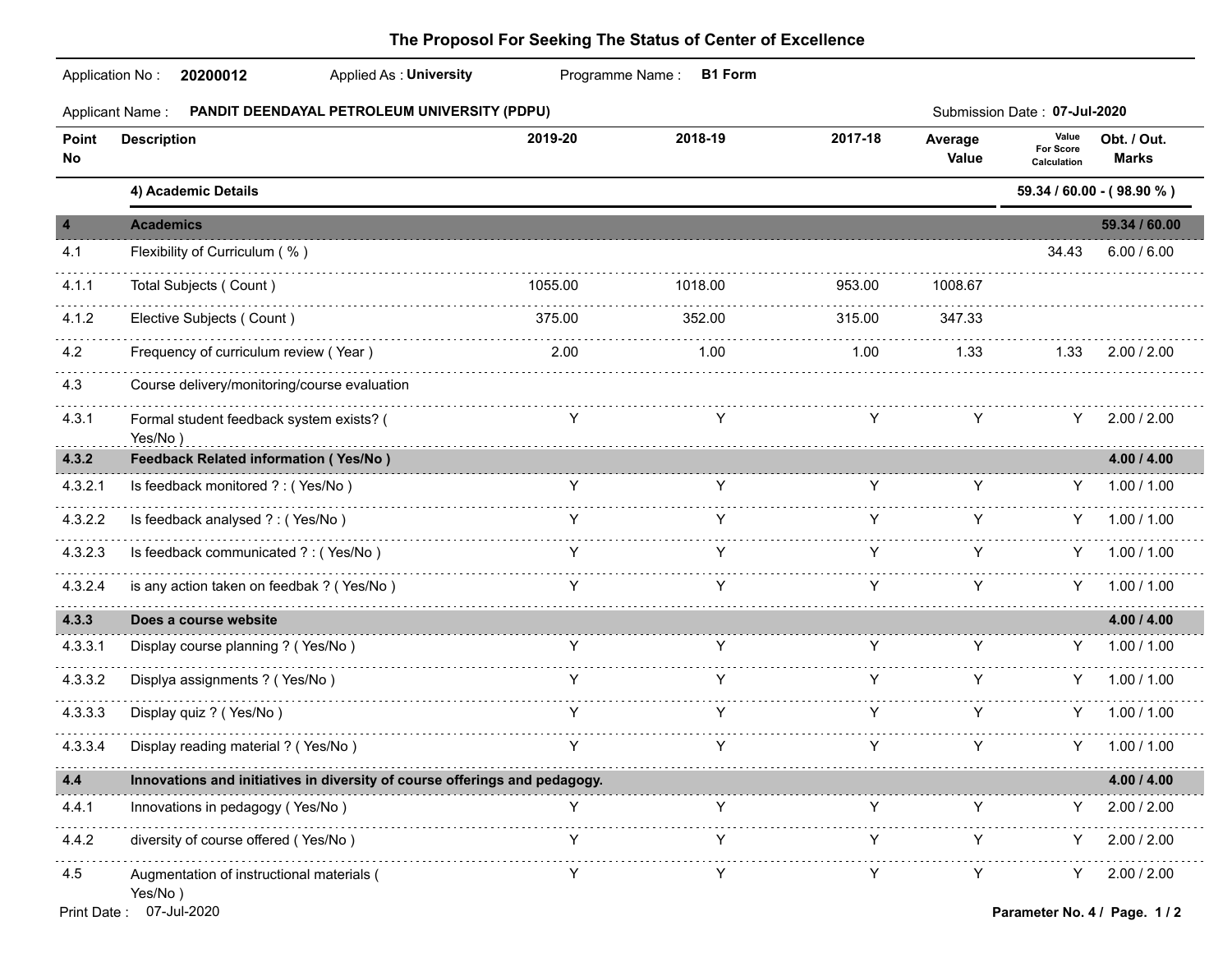|                     | Applied As: University<br>Application No:<br>20200012                                                                                                    | Programme Name: | <b>B1 Form</b>                                                                                                       |         |                  |                                   |                             |
|---------------------|----------------------------------------------------------------------------------------------------------------------------------------------------------|-----------------|----------------------------------------------------------------------------------------------------------------------|---------|------------------|-----------------------------------|-----------------------------|
|                     | PANDIT DEENDAYAL PETROLEUM UNIVERSITY (PDPU)<br>Applicant Name:                                                                                          |                 |                                                                                                                      |         |                  | Submission Date: 07-Jul-2020      |                             |
| <b>Point</b><br>No. | <b>Description</b>                                                                                                                                       | 2019-20         | 2018-19                                                                                                              | 2017-18 | Average<br>Value | Value<br>For Score<br>Calculation | Obt. / Out.<br><b>Marks</b> |
|                     | 4) Academic Details                                                                                                                                      |                 |                                                                                                                      |         |                  |                                   | $59.34 / 60.00 - (98.90 %)$ |
| 4.6                 | Field internship: Implementation, Evaluation<br>and Outcome ( based on total courses offered<br>( %)                                                     | 100.00          | 100.00                                                                                                               | 100.00  | 100.00           | 100.00                            | 10.00 / 10.00               |
| 4.7                 | No of Sponsored Chairs (Count)                                                                                                                           | 3.00            | 3.00                                                                                                                 | 2.00    | 2.67             | 2.67                              | 5.34/6.00                   |
| 4.8                 | No. of Visiting Expert faculty/ Adjunct Faculty                                                                                                          |                 |                                                                                                                      |         |                  | 11.33                             | 4.00 / 4.00                 |
| 4.8.1               | Total No of Visiting Faculty in ODD Semester<br>(Count)                                                                                                  | 10.00           | 12.00                                                                                                                | 12.00   | 11.33            |                                   |                             |
| 4.8.2               | Total No of Visiting Faculty in Even Semester<br>(Count)                                                                                                 | 10.00           | 12.00                                                                                                                | 12.00   | 11.33            |                                   |                             |
| 4.9                 | Organized plans to cater the contents beyond<br>the scope of Syllabus (Yes/No)                                                                           | Y               | Y                                                                                                                    | Y       | Y                | Y.                                | 2.00 / 2.00                 |
| 4.10                | International Collaborations/Exchange of at least one collaboration per department/Institute and at<br>least 15 exchange of students in both directions. |                 | <u> 1989 - Andrej Amerikaanse kommunister (het die staatstad van die stad van die stad van die stad van die stad</u> |         |                  |                                   | 14.00 / 14.00               |
| 4.10.1              | No of International Collaboration/Exchange (<br>Count)                                                                                                   | 34.00           | 27.00                                                                                                                | 17.00   | 26.00            | 26.00                             | 8.00 / 8.00                 |
| 4.10.2              | No of Student in International<br>Collaboration/Exchange (Count)                                                                                         | 72.00           | 78.00                                                                                                                | 36.00   | 62.00            | 62.00                             | 6.00 / 6.00                 |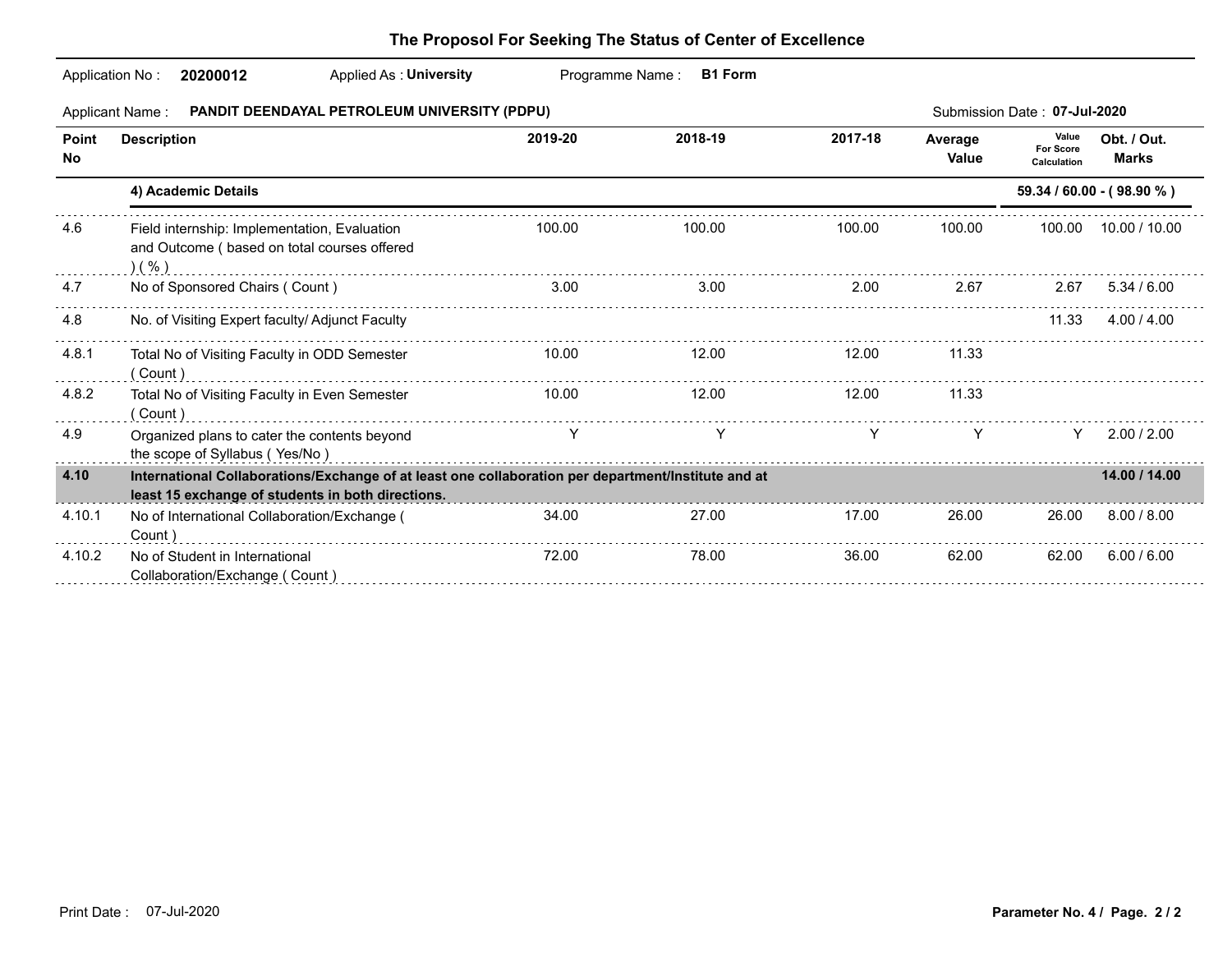### Application No : **20200012** Applied As : **University** Programme Name : **B1 Form 20200012** Applied As : **University** Applicant Name : **PANDIT DEENDAYAL PETROLEUM UNIVERSITY (PDPU)** Submission Date : **07-Jul-2020** Average Value **Point Description Value For Score Calculation 2019-20 2018-19 2017-18 Obt. / Out. Value Calculation No Marks 5) Examinations Details 20.00 / 20.00 - ( 100.00 % ) 5 Examination 20.00 / 20.00 5.1 System of Continuous evaluation in each course of each program 6.00 / 6.00** 5.1.1 Final Exam ( Yes/No ) Y Y Y Y Y 1.00 / 1.00 . . . . . . . . . . . . . . . . . . 5.1.2 Mid Sem Exam ( Yes/No ) Y Y Y Y Y 1.00 / 1.00 de de decide 5.1.3 Supplementary Exam (Yes/No) The State of the State of the Y Y Y Y Y 1.00 / 1.00 5.1.4 Assignments ( Yes/No ) Y Y Y Y Y 1.00 / 1.00 <u>. . . . . . . . . .</u> 5.1.5 Quiz ( Yes/No ) Y Y Y Y Y 1.00 / 1.00 5.1.6 Projects ( Yes/No ) Y Y Y Y Y 1.00 / 1.00 5.2 Online e-assessment and fairness of Y Y Y 1.00 1.00 3.00 / 3.00 evaluation and overall credibility of examination system ( Yes/No/Partial ) **5.3 Question banks & e-Quiz ( Yes/No ) 2.00 / 2.00** 5.3.1 Question banks ( Yes/No ) Y Y Y Y Y 1.00 / 1.00 . . . . . . . . . . . 5.3.2 e-quiz ( Yes/No ) Y Y Y Y Y 1.00 / 1.00 . . . . . . . . . . . . . . . **5.4 Open Book and Take-Home Exams ( Yes/No ) 4.00 / 4.00** 5.4.1 Open Book ( Yes/No ) Y Y Y Y Y 2.00 / 2.00 <u>. . . . . . . . . . .</u> 5.4.2 Take-Home Exams ( Yes/No ) The State of Material Control of Material Control of Materia Control of Materia Control of Materia Control of Materia Control of Materia Control of Materia Control of Materia Control of Mat . . . . . . . . . . 5.5 MIS for exam available? ( Yes/No )  $\begin{array}{ccccc} \text{Y} & \text{Y} & \text{Y} & \text{Y} & \text{Y} & \text{Y} & \text{Y} & \text{2.00 / 2.00} \\ \end{array}$ 5.6 Grievance redressal in examination 0.00 3.00 / 3.00 Percentage of grievances resolved (%) expression control to the control of the control of the control of the control of the control of the control of the control of the control of the control of the control of the control 5.6.1 Total Number Of applications Received ( 2.00 2.00 3.00 2.33 Count ) 5.6.2 Total Number Of applications Resolved ( 0.00 0.00 0.00 0.00 Count ) <u>\_\_\_\_\_\_\_\_\_\_\_\_\_\_\_\_\_\_\_\_\_\_\_</u>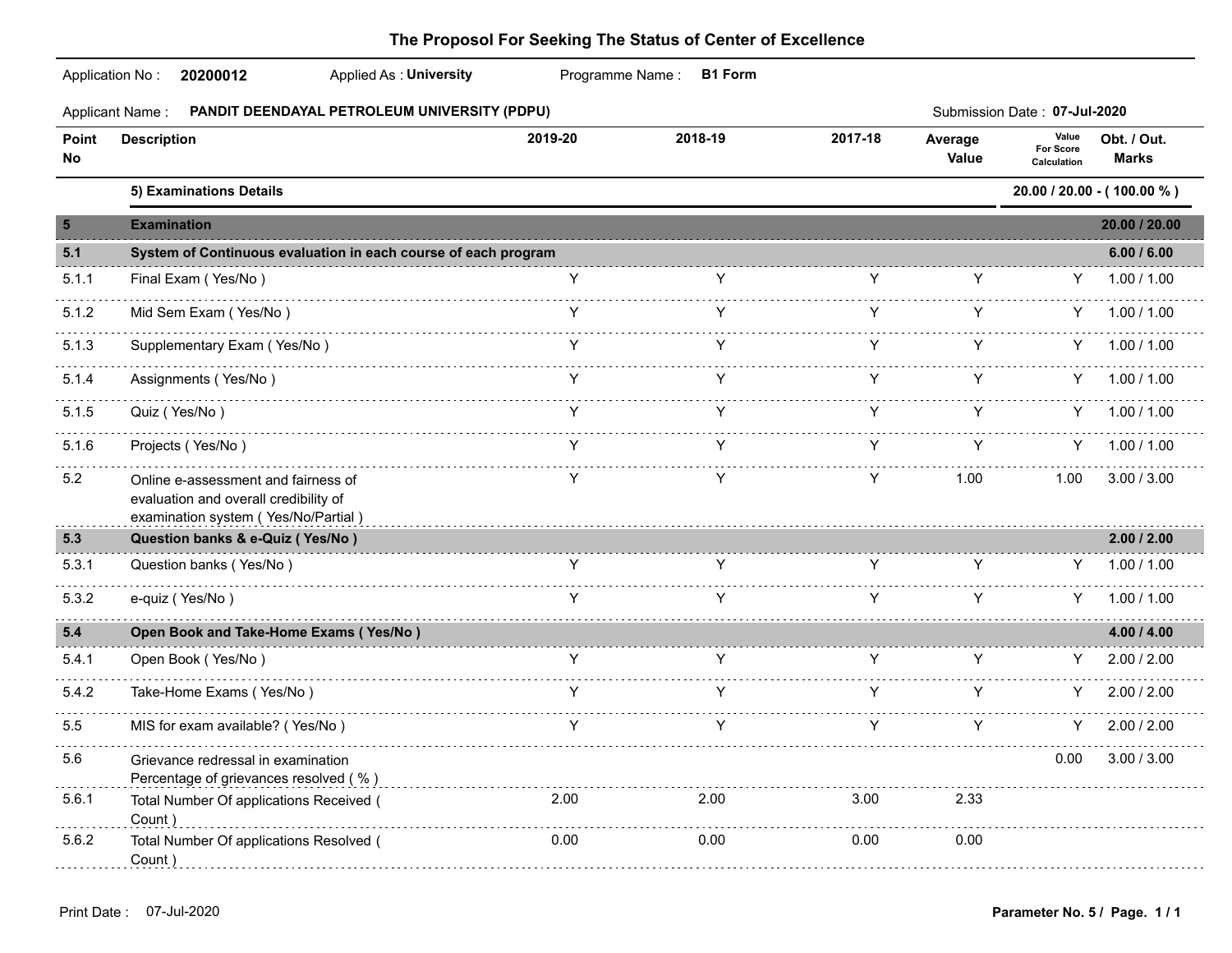|                 | <b>Applied As: University</b><br>Application No:<br>20200012                                                                |         | Programme Name:<br><b>B1 Form</b> |         |                  |                                   |                             |
|-----------------|-----------------------------------------------------------------------------------------------------------------------------|---------|-----------------------------------|---------|------------------|-----------------------------------|-----------------------------|
|                 | PANDIT DEENDAYAL PETROLEUM UNIVERSITY (PDPU)<br>Applicant Name:                                                             |         |                                   |         |                  | Submission Date: 07-Jul-2020      |                             |
| Point<br>No     | <b>Description</b>                                                                                                          | 2019-20 | 2018-19                           | 2017-18 | Average<br>Value | Value<br>For Score<br>Calculation | Obt. / Out.<br><b>Marks</b> |
|                 | 6) Faculty Details                                                                                                          |         |                                   |         |                  |                                   | 52.00 / 70.00 - (74.29 %)   |
| $6\phantom{1}6$ | <b>Faculty</b>                                                                                                              |         |                                   |         |                  |                                   | 52.00 / 70.00               |
| 6.1             | Cadre Policy, Qualifications, Cadre wise<br>Strength (Applicable in case of teacher to<br>student ratio of 1:20 maintained) |         |                                   |         |                  |                                   | 6.00 / 10.00                |
| 6.1.1           | Total No.Of Faculty (Count)                                                                                                 | 287.00  | 273.00                            | 253.00  | 271.00           | 18.02                             |                             |
| 6.1.2           | Total No.Of Ph. D Faculty (Count)                                                                                           | 220.00  | .<br>195.00                       | 169.00  | 194.67           | 71.83                             |                             |
| 6.2             | full time regular faculty having M. Tech<br>/M.E/MBA/M.Sc. or Ph.D/M.S Qualification.<br>(Count)                            |         |                                   |         |                  | 74.81                             | 6.00 / 6.00                 |
| 6.2.1           | full time Regular Faculty (Count)                                                                                           | 238.00  | 219.00                            | 194.00  | 217.00           |                                   |                             |
| 6.2.2           | full time regular Faculty having Highest<br>Degree of M.Tech /M.E/MBA/M.Sc ( Count )                                        | 51.00   | 54.00                             | 56.00   | 53.67            |                                   |                             |
| 6.2.3           | full time regular Faculty having Highest<br>Degree of Ph.D/M.S Qualification ( Count )                                      | 186.00  | 164.00                            | 137.00  | 162.33           |                                   |                             |
| 6.3             | No. of Total faculty / 100 students (Auto<br>Calculate base on prev. entry) (%)                                             |         |                                   |         |                  | 5.55                              | 3.00 / 5.00                 |
| 6.4             | No. of Part-time, Visiting Faculty, Guest<br>Faculty against regular faculty (%)                                            |         |                                   |         |                  | 19.93                             | 2.00 / 3.00                 |
| 6.4.1           | Total No of Part-time, Visiting Faculty, Guest<br>Faculty (Count)                                                           | 49.00   | 54.00                             | 59.00   | 54.00            |                                   |                             |
| 6.5             | No. of International adjunct Faculty (Count)                                                                                |         |                                   |         |                  | 10.08                             | 1.00 / 2.00                 |
| 6.5.1           | Total No of International adjunct Faculty (<br>Count)                                                                       | 32.00   | 26.00                             | 24.00   | 27.33            |                                   |                             |
| 6.6             | Rules of Recruitment and Procedure                                                                                          |         |                                   |         |                  |                                   |                             |
| 6.6.1           | Public advertisement through media / On<br>Website (YES/NO)                                                                 |         |                                   |         |                  | Y                                 | 1.00 / 1.00                 |
| 6.6.2           | Selection Process through Experts (YES/NO                                                                                   |         |                                   |         |                  |                                   | 1.00 / 1.00                 |
| 6.6.3           | Scales of Pay and allowances as per<br>statutory body guidelines. (YES/NO)                                                  |         |                                   |         |                  | Y.                                | 1.00 / 1.00                 |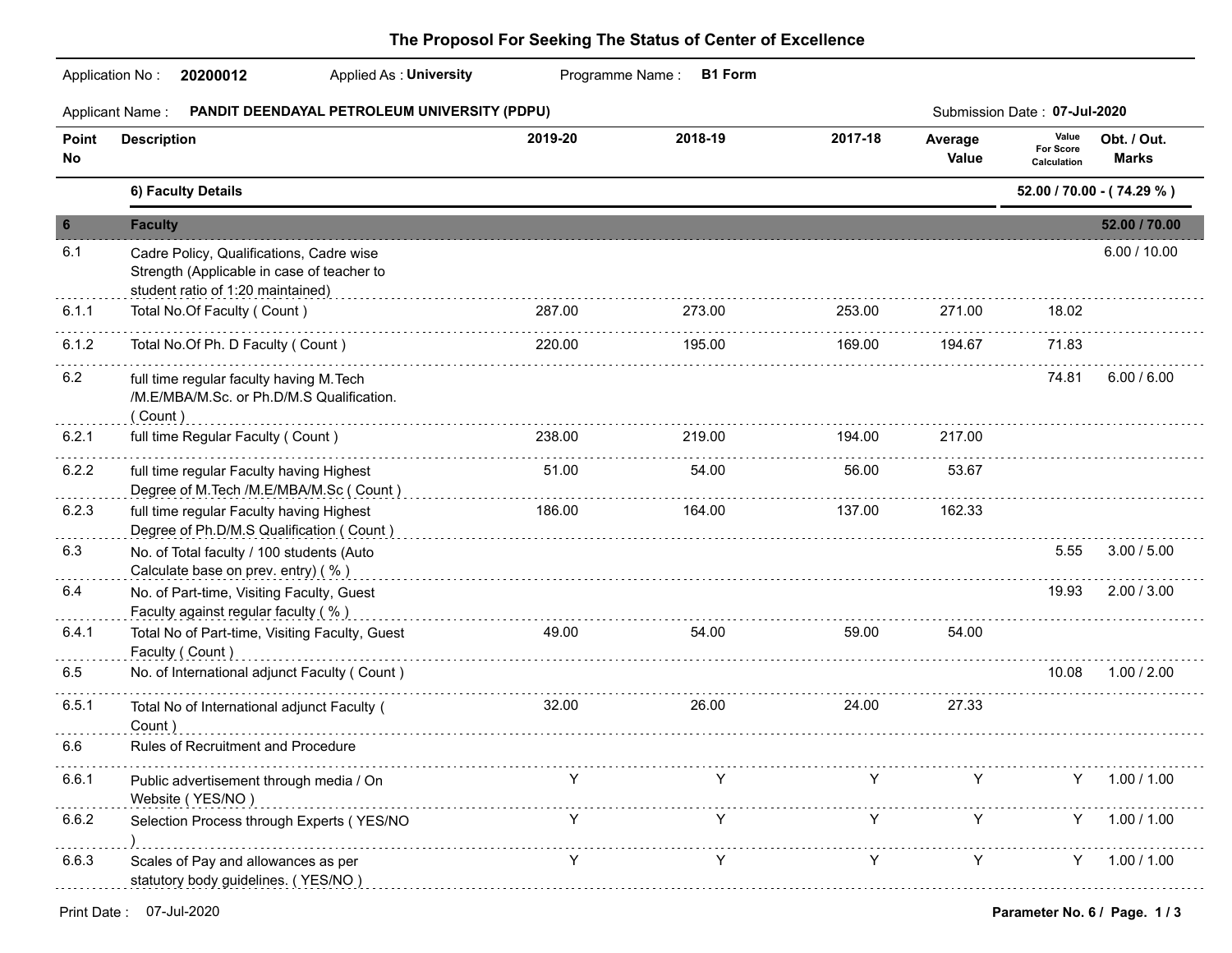|             | Programme Name: B1 Form<br>Application No: 20200012<br>Applied As: University                                          |              |              |                           |                  |                                          |                             |  |  |  |
|-------------|------------------------------------------------------------------------------------------------------------------------|--------------|--------------|---------------------------|------------------|------------------------------------------|-----------------------------|--|--|--|
|             | Applicant Name : PANDIT DEENDAYAL PETROLEUM UNIVERSITY (PDPU)<br>Submission Date: 07-Jul-2020                          |              |              |                           |                  |                                          |                             |  |  |  |
| Point<br>No | <b>Description</b>                                                                                                     | 2019-20      | 2018-19      | 2017-18                   | Average<br>Value | Value<br><b>For Score</b><br>Calculation | Obt. / Out.<br><b>Marks</b> |  |  |  |
|             | 6) Faculty Details                                                                                                     |              |              |                           |                  |                                          | 52.00 / 70.00 - (74.29 %)   |  |  |  |
| 6.6.4       | Perquisites as per statutory body guidelines (<br>YES/NO)                                                              | Y            | Y            | Y                         | Y                | Y                                        | 1.00 / 1.00                 |  |  |  |
| 6.6.5       | Faculty joining and attrition rate (Retention<br>Percentage)                                                           | 96.70        | 93.80        | 90.20                     | 93.57            | 93.57                                    | 3.00 / 3.00                 |  |  |  |
| 6.6.6       | Service Rules (YES/NO)                                                                                                 | Y            | Y            | Y                         | Y                | Y -                                      | 1.00 / 1.00                 |  |  |  |
| 6.6.7       | Total Faculty for institute / University                                                                               |              |              |                           |                  |                                          |                             |  |  |  |
| 6.6.7.1     | Professors (Count)                                                                                                     | 28.00        | 29.00        | 29.00                     | 28.67            | 28.67                                    | 2.00 / 2.00                 |  |  |  |
| 6.5.7.2     | Minimum Required Professors (Count)                                                                                    | 27.00        | 22.00        | 19.00                     | 22.67            |                                          |                             |  |  |  |
| 6.6.7.3     | Associate Professors (Count)                                                                                           | 33.00        | 30.00        | 29.00                     | 30.67            | 30.67                                    | 0.00 / 2.00                 |  |  |  |
| 6.5.7.4     | Minimum Required Associate Professors (<br>Count)                                                                      | 40.00        | 35.00        | 33.00                     | 36.00            |                                          |                             |  |  |  |
| 6.6.7.5     | Assistant Professors (Count)                                                                                           | 226.00       | 214.00       | 195.00                    | 211.67           | 211.67                                   | 2.00 / 2.00                 |  |  |  |
| 6.5.7.6     | Minimum Required Assistant Professors (<br>Count)                                                                      | 157.00       | 151.00       | 144.00                    | 150.67           |                                          |                             |  |  |  |
| 6.6.8       | Percentage of Faculty with foreign exposure<br>in Jobs, research and study (Minimum 2<br>years) $( %)$                 | 27.00        | 25.00        | 17.00                     | 23.00            | 23.00                                    | 3.00 / 5.00                 |  |  |  |
| 6.6.9       | Faculty Development Policy and Scheme                                                                                  |              |              |                           |                  |                                          |                             |  |  |  |
| 6.6.10      | R & D Seed grant (%)                                                                                                   |              |              |                           |                  | 2.54                                     | 0.00 / 6.00                 |  |  |  |
| 6.6.10.1    | Total Faculty annual salary (In Rs.)                                                                                   | 452705131.00 | 342960819.00 | 295254826.00 363640258.67 |                  |                                          |                             |  |  |  |
|             | 6.6.10.2 Total R & D Seed Grant (In Rs.)                                                                               | 9026054.00   | 7917960.00   | 10737792.00               | 9227268.67       |                                          |                             |  |  |  |
| 6.6.11      | Participation in international conference per<br>year (Count)                                                          | 27.00        | 44.00        | 25.00                     | 32.00            | 32.00                                    | 2.00 / 2.00                 |  |  |  |
| 6.6.12      | Participation in National Conference (Count)                                                                           | 80.00        | 88.00        | 64.00                     | 77.33            | 77.33                                    | 2.00 / 2.00                 |  |  |  |
| 6.6.13      | Percentage of Promotion and Career<br>advancement opportunities considering<br>through Advertisement/ feeder cadre (%) | 100.00       | 100.00       | 100.00                    | 100.00           | 100.00                                   | 5.00 / 5.00                 |  |  |  |
|             | Print Date: 07-Jul-2020                                                                                                |              |              |                           |                  | Parameter No. 6 / Page. 2 / 3            |                             |  |  |  |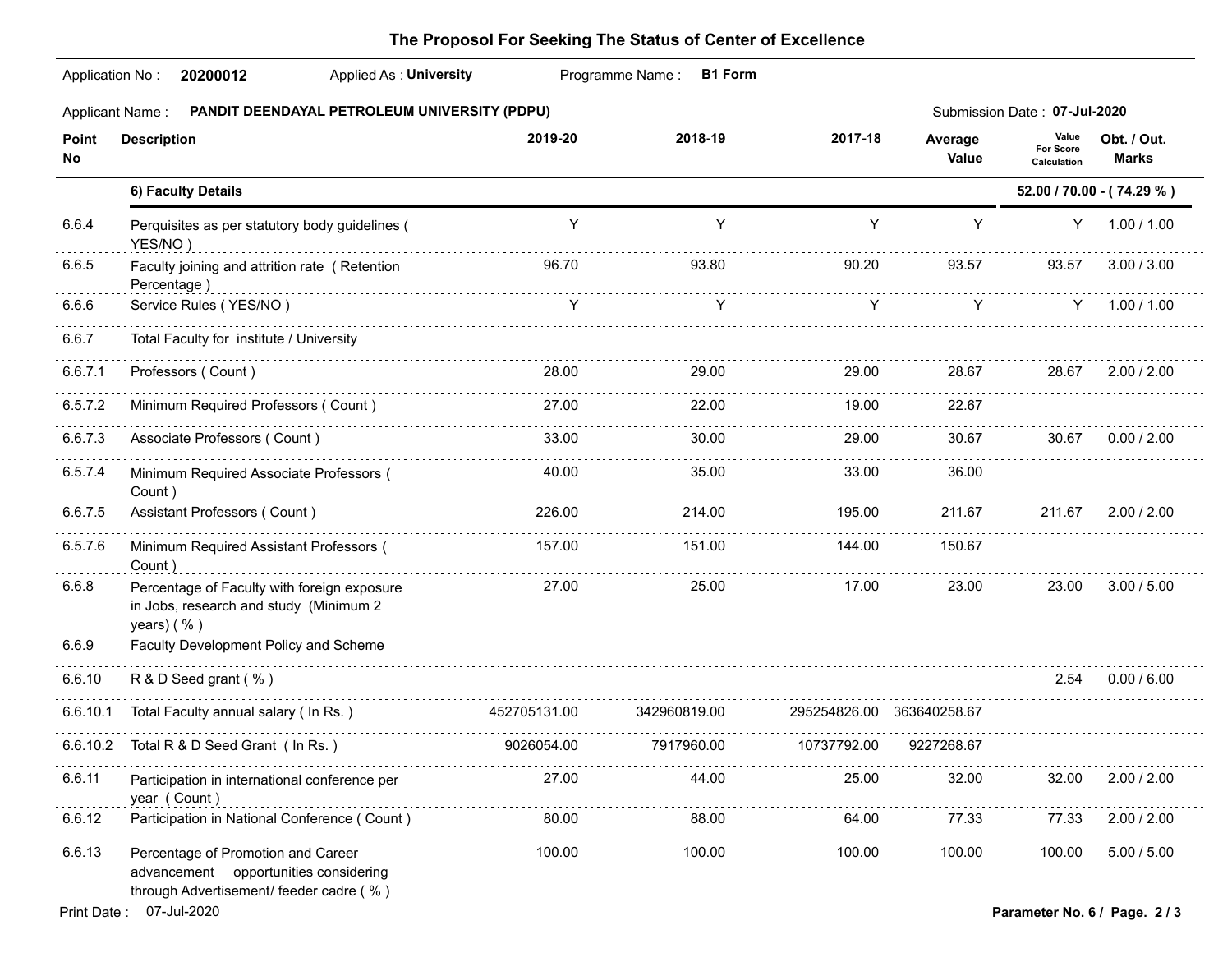|             | Application No:<br>20200012<br>Applied As: University         | Programme Name: | <b>B1 Form</b> |         |                  |                                   |                             |
|-------------|---------------------------------------------------------------|-----------------|----------------|---------|------------------|-----------------------------------|-----------------------------|
|             | Applicant Name : PANDIT DEENDAYAL PETROLEUM UNIVERSITY (PDPU) |                 |                |         |                  | Submission Date: 07-Jul-2020      |                             |
| Point<br>No | <b>Description</b>                                            | 2019-20         | 2018-19        | 2017-18 | Average<br>Value | Value<br>For Score<br>Calculation | Obt. / Out.<br><b>Marks</b> |
|             | 6) Faculty Details                                            |                 |                |         |                  |                                   | 52.00 / 70.00 - (74.29 %)   |
| 6.6.14      | Appraisal systems of faculty considering                      |                 |                |         |                  |                                   | 10.00 / 10.00               |
| 6.6.14.1    | Research (YES/NO)                                             |                 |                |         |                  | Y.                                | 1.00 / 1.00                 |
| 6.6.14.2    | Teaching (YES/NO)                                             |                 | Y              | Y       | Y                | Y                                 | 1.00 / 1.00                 |
|             | 6.6.14.3 Training (YES/NO)                                    |                 |                |         |                  |                                   | $Y = 1.00 / 1.00$           |
|             | 6.6.14.4 New material development (YES/NO)                    | Y               |                | Y       | Y                |                                   | $Y = 1.00 / 1.00$           |
| 6.6.14.5    | Industry interaction (YES/NO)                                 |                 |                |         |                  |                                   | $Y = 1.00 / 1.00$           |
| 6.6.14.6    | Consulting (YES/NO)                                           | Y               | Y              | Y       | Y                |                                   | $Y = 1.00 / 1.00$           |
| 6.6.14.7    | Participation in administration (YES/NO)                      |                 |                |         |                  |                                   | $Y = 1.00 / 1.00$           |
| 6.6.14.8    | Support extracurricular activities (YES/NO)                   | Y               | Y              | Y       | Y                |                                   | $Y = 1.00 / 1.00$           |
| 6.6.14.9    | Feedback from the students (YES/NO)                           |                 | Y              | Y       | Y                | Y                                 | 1.00 / 1.00                 |
|             | 6.6.14.10 Relation with the alumni (YES/NO)                   |                 |                |         |                  | Y                                 | 1.00 / 1.00                 |
|             |                                                               |                 |                |         |                  |                                   |                             |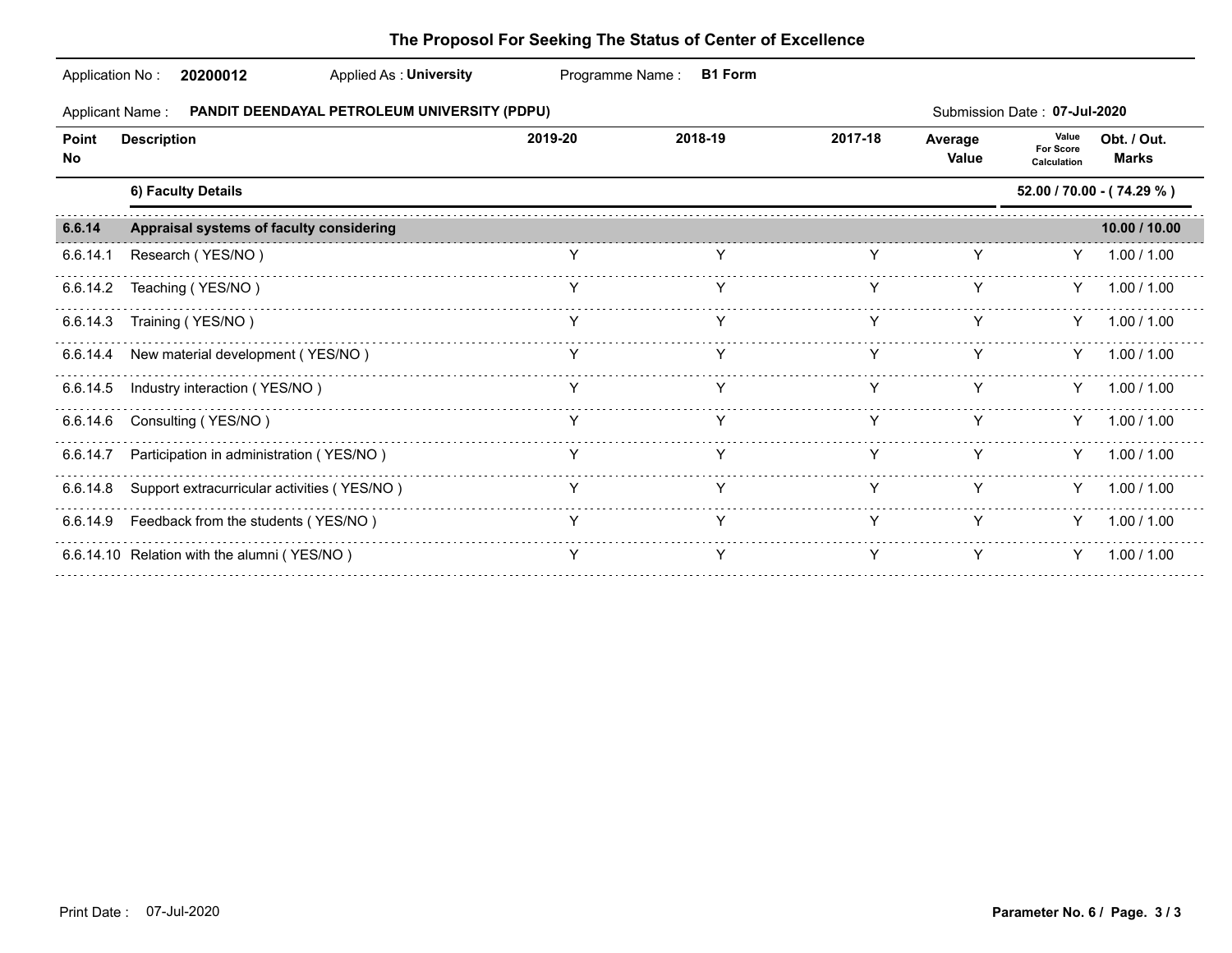| <b>Applicant Name:</b><br><b>PANDIT DEENDAYAL PETROLEUM UNIVERSITY (PDPU)</b><br>Submission Date: 07-Jul-2020<br>Value<br>2018-19<br>2017-18<br>2019-20<br>Obt. / Out.<br><b>Description</b><br>Average<br><b>For Score</b><br>Value<br><b>Marks</b><br>Calculation<br>7) Research, Consultancy & Extension Services Details<br>42.00 / 60.00 - (70.00 %)<br><b>Research, Consultancy &amp; Extension Services</b><br>Research Undertaken In Last Three Years<br>12.00<br>13.00<br>10.00<br>11.67<br>11.67<br>Sponsored Researched project Having Value<br>of Rs.5 Lakh or More (Count)<br>No of Sponsored Research Project (No)<br>12.00<br>15.00<br>12.00<br>13.00<br>85131934.00<br>94707882.00<br>21037256.00 66959024.00<br>Total Value of Sponsored Research Project (<br>Amt)<br>Current research<br>2.14 14.00 / 15.00<br>644.00<br>446.00<br>306.00<br>465.33<br>No. of Research papers published in<br>esteemed journals like scopus/ web of<br>science/Elsevier and such other journal of<br>equivalent quality (Count)<br>Awards for Best Publications /Oral<br>16.00<br>14.00<br>13.00<br>14.33<br>14.33<br>Presentation/Poster Presentation (Count)<br>56.00<br>25.00<br>42.00<br>42.00<br>Organization of National/International<br>45.00<br>conferences, industry conclave (Count)<br>At Least One Major Research Project Per<br>department/Institute/University ( Count )<br>13.00<br>13.00<br>8.00<br>11.33<br>Major research project / Consultancy of Rs.<br>11.33<br>20 lakhs or More (No Of research Projects)<br>No of Major Research Project / Consultancy<br>23.00<br>23.00<br>22.00<br>20.00<br>( No )<br>97935914.00<br>98107361.00<br>21097436.00<br>72380237.00<br>Total Value of Major Research Project /<br>Consultancy (Amt)<br>1.00<br>1.00<br>Patents applied and published ( Count for<br>0.00<br>1.00<br>$1.00$ $3.00 / 15.00$<br>Published patent only)<br>43.81<br>32.76<br>33.59<br>1.00 / 5.00<br>Average Citation Index per faculty member (<br>24.19<br>33.59<br>Avg)<br>4.88<br>Average H Index per faculty member (Avg)<br>5.32<br>4.40<br>4.87<br>4.87 4.00 / 5.00 |                | Application No: 20200012<br>Applied As: University | Programme Name:<br><b>B1 Form</b> |  |               |
|----------------------------------------------------------------------------------------------------------------------------------------------------------------------------------------------------------------------------------------------------------------------------------------------------------------------------------------------------------------------------------------------------------------------------------------------------------------------------------------------------------------------------------------------------------------------------------------------------------------------------------------------------------------------------------------------------------------------------------------------------------------------------------------------------------------------------------------------------------------------------------------------------------------------------------------------------------------------------------------------------------------------------------------------------------------------------------------------------------------------------------------------------------------------------------------------------------------------------------------------------------------------------------------------------------------------------------------------------------------------------------------------------------------------------------------------------------------------------------------------------------------------------------------------------------------------------------------------------------------------------------------------------------------------------------------------------------------------------------------------------------------------------------------------------------------------------------------------------------------------------------------------------------------------------------------------------------------------------------------------------------------------------------------------------------------------------------------------------------------|----------------|----------------------------------------------------|-----------------------------------|--|---------------|
|                                                                                                                                                                                                                                                                                                                                                                                                                                                                                                                                                                                                                                                                                                                                                                                                                                                                                                                                                                                                                                                                                                                                                                                                                                                                                                                                                                                                                                                                                                                                                                                                                                                                                                                                                                                                                                                                                                                                                                                                                                                                                                                |                |                                                    |                                   |  |               |
|                                                                                                                                                                                                                                                                                                                                                                                                                                                                                                                                                                                                                                                                                                                                                                                                                                                                                                                                                                                                                                                                                                                                                                                                                                                                                                                                                                                                                                                                                                                                                                                                                                                                                                                                                                                                                                                                                                                                                                                                                                                                                                                | Point<br>No    |                                                    |                                   |  |               |
|                                                                                                                                                                                                                                                                                                                                                                                                                                                                                                                                                                                                                                                                                                                                                                                                                                                                                                                                                                                                                                                                                                                                                                                                                                                                                                                                                                                                                                                                                                                                                                                                                                                                                                                                                                                                                                                                                                                                                                                                                                                                                                                |                |                                                    |                                   |  |               |
|                                                                                                                                                                                                                                                                                                                                                                                                                                                                                                                                                                                                                                                                                                                                                                                                                                                                                                                                                                                                                                                                                                                                                                                                                                                                                                                                                                                                                                                                                                                                                                                                                                                                                                                                                                                                                                                                                                                                                                                                                                                                                                                | $\overline{7}$ |                                                    |                                   |  | 42.00 / 60.00 |
|                                                                                                                                                                                                                                                                                                                                                                                                                                                                                                                                                                                                                                                                                                                                                                                                                                                                                                                                                                                                                                                                                                                                                                                                                                                                                                                                                                                                                                                                                                                                                                                                                                                                                                                                                                                                                                                                                                                                                                                                                                                                                                                | 7.1            |                                                    |                                   |  |               |
|                                                                                                                                                                                                                                                                                                                                                                                                                                                                                                                                                                                                                                                                                                                                                                                                                                                                                                                                                                                                                                                                                                                                                                                                                                                                                                                                                                                                                                                                                                                                                                                                                                                                                                                                                                                                                                                                                                                                                                                                                                                                                                                | 7.1.1          |                                                    |                                   |  | 5.00 / 5.00   |
|                                                                                                                                                                                                                                                                                                                                                                                                                                                                                                                                                                                                                                                                                                                                                                                                                                                                                                                                                                                                                                                                                                                                                                                                                                                                                                                                                                                                                                                                                                                                                                                                                                                                                                                                                                                                                                                                                                                                                                                                                                                                                                                | 7.1.2          |                                                    |                                   |  |               |
|                                                                                                                                                                                                                                                                                                                                                                                                                                                                                                                                                                                                                                                                                                                                                                                                                                                                                                                                                                                                                                                                                                                                                                                                                                                                                                                                                                                                                                                                                                                                                                                                                                                                                                                                                                                                                                                                                                                                                                                                                                                                                                                | 7.1.3          |                                                    |                                   |  |               |
|                                                                                                                                                                                                                                                                                                                                                                                                                                                                                                                                                                                                                                                                                                                                                                                                                                                                                                                                                                                                                                                                                                                                                                                                                                                                                                                                                                                                                                                                                                                                                                                                                                                                                                                                                                                                                                                                                                                                                                                                                                                                                                                | 7.2            |                                                    |                                   |  |               |
|                                                                                                                                                                                                                                                                                                                                                                                                                                                                                                                                                                                                                                                                                                                                                                                                                                                                                                                                                                                                                                                                                                                                                                                                                                                                                                                                                                                                                                                                                                                                                                                                                                                                                                                                                                                                                                                                                                                                                                                                                                                                                                                | 7.2.1          |                                                    |                                   |  |               |
|                                                                                                                                                                                                                                                                                                                                                                                                                                                                                                                                                                                                                                                                                                                                                                                                                                                                                                                                                                                                                                                                                                                                                                                                                                                                                                                                                                                                                                                                                                                                                                                                                                                                                                                                                                                                                                                                                                                                                                                                                                                                                                                | 7.3            |                                                    |                                   |  | 5.00 / 5.00   |
|                                                                                                                                                                                                                                                                                                                                                                                                                                                                                                                                                                                                                                                                                                                                                                                                                                                                                                                                                                                                                                                                                                                                                                                                                                                                                                                                                                                                                                                                                                                                                                                                                                                                                                                                                                                                                                                                                                                                                                                                                                                                                                                | 7.4            |                                                    |                                   |  | 5.00 / 5.00   |
|                                                                                                                                                                                                                                                                                                                                                                                                                                                                                                                                                                                                                                                                                                                                                                                                                                                                                                                                                                                                                                                                                                                                                                                                                                                                                                                                                                                                                                                                                                                                                                                                                                                                                                                                                                                                                                                                                                                                                                                                                                                                                                                | 7.5            |                                                    |                                   |  | 0.00 / 5.00   |
|                                                                                                                                                                                                                                                                                                                                                                                                                                                                                                                                                                                                                                                                                                                                                                                                                                                                                                                                                                                                                                                                                                                                                                                                                                                                                                                                                                                                                                                                                                                                                                                                                                                                                                                                                                                                                                                                                                                                                                                                                                                                                                                | 7.5.1          |                                                    |                                   |  | 5.00 / 5.00   |
|                                                                                                                                                                                                                                                                                                                                                                                                                                                                                                                                                                                                                                                                                                                                                                                                                                                                                                                                                                                                                                                                                                                                                                                                                                                                                                                                                                                                                                                                                                                                                                                                                                                                                                                                                                                                                                                                                                                                                                                                                                                                                                                | 7.5.2          |                                                    |                                   |  |               |
|                                                                                                                                                                                                                                                                                                                                                                                                                                                                                                                                                                                                                                                                                                                                                                                                                                                                                                                                                                                                                                                                                                                                                                                                                                                                                                                                                                                                                                                                                                                                                                                                                                                                                                                                                                                                                                                                                                                                                                                                                                                                                                                | 7.5.3          |                                                    |                                   |  |               |
|                                                                                                                                                                                                                                                                                                                                                                                                                                                                                                                                                                                                                                                                                                                                                                                                                                                                                                                                                                                                                                                                                                                                                                                                                                                                                                                                                                                                                                                                                                                                                                                                                                                                                                                                                                                                                                                                                                                                                                                                                                                                                                                | 7.6            |                                                    |                                   |  |               |
|                                                                                                                                                                                                                                                                                                                                                                                                                                                                                                                                                                                                                                                                                                                                                                                                                                                                                                                                                                                                                                                                                                                                                                                                                                                                                                                                                                                                                                                                                                                                                                                                                                                                                                                                                                                                                                                                                                                                                                                                                                                                                                                | 7.7            |                                                    |                                   |  |               |
|                                                                                                                                                                                                                                                                                                                                                                                                                                                                                                                                                                                                                                                                                                                                                                                                                                                                                                                                                                                                                                                                                                                                                                                                                                                                                                                                                                                                                                                                                                                                                                                                                                                                                                                                                                                                                                                                                                                                                                                                                                                                                                                | 7.8            |                                                    |                                   |  |               |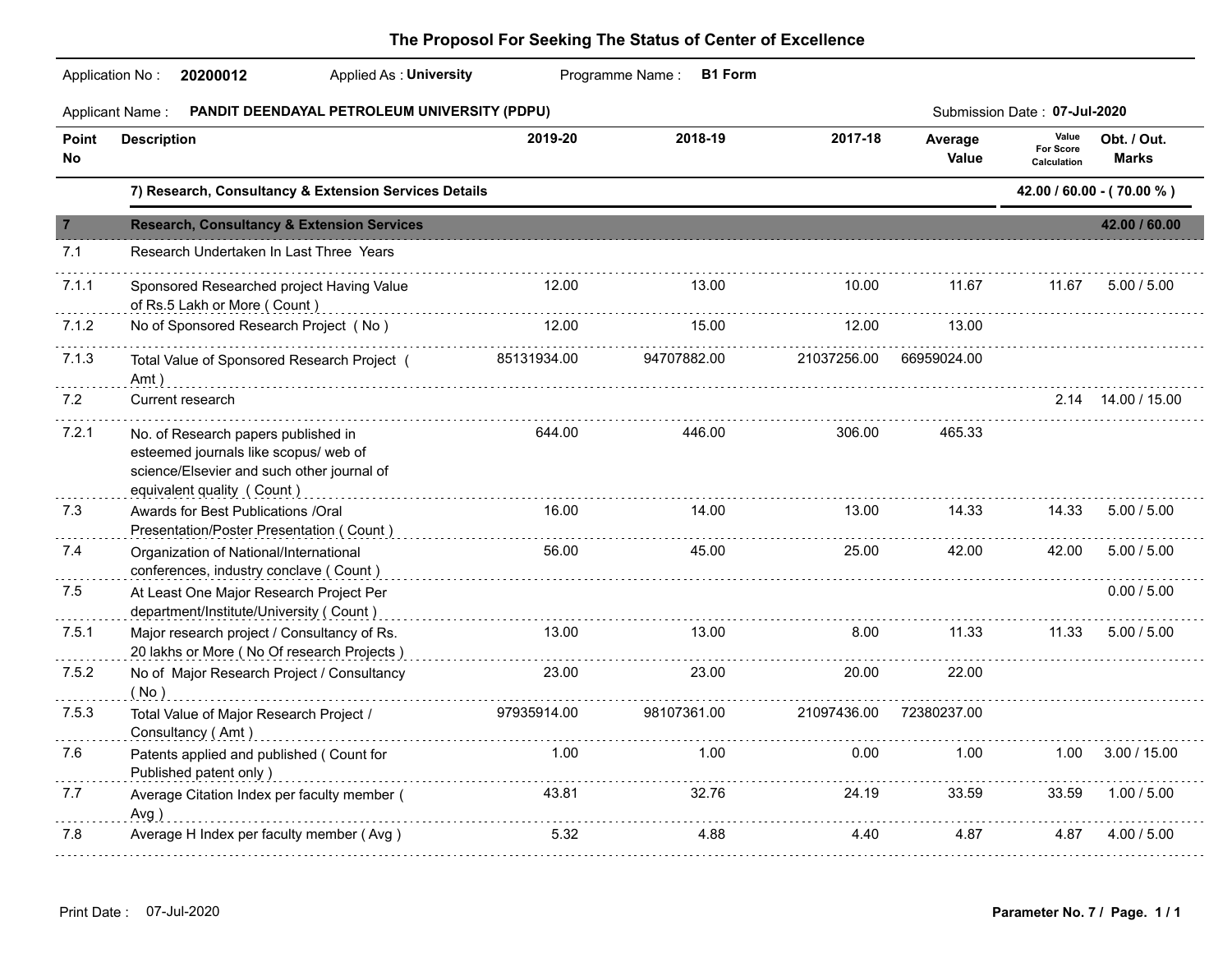### Application No : **20200012** Applied As : **University** Programme Name : **B1 Form 20200012** Applied As : **University** Applicant Name : **PANDIT DEENDAYAL PETROLEUM UNIVERSITY (PDPU)** Submission Date : **07-Jul-2020** Average Value **Point Description Value For Score Calculation 2019-20 2018-19 2017-18 Obt. / Out. Value Calculation No Marks 8) Governance Details 77.40 / 85.00 - ( 91.06 % ) 8 Governance 77.40 / 85.00 8.1 Procedure for appointing the Independent Director, its diversity and delegation of power 4.00 / 4.00** 8.1.1 Is there comprehensive document/procedure Y Y Y Y 1.00 / 1.00 to appoint independent director by competent authority ( YES/NO ) 8.1.2 Adherence to the above document ( YES/NO Y Y Y Y Y 1.00 / 1.00 ) 8.1.3 Does the document ensure diversity in gender Y Y Y Y Y 1.00 / 1.00 in appointment? ( YES/NO ) 8.1.4 Effectiveness of the independent director in Y Y Y Y Y 1.00 / 1.00 attendance (YES/NO) entitled and the control of the control of the control of the control of the control of the control of the control of the control of the control of the control of the control of the control of the contr . . . . . . . . . . . **8.2 Adherence to Criterial standards for Key officers of University like Provost, Director, Registrar, CFO as 4.00 / 4.00 listed in Pvt. Uni Act (Gujarat Act No. 8 of 2009)** . . . . . . . . 8.2.1 Adherence to Criterial standards for Key Y Y Y Y Y 1.00 / 1.00 officers-Provost ( YES/NO ) 8.2.2 Adherence to Criterial standards for Key Y Y Y Y Y 1.00 / 1.00 officers-Director ( YES/NO ) 8.2.3 Adherence to Criterial standards for Key Y Y Y Y Y 1.00 / 1.00 officers-Registrar ( YES/NO ) <u>Saadaada</u> 8.2.4 Adherence to Criterial standards for Key Y Y Y 1.00 / 1.00 officers-CFO (YES/NO ) **8.3 Functioning of Various Committees 6.40 / 9.00** . . . . . . . . . . . **8.3.1 Functioning Of BoG 6.00 / 9.00** 8.3.1.1 Frequency of meeting (Adherence to the Y N Y Y 1.00 / 1.00 relevant provisions of the act) (YES/NO) entitled accordination control and according to the action of the act) (YES/NO) and the set of the action of the action of the action of the action of the set of the set of the set . . . . . . . . . . . 8.3.1.2 Attendance (Minimum attendance in all the 85.71 0.00 71.43 52.38 2.00 / 5.00 meeting per academic year) (%) . . . . . . . . . . 8.3.1.3 Circulation of agenda before the meeting in 10.00 0.00 11.00 7.00 1.00 / 1.00 number of days ( No Of Days ) 8.3.1.4 Minutes of the meeting circulated after the 6.00 0.00 7.00 4.33 1.00 / 1.00 meeting (No Of Days) and the contract of the contract of the contract of the contract of Days (No Of Days)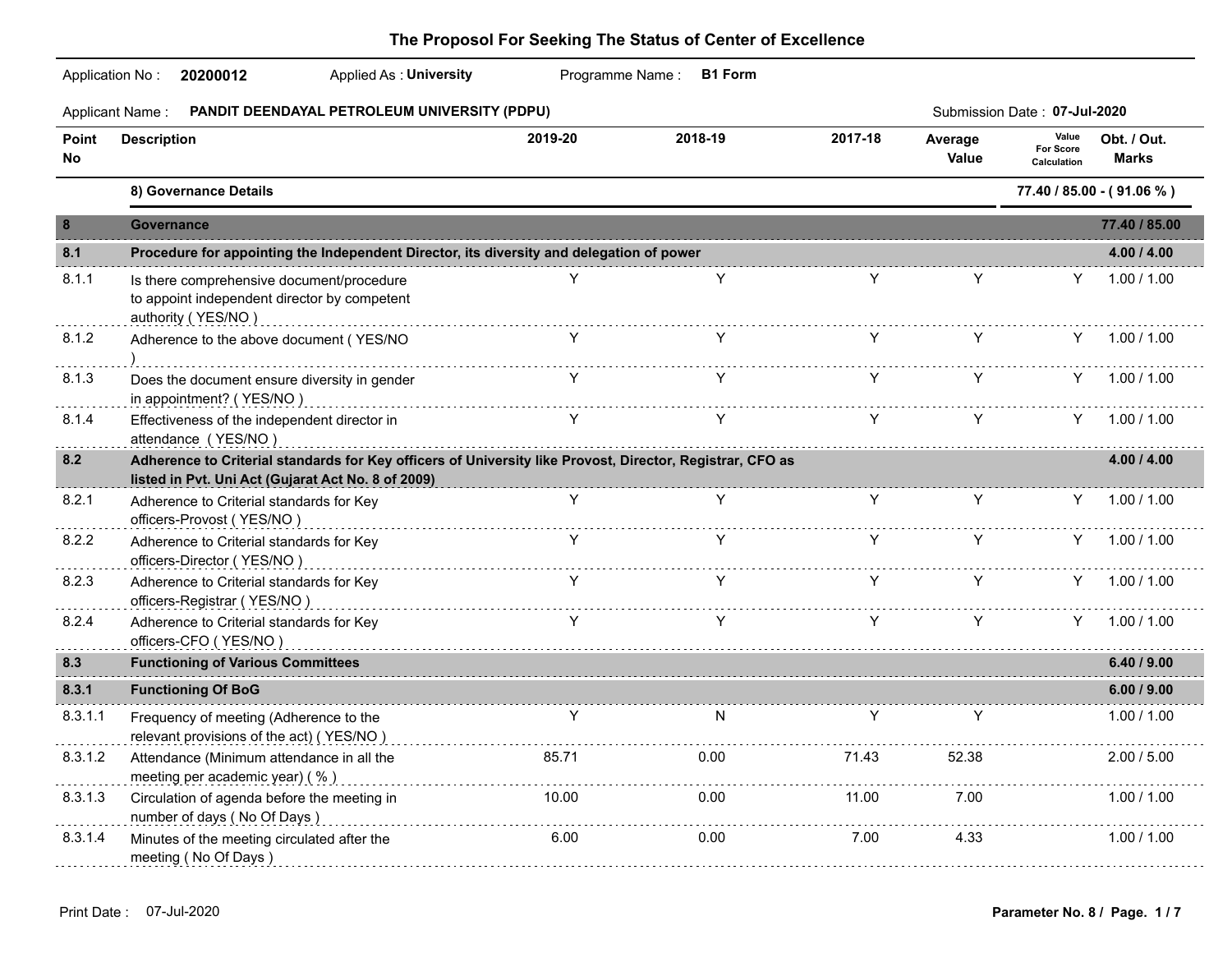### Application No : **20200012** Applied As : **University** Programme Name : **B1 Form 20200012** Applied As : **University** Applicant Name : **PANDIT DEENDAYAL PETROLEUM UNIVERSITY (PDPU)** Submission Date : **07-Jul-2020 Point Description** Average Value **Value For Score Calculation 2019-20 2018-19 2017-18 Obt. / Out. Value Calculation No Marks 8) Governance Details 77.40 / 85.00 - ( 91.06 % )** 8.3.1.5 Action taken report in all the meeting per year Y N Y Y 1.00 / 1.00  $(YES/NO)$ de de decem **8.3.2 Functioning Of Academic Council 7.00 / 9.00** 8.3.2.1 Frequency of meeting (Adherence to the Y Y Y Y 1.00 / 1.00 relevant provisions of the act) (YES/NO) expresses and contract the contract of the act of YES/NO is a set of YES/NO is a set of the act) (YES/NO is a set of the act of YES/NO is a set of the act of YES/NO is a set of the . . . . . . . . . . 8.3.2.2 Attendance (Minimum attendance in all the 85.00 85.00 80.00 83.33 4.00 / 5.00 meeting per academic year) (%) entitled according to the control of the control of the control of the control of the control of the control of the control of the control of the control of the control of the control of the 8.3.2.3 Circulation of agenda before the meeting in 10.00 7.00 6.00 7.67 1.00 / 1.00 number of days ( No Of Days ) <u>. . . . . . . . . .</u> 8.3.2.4 Minutes of the meeting circulated after the 20.00 28.00 21.00 23.00 0.00 / 1.00 meeting (No Of Days) **Example 20** and the contract of the contract of the contract of Days and The contract of the contract of the contract of the contract of the contract of the contract of the contract of the contract of . . . . . . . . . . 8.3.2.5 Action taken report in all the meeting per year Y Y Y Y 1.00 / 1.00 ( YES/NO ) **8.3.3 Functioning Of Executive Council 6.00 / 9.00** 8.3.3.1 Frequency of meeting (Adherence to the Y Y Y Y 1.00 / 1.00 relevant provisions of the act) ( YES/NO ) 8.3.3.2 Attendance (Minimum attendance in all the 100.00 80.00 80.00 86.67 4.00 / 5.00 meeting per academic year) (%) <u>. . . . . . . . . . .</u> 8.3.3.3 Circulation of agenda before the meeting in 7.00 3.00 7.00 5.67 0.00 / 1.00 number of days ( No Of Days ) . . . . . . . . . . 8.3.3.4 Minutes of the meeting circulated after the 8.00 9.00 10.00 9.00 0.00 / 1.00 meeting ( No Of Days ) 8.3.3.5 Action taken report in all the meeting per year Y Y Y Y 1.00 / 1.00  $(YES/NO)$ **8.3.4 Functioning Of Finance Committee 6.00 / 9.00** 8.3.4.1 Frequency of meeting (Adherence to the Y Y Y Y 1.00 / 1.00 relevant provisions of the act) (YES/NO) expresses and contract the contract of the act) (YES/NO) and contract the set of the act) (YES/NO) and contract the set of the set of the set of the set of the set of the set of the <u>. . . . . . . . . .</u> 8.3.4.2 Attendance (Minimum attendance in all the 90.00 85.00 85.00 86.67 4.00 / 5.00 meeting per academic year) (%) . . . . . . . . . . . 8.3.4.3 Circulation of agenda before the meeting in 4.00 2.00 5.00 3.67 0.00 / 1.00 number of days ( No Of Days ) 8.3.4.4 Minutes of the meeting circulated after the 8.00 9.00 10.00 9.00 0.00 / 1.00 meeting ( No Of Days )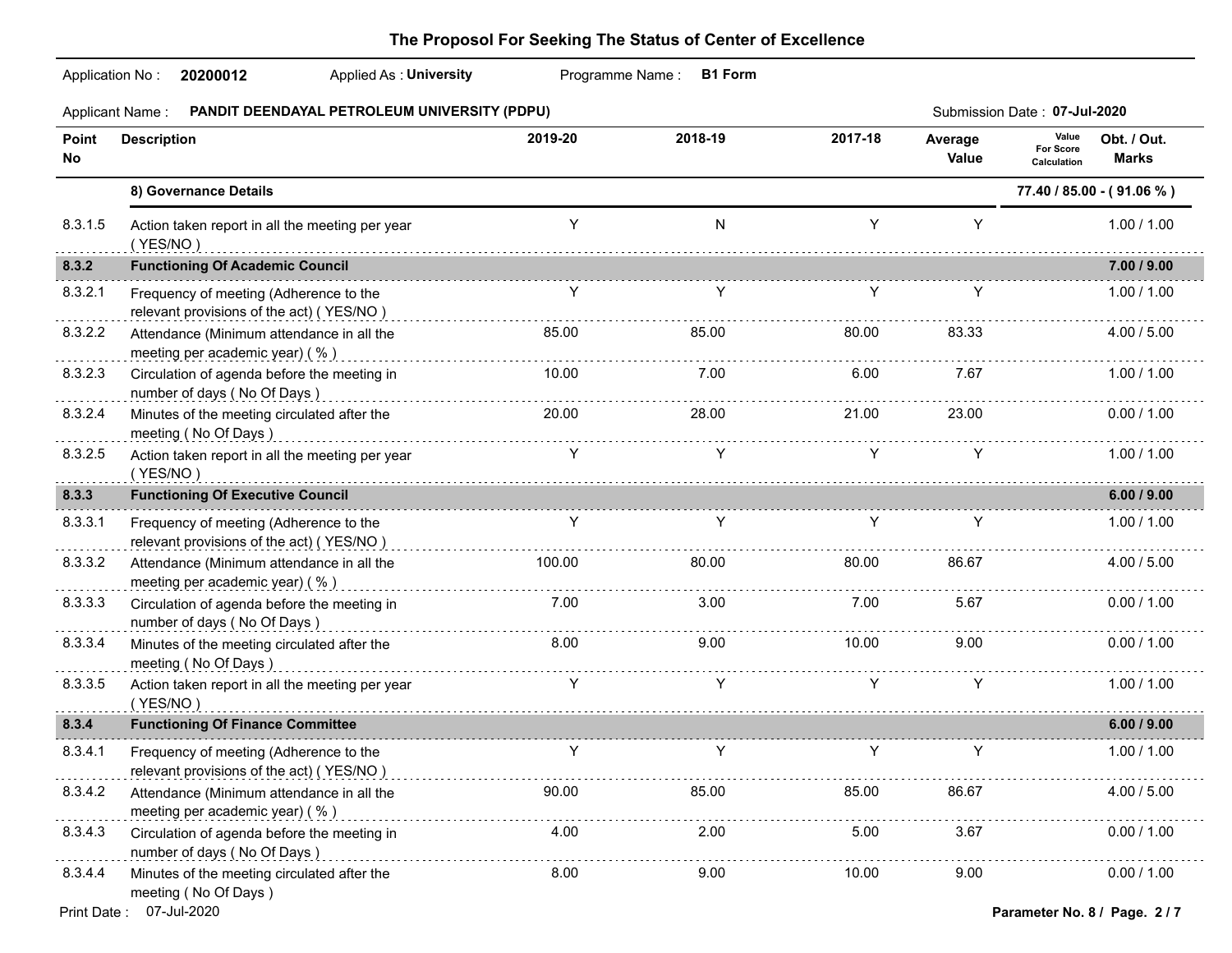|              | Applied As: University<br>Programme Name: B1 Form<br>Application No: 20200012                      |         |         |         |                  |                                   |                             |  |  |  |
|--------------|----------------------------------------------------------------------------------------------------|---------|---------|---------|------------------|-----------------------------------|-----------------------------|--|--|--|
|              | PANDIT DEENDAYAL PETROLEUM UNIVERSITY (PDPU)<br><b>Applicant Name:</b>                             |         |         |         |                  | Submission Date: 07-Jul-2020      |                             |  |  |  |
| Point<br>No  | <b>Description</b>                                                                                 | 2019-20 | 2018-19 | 2017-18 | Average<br>Value | Value<br>For Score<br>Calculation | Obt. / Out.<br><b>Marks</b> |  |  |  |
|              | 8) Governance Details                                                                              |         |         |         |                  |                                   | 77.40 / 85.00 - (91.06 %)   |  |  |  |
| 8.3.4.5<br>. | Action taken report in all the meeting per year<br>(YES/NO)                                        |         |         |         | Y                |                                   | 1.00 / 1.00                 |  |  |  |
| 8.3.5        | <b>Functioning Of Academic Audit Committee</b>                                                     |         |         |         |                  |                                   | 7.00 / 9.00                 |  |  |  |
| 8.3.5.1      | Frequency of meeting (Adherence to the<br>relevant provisions of the act) (YES/NO)                 | Y       | Y       | Y       | Y                |                                   | 1.00 / 1.00                 |  |  |  |
| 8.3.5.2      | Attendance (Minimum attendance in all the<br>meeting per academic year) (%)                        | 100.00  | 87.50   | 87.50   | 91.67            |                                   | 4.00 / 5.00                 |  |  |  |
| 8.3.5.3      | Circulation of agenda before the meeting in<br>number of days (No Of Days)                         | 2.00    | 3.00    | 2.00    | 2.33             |                                   | 0.00 / 1.00                 |  |  |  |
| 8.3.5.4      | Minutes of the meeting circulated after the<br>meeting (No Of Days)                                | 6.00    | 8.00    | 7.00    | 7.00             |                                   | 1.00 / 1.00                 |  |  |  |
| 8.3.5.5      | Action taken report in all the meeting per year<br>(YES/NO)                                        | Y       | Y       | Y       | Y                |                                   | 1.00 / 1.00                 |  |  |  |
| 8.4          | <b>Committee for Prevention of Sexual Harassment</b>                                               |         |         |         |                  |                                   | 6.00 / 6.00                 |  |  |  |
| 8.4.1        | Existence of Committee for Prevention of<br>Sexual Harassment? (YES/NO)                            | Y       | Y       | Y       | Y                | Y                                 | 1.00 / 1.00                 |  |  |  |
| 8.4.2        | Is the constitution in compliance with<br>Vishakha Judgemnent? (YES/NO)                            | Y       |         | Y       | Y                | Y.                                | 1.00 / 1.00                 |  |  |  |
| 8.4.3        | Number of gender sensitivity compliance<br>resolved (%)                                            |         |         |         |                  | 100.00                            | 4.00 / 4.00                 |  |  |  |
| 8.4.3.1      | No of gender sensitivity compliant (No)                                                            | 1.00    | 3.00    | 0.00    | 1.33             |                                   |                             |  |  |  |
| 8.4.3.2      | No of gender sensitivity compliants resolved (<br>No)                                              | 1.00    | 3.00    | 0.00    | 1.33             |                                   |                             |  |  |  |
| 8.5          | <b>Faculty Recruitment norms and procedure</b>                                                     |         |         |         |                  |                                   | 13.00 / 13.00               |  |  |  |
| 8.5.1        | Is there and approved policy for recruitment<br>by competent authority (for Faculty) (<br>Yes/No)  | Y       | Y       | Y       | Y                |                                   | $Y = 1.00 / 1.00$           |  |  |  |
| 8.5.2        | Adherence to policy (for Faculty) (Yes/No)                                                         |         |         |         |                  |                                   | 1.00 / 1.00                 |  |  |  |
| 8.5.3        | Is there and approved policy for confirmation<br>by competent authority (for Faculty) (<br>Yes/No) |         |         |         |                  |                                   | 1.00 / 1.00                 |  |  |  |
|              |                                                                                                    |         |         |         |                  |                                   |                             |  |  |  |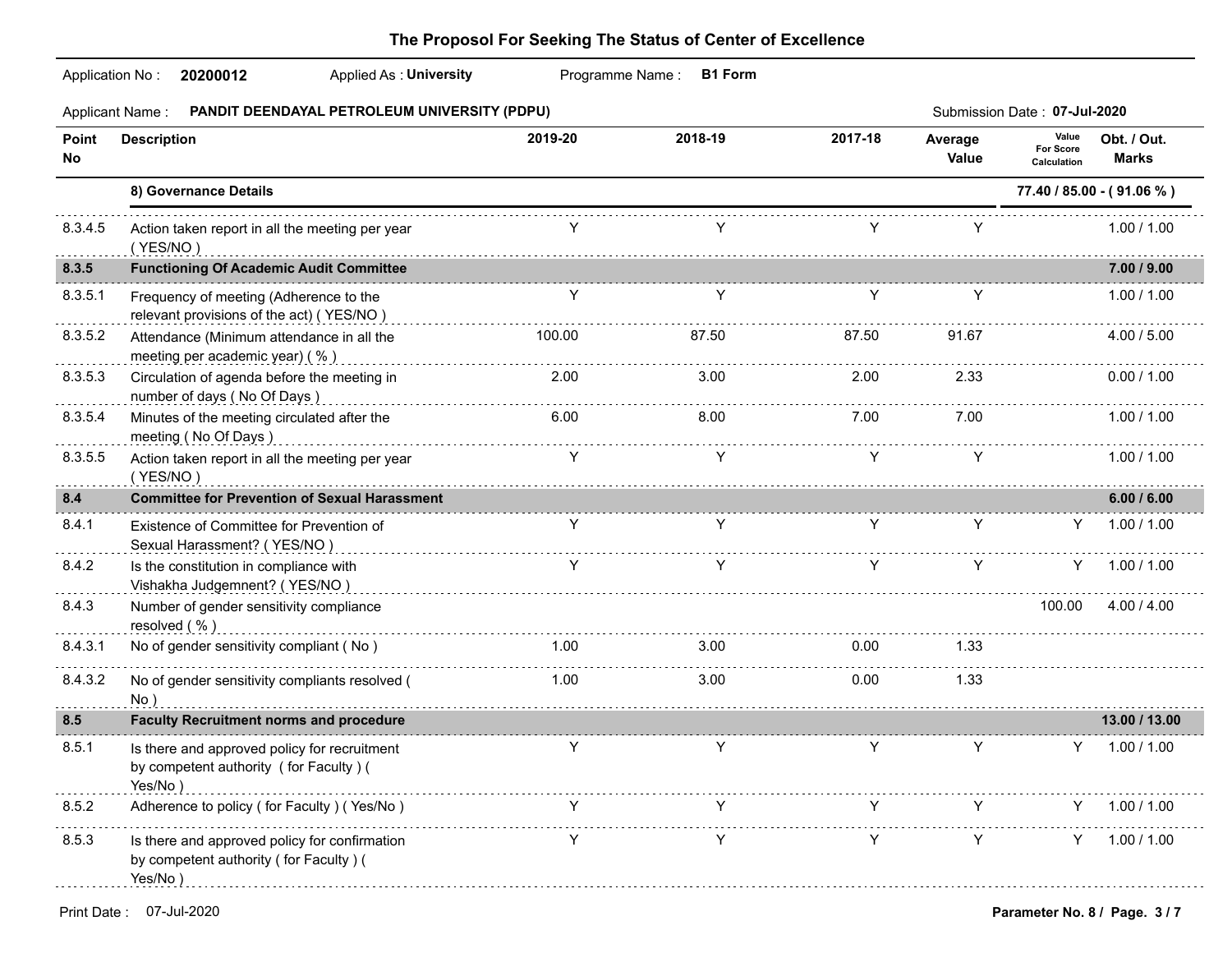|             | Applicant Name: PANDIT DEENDAYAL PETROLEUM UNIVERSITY (PDPU)                                                                                                                                                                                                                                             |                                                                                                                                                                                                                                                                                                  |                                                           |                               |                                                                                                                                                                                                                                                                      | Submission Date: 07-Jul-2020             |                             |
|-------------|----------------------------------------------------------------------------------------------------------------------------------------------------------------------------------------------------------------------------------------------------------------------------------------------------------|--------------------------------------------------------------------------------------------------------------------------------------------------------------------------------------------------------------------------------------------------------------------------------------------------|-----------------------------------------------------------|-------------------------------|----------------------------------------------------------------------------------------------------------------------------------------------------------------------------------------------------------------------------------------------------------------------|------------------------------------------|-----------------------------|
| Point<br>No | <b>Description</b>                                                                                                                                                                                                                                                                                       | 2019-20                                                                                                                                                                                                                                                                                          | 2018-19                                                   | 2017-18                       | Average<br>Value                                                                                                                                                                                                                                                     | Value<br><b>For Score</b><br>Calculation | Obt. / Out.<br><b>Marks</b> |
|             | 8) Governance Details                                                                                                                                                                                                                                                                                    |                                                                                                                                                                                                                                                                                                  |                                                           |                               |                                                                                                                                                                                                                                                                      |                                          | 77.40 / 85.00 - (91.06 %)   |
| 8.5.4       | Adherence to policy (for Faculty) (Yes/No)                                                                                                                                                                                                                                                               | Y                                                                                                                                                                                                                                                                                                | Y                                                         | Y                             | Y                                                                                                                                                                                                                                                                    | Y -                                      | 1.00 / 1.00                 |
| 8.5.5       | Is there and approved policy for promotion by<br>competent authority (for Faculty) (Yes/No                                                                                                                                                                                                               |                                                                                                                                                                                                                                                                                                  |                                                           | Y                             | Y                                                                                                                                                                                                                                                                    | Y.                                       | 1.00 / 1.00                 |
| 8.5.6       | Adherence to policy<br>(for Faculty) (Yes/No)                                                                                                                                                                                                                                                            | Y.                                                                                                                                                                                                                                                                                               | Y.                                                        |                               | Y                                                                                                                                                                                                                                                                    |                                          | Y 1.00 / 1.00               |
| 8.5.7       | Adherence to policy (for Staff) (Yes/No)                                                                                                                                                                                                                                                                 | $\mathsf{Y}$ and $\mathsf{Y}$ and $\mathsf{Y}$ are $\mathsf{Y}$ and $\mathsf{Y}$ and $\mathsf{Y}$ are $\mathsf{Y}$ and $\mathsf{Y}$ and $\mathsf{Y}$ are $\mathsf{Y}$ and $\mathsf{Y}$ and $\mathsf{Y}$ are $\mathsf{Y}$ and $\mathsf{Y}$ and $\mathsf{Y}$ are $\mathsf{Y}$ and $\mathsf{Y}$ and |                                                           |                               |                                                                                                                                                                                                                                                                      |                                          | $Y = 1.00 / 1.00$           |
| 8.5.8       | Is there and approved policy for confirmation<br>by competent authority (for Staff) (Yes/No.)                                                                                                                                                                                                            |                                                                                                                                                                                                                                                                                                  |                                                           | Y                             | Y                                                                                                                                                                                                                                                                    |                                          | Y 1.00 / 1.00               |
| 8.5.9       | Adherence to policy (for Staff) (Yes/No)                                                                                                                                                                                                                                                                 |                                                                                                                                                                                                                                                                                                  |                                                           |                               | $\mathsf{Y}$ and $\mathsf{Y}$<br><b>Y</b> and the set of the set of the set of the set of the set of the set of the set of the set of the set of the set of the set of the set of the set of the set of the set of the set of the set of the set of the set of the s |                                          | $Y = 1.00 / 1.00$           |
| 8.5.10      | Is there and approved policy for promotion by<br>competent authority (for Staff) (Yes/No)                                                                                                                                                                                                                |                                                                                                                                                                                                                                                                                                  |                                                           |                               | Y                                                                                                                                                                                                                                                                    |                                          | $Y = 1.00 / 1.00$           |
| 8.5.11      | Adherence to policy (for Staff) (Yes/No)                                                                                                                                                                                                                                                                 |                                                                                                                                                                                                                                                                                                  | $\mathsf{Y}$ and $\mathsf{Y}$ are the set of $\mathsf{Y}$ | $\mathsf{Y}$ and $\mathsf{Y}$ | Y -                                                                                                                                                                                                                                                                  |                                          | $Y = 1.00 / 1.00$           |
| 8.5.12      | Policy for recruitment of Adhoc faculty                                                                                                                                                                                                                                                                  |                                                                                                                                                                                                                                                                                                  |                                                           |                               | Y.                                                                                                                                                                                                                                                                   |                                          | $Y = 1.00 / 1.00$           |
| 8.5.13      | Policy for recruitment of Adhoc staff                                                                                                                                                                                                                                                                    | $\mathsf{Y}$ and $\mathsf{Y}$                                                                                                                                                                                                                                                                    | $-\tilde{Y}$                                              |                               | $Y = 1$<br>Y                                                                                                                                                                                                                                                         |                                          | 1.00 / 1.00                 |
| 8.6         | The audited Accounts to be audited by external auditors with annexures /schedule and comments<br>and Mandatory Disclosures as per provision of statutory bodies including Governing disclosures and<br>obligations, Minutes of Meetings, disclosure of Annual Report should be displayed on the website. |                                                                                                                                                                                                                                                                                                  |                                                           |                               |                                                                                                                                                                                                                                                                      |                                          | 5.00 / 5.00                 |
| 8.6.1       | Audit statement disclosure on website (<br>YES/NO)                                                                                                                                                                                                                                                       |                                                                                                                                                                                                                                                                                                  | Y                                                         | Y                             | Y                                                                                                                                                                                                                                                                    |                                          | Y 1.00 / 1.00               |
| 8.6.2       | Quarterly internal audit reports<br>YES/NO)                                                                                                                                                                                                                                                              |                                                                                                                                                                                                                                                                                                  | Y                                                         | Y                             | Y                                                                                                                                                                                                                                                                    | Y.                                       | 1.00 / 1.00                 |
| 8.6.3       | Action taken reports<br>(YES/NO                                                                                                                                                                                                                                                                          |                                                                                                                                                                                                                                                                                                  |                                                           |                               | Y                                                                                                                                                                                                                                                                    |                                          | $Y = 1.00 / 1.00$           |
| 8.6.4<br>.  | Quarterly statutory audit reports<br>YES/NO)                                                                                                                                                                                                                                                             | Y                                                                                                                                                                                                                                                                                                | Y                                                         | Y                             | Y                                                                                                                                                                                                                                                                    |                                          | Y 1.00 / 1.00               |
| 8.6.5<br>.  | Quarterly statutory compliance reports (<br>YES/NO)                                                                                                                                                                                                                                                      | Y                                                                                                                                                                                                                                                                                                | Y                                                         | Y.                            | Y                                                                                                                                                                                                                                                                    |                                          | Y 1.00 / 1.00               |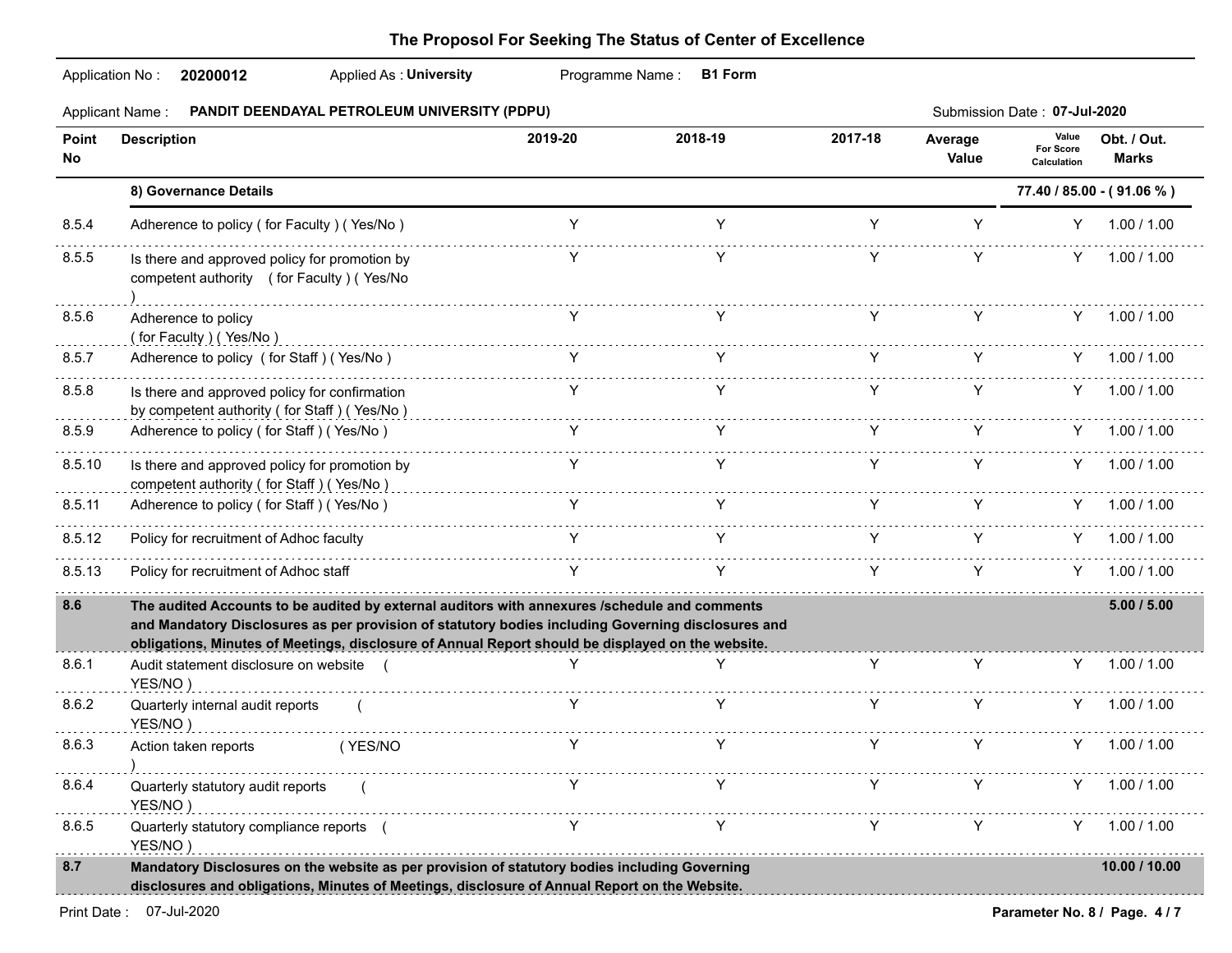|             | Applicant Name: PANDIT DEENDAYAL PETROLEUM UNIVERSITY (PDPU)              |                                                                       |                   |         |                                                                                                                                                                                                                                          | Submission Date: 07-Jul-2020             |                             |  |  |
|-------------|---------------------------------------------------------------------------|-----------------------------------------------------------------------|-------------------|---------|------------------------------------------------------------------------------------------------------------------------------------------------------------------------------------------------------------------------------------------|------------------------------------------|-----------------------------|--|--|
| Point<br>No | <b>Description</b>                                                        | 2019-20                                                               | 2018-19           | 2017-18 | Average<br>Value                                                                                                                                                                                                                         | Value<br><b>For Score</b><br>Calculation | Obt. / Out.<br><b>Marks</b> |  |  |
|             | 8) Governance Details                                                     |                                                                       |                   |         | 77.40 / 85.00 - (91.06 %)                                                                                                                                                                                                                |                                          |                             |  |  |
| 8.7.1       | Disclosures on website<br>(YES/NO)                                        | Y                                                                     | Y                 | Y       | Y                                                                                                                                                                                                                                        | Y -                                      | 1.00 / 1.00                 |  |  |
| 8.7.2       | Mandatory/Regulatory/statutory provisions<br>(YES/NO)                     | Y                                                                     | Y                 | Y       | Y                                                                                                                                                                                                                                        |                                          | Y 1.00 / 1.00               |  |  |
| 8.7.3       | Minutes of the meeting (BoG)<br>(YES/NO)                                  | $\begin{array}{ccc} \mathsf{Y} & \mathsf{Y} & \mathsf{Y} \end{array}$ |                   |         | <b>Y</b> and the state of the state of the state of the state of the state of the state of the state of the state of the state of the state of the state of the state of the state of the state of the state of the state of the st<br>Y |                                          | Y 1.00 / 1.00               |  |  |
| 8.7.4       | Minutes of the meeting (Academic council) (<br>YES/NO)                    | $Y =$                                                                 | Y                 | Y.      | Y                                                                                                                                                                                                                                        |                                          | $Y = 1.00 / 1.00$           |  |  |
| 8.7.5       | Minutes of the meeting (Academic Audit<br>committee) (YES/NO)             |                                                                       | Y.                | Y.      | $Y =$                                                                                                                                                                                                                                    |                                          | $Y = 1.00 / 1.00$           |  |  |
| 8.7.6       | Minutes of the meeting (Finance committee)<br>(YES/NO)                    |                                                                       | Y                 |         | $\mathsf{Y}$ and $\mathsf{Y}$                                                                                                                                                                                                            |                                          | $Y = 1.00 / 1.00$           |  |  |
| 8.7.7       | Minutes of the meeting (Academic Advisory<br>council) (YES/NO)            | Y                                                                     | <b>Example 18</b> | $Y =$   | Y -                                                                                                                                                                                                                                      |                                          | $Y = 1.00 / 1.00$           |  |  |
| 8.7.8       | Minutes of the meeting (Executive council)<br>(YES/NO)                    | Y                                                                     | $\mathsf{Y}$      | Y.      | Y                                                                                                                                                                                                                                        |                                          | Y 1.00 / 1.00               |  |  |
| 8.7.9       | Complete annual report<br>(YES/NO)                                        | <b>Example 18</b>                                                     |                   |         | $Y = 1$<br>Y                                                                                                                                                                                                                             |                                          | Y 1.00 / 1.00               |  |  |
| 8.7.10      | Balance sheet with complete annexures<br>(YES/NO)                         | Y                                                                     | Y                 | Y.      | Y                                                                                                                                                                                                                                        |                                          | $Y = 1.00 / 1.00$           |  |  |
| 8.7.11      | Announcement on procurement<br>(YES/NO)                                   |                                                                       | Y                 | Y -     | $Y =$                                                                                                                                                                                                                                    |                                          | $Y = 1.00 / 1.00$           |  |  |
| 8.8         | Record keeping for Income, Expenditure                                    |                                                                       |                   |         |                                                                                                                                                                                                                                          |                                          | 4.00 / 4.00                 |  |  |
| 8.8.1       | ERP system fully implemented for account (<br>YES/NO)                     | <b>Example 19</b>                                                     | Y                 | Y       | Y                                                                                                                                                                                                                                        |                                          | $Y = 1.00 / 1.00$           |  |  |
| 8.8.2       | Record keeping is manual (YES/NO)                                         | Y                                                                     | $\mathsf{Y}$      | Y -     | Y                                                                                                                                                                                                                                        | Y.                                       | 1.00 / 1.00                 |  |  |
| 8.8.3       | Backup data kept for number of years (No.Of<br>Years                      | 8.00                                                                  | 8.00              | 8.00    | 8.00                                                                                                                                                                                                                                     | 8.00                                     | 2.00 / 2.00                 |  |  |
| 8.9         | E-Procurement and transaction / contract / arrangement with related party |                                                                       |                   |         |                                                                                                                                                                                                                                          |                                          | 2.00 / 3.00                 |  |  |
| 8.9.1       | Percentage of E-procurement (%)                                           | 50.00                                                                 | 50.00             | 50.00   | 50.00                                                                                                                                                                                                                                    | 50.00                                    | 0.00 / 1.00                 |  |  |
| 8.9.2       | Percentage of Transection (%)                                             | 100.00                                                                | 100.00            | 100.00  | 100.00                                                                                                                                                                                                                                   | 100.00                                   | 1.00 / 1.00                 |  |  |
|             |                                                                           |                                                                       |                   |         |                                                                                                                                                                                                                                          |                                          |                             |  |  |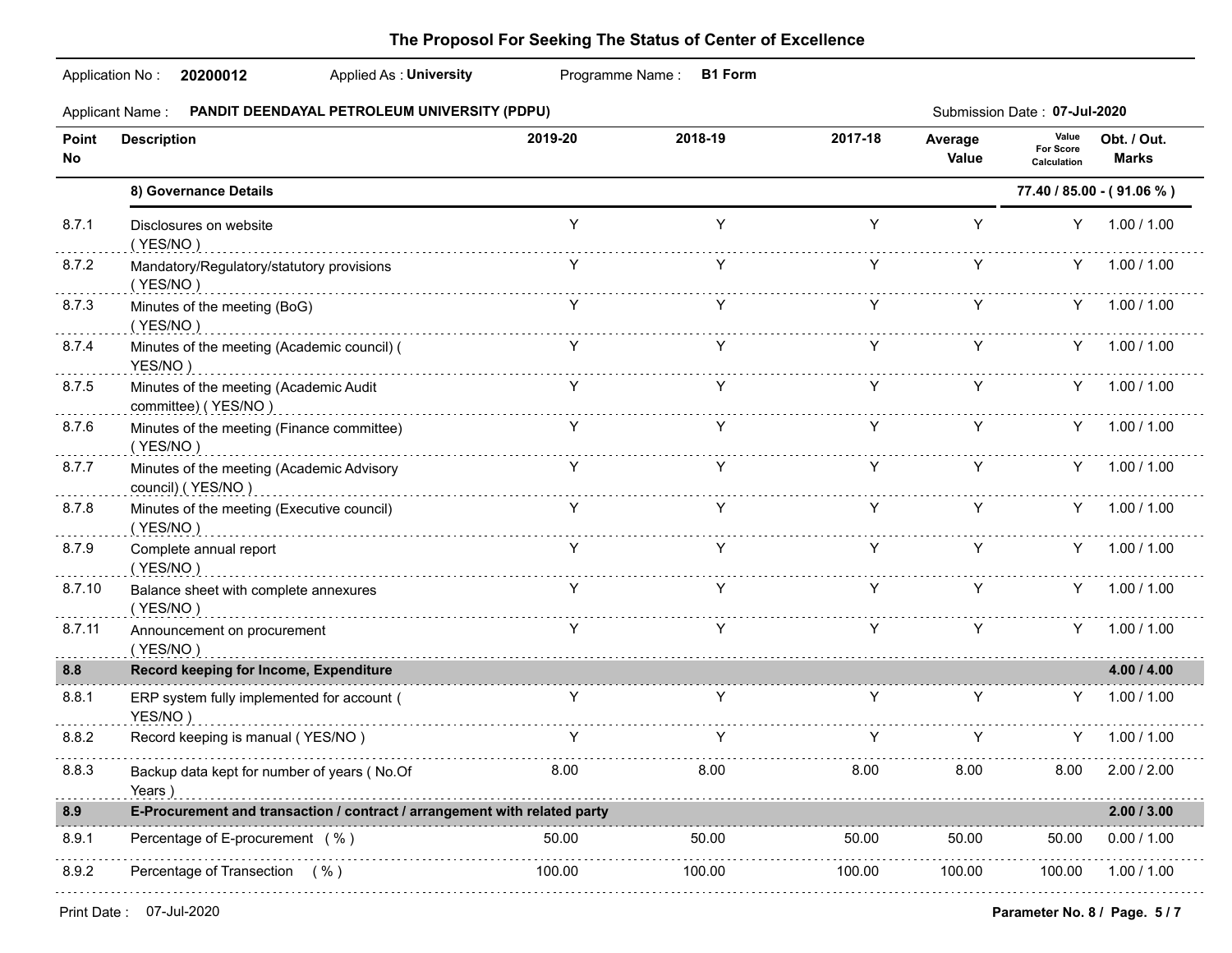|              | Application No:<br>Applied As: University<br>20200012                                                                  |         | Programme Name:<br><b>B1 Form</b> |         |                  |                                          |                             |
|--------------|------------------------------------------------------------------------------------------------------------------------|---------|-----------------------------------|---------|------------------|------------------------------------------|-----------------------------|
|              | PANDIT DEENDAYAL PETROLEUM UNIVERSITY (PDPU)<br><b>Applicant Name:</b>                                                 |         |                                   |         |                  | Submission Date: 07-Jul-2020             |                             |
| Point<br>No. | <b>Description</b>                                                                                                     | 2019-20 | 2018-19                           | 2017-18 | Average<br>Value | Value<br><b>For Score</b><br>Calculation | Obt. / Out.<br><b>Marks</b> |
|              | 8) Governance Details                                                                                                  |         |                                   |         |                  |                                          | 77.40 / 85.00 - (91.06 %)   |
| 8.9.3        | Percentage of contract<br>( %)                                                                                         | 100.00  | 100.00                            | 100.00  | 100.00           | 100.00                                   | 1.00 / 1.00                 |
| 8.10         | Management Information System (MIS) and<br>e-communications (YES/NO)                                                   | Y       | Y                                 | Y       | Y                | Y                                        | 1.00 / 1.00                 |
| 8.11         | Meetings with stakeholders, student, faculty, staff, alumni, industry, potentials employee (Meetings<br>Per Semester). |         |                                   |         |                  |                                          | 5.00 / 5.00                 |
| 8.11.1       | meetings with students. (YES/NO)                                                                                       | Y.      | Y                                 | Y       | Y                | Y -                                      | 1.00 / 1.00                 |
| 8.11.2       | meetings with faculty. (YES/NO)                                                                                        |         |                                   | Y       | Y                | Y                                        | 1.00 / 1.00                 |
| 8.11.3       | meetings with staff. (YES/NO)                                                                                          | Y       | Y                                 | Y       | Y                | Y .                                      | 1.00 / 1.00                 |
| 8.11.4       | meetings with Alumni. (YES/NO)                                                                                         | Y       | Y                                 | Y       | Y                | Y.                                       | 1.00 / 1.00                 |
| 8.11.5       | meetings with Industry/practitioners/potential<br>employers (YES/NO)                                                   | Y       | Y                                 | Y       | Y                | Y.                                       | 1.00 / 1.00                 |
| 8.12         | Existence of Effective Whistle Blowers<br>Policy. (to be verified by the Committee) (<br>YES/NO)                       | N       | N                                 | N       | N                | N                                        | 0.00 / 1.00                 |
| 8.13         | Display of documents on website to promote Strong Culture and Transparency.                                            |         |                                   |         |                  |                                          | 6.00 / 6.00                 |
| 8.13.1       | Faculty (YES/NO)                                                                                                       |         | Y                                 |         | Y                |                                          | 1.00 / 1.00                 |
| 8.13.2       | (YES/NO)<br>Staff                                                                                                      | Y.      |                                   | Y.      | Y                | Y                                        | 1.00 / 1.00                 |
| 8.13.3       | Students (YES/NO)                                                                                                      | Y       |                                   | Y       | Y                | Y.                                       | 1.00 / 1.00                 |
| 8.13.4       | (YES/NO)<br>Academic                                                                                                   | Y       | Y                                 | Y       | Y                | Y.                                       | 1.00 / 1.00                 |
| 8.13.5       | Financial (YES/NO)                                                                                                     | Y       | Y                                 | Y       | Y                | Y.                                       | 1.00 / 1.00                 |
| 8.13.6       | Compliance (YES/NO)                                                                                                    |         |                                   |         |                  |                                          | 1.00 / 1.00                 |
| 8.14         | Anti-ragging committee: Structure and organisation                                                                     |         |                                   |         |                  |                                          | 5.00 / 5.00                 |
| 8.14.1       | Committee exits (YES/NO)                                                                                               | Y       | Y                                 | Y       | Y                | Y                                        | 2.00 / 2.00                 |
| 8.14.2       | Structure as per statutory provisions (<br>YES/NO)                                                                     |         |                                   | Y       | Y                | Y                                        | 2.00 / 2.00                 |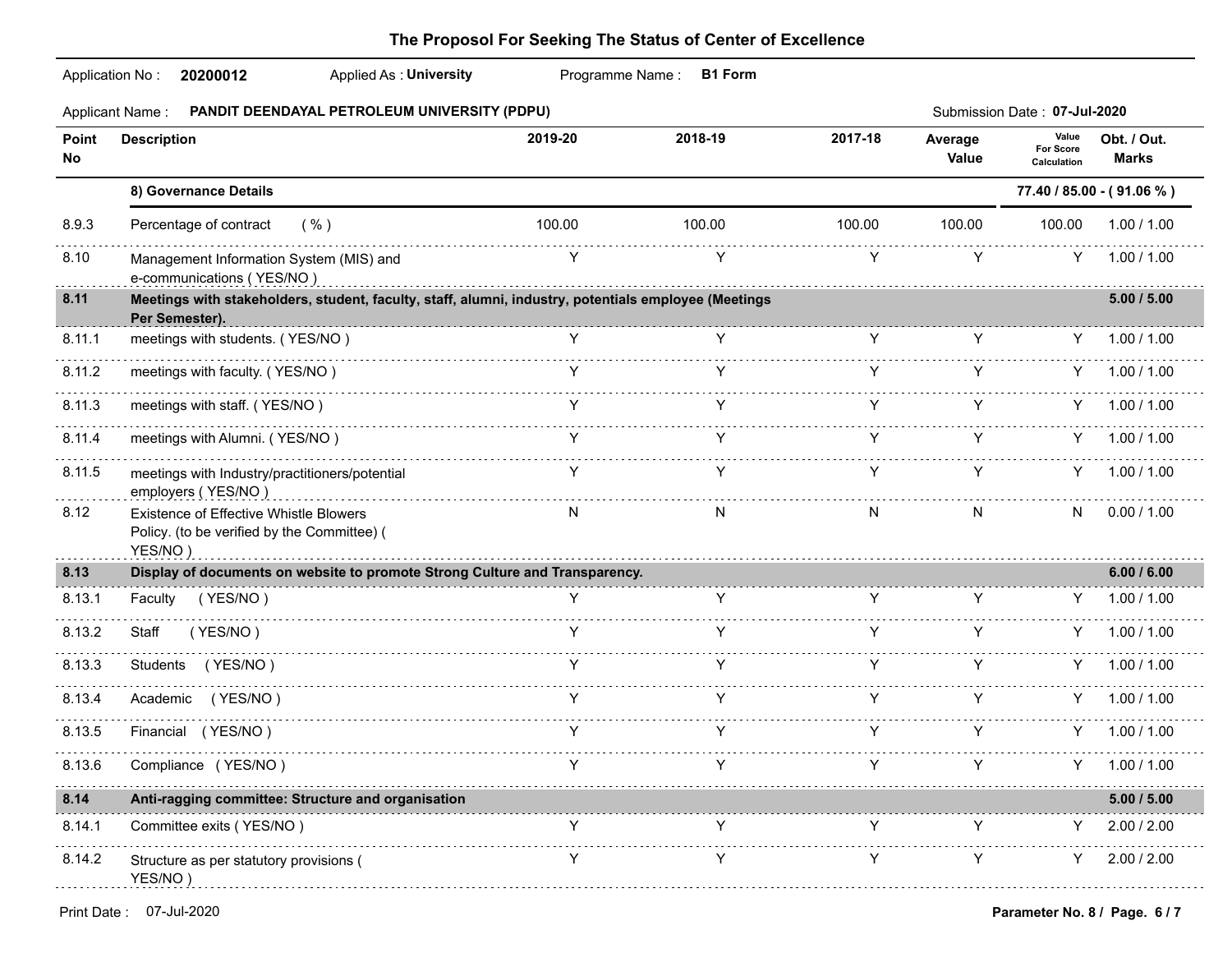| The Proposol For Seeking The Status of Center of Excellence |  |
|-------------------------------------------------------------|--|
|-------------------------------------------------------------|--|

| Application No: | 20200012                                               | Applied As: University                       | Programme Name: | <b>B1 Form</b> |         |                  |                                          |                             |
|-----------------|--------------------------------------------------------|----------------------------------------------|-----------------|----------------|---------|------------------|------------------------------------------|-----------------------------|
|                 | <b>Applicant Name:</b>                                 | PANDIT DEENDAYAL PETROLEUM UNIVERSITY (PDPU) |                 |                |         |                  | Submission Date: 07-Jul-2020             |                             |
| Point<br>No     | <b>Description</b>                                     |                                              | 2019-20         | 2018-19        | 2017-18 | Average<br>Value | Value<br><b>For Score</b><br>Calculation | Obt. / Out.<br><b>Marks</b> |
|                 | 8) Governance Details                                  |                                              |                 |                |         |                  |                                          | 77.40 / 85.00 - (91.06 %)   |
| 8.14.3          | Does all complaints resolved (YES/NO)                  |                                              | Y               | N              | Y       | Υ                |                                          | 1.00 / 1.00                 |
| 8.15            | Professional bodies - Memberships (Count)              |                                              | 28.00           | 22.00          | 19.00   | 23.00            | 23.00                                    | 4.00 / 4.00                 |
| 8.16            | <b>Role of Alumni</b>                                  |                                              |                 |                |         |                  |                                          | 1.00 / 4.00                 |
| 8.16.1          | No of alumni on board (Count)                          |                                              | 0.00            | 0.00           | 0.00    | 0.00             | 0.00                                     | 0.00 / 1.00                 |
| 8.16.2          | Financial Support (%)                                  |                                              | 0.00            | 0.00           | 0.00    | 0.00             | 0.00                                     | 0.00 / 1.00                 |
| 8.16.3          | Number of Job influenced by Alumni in<br>Placement (%) |                                              | 14.50           | 7.60           | 2.62    | 8.24             | 8.24                                     | 0.00 / 1.00                 |
| 8.16.4          | Alumni as Visiting faculty (%)                         |                                              | 45.00           | 18.00          | 20.00   | 27.67            | 27.67                                    | 1.00 / 1.00                 |